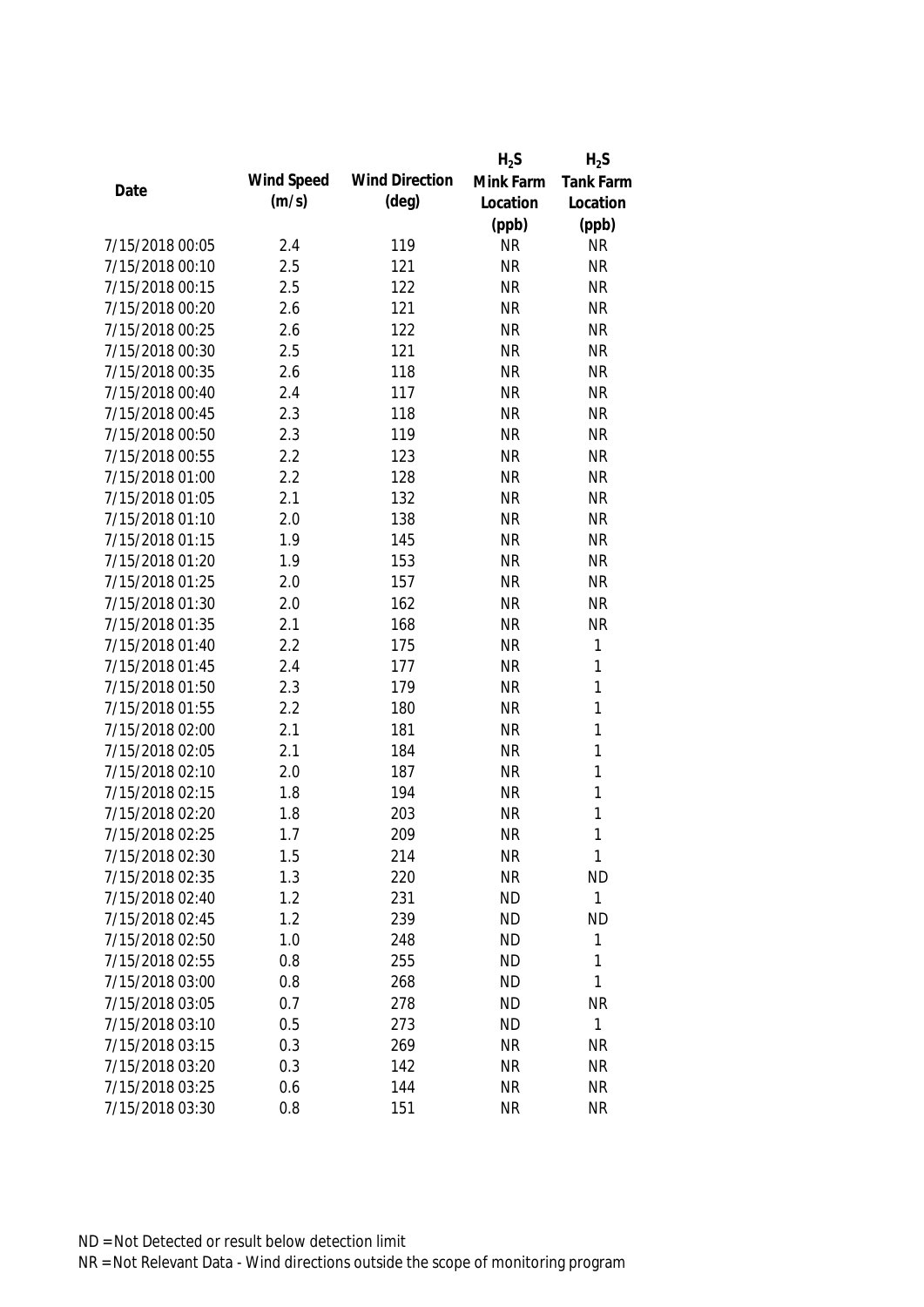|                 |            |                       | $H_2S$    | $H_2S$           |
|-----------------|------------|-----------------------|-----------|------------------|
|                 | Wind Speed | <b>Wind Direction</b> | Mink Farm | <b>Tank Farm</b> |
| Date            | (m/s)      | $(\text{deg})$        | Location  | Location         |
|                 |            |                       | (ppb)     | (ppb)            |
| 7/15/2018 03:35 | 1.0        | 151                   | <b>NR</b> | <b>NR</b>        |
| 7/15/2018 03:40 | 1.1        | 148                   | <b>NR</b> | <b>NR</b>        |
| 7/15/2018 03:45 | 1.2        | 148                   | <b>NR</b> | <b>NR</b>        |
| 7/15/2018 03:50 | 1.3        | 149                   | <b>NR</b> | <b>NR</b>        |
| 7/15/2018 03:55 | 1.2        | 149                   | <b>NR</b> | <b>NR</b>        |
| 7/15/2018 04:00 | 1.0        | 147                   | <b>NR</b> | <b>NR</b>        |
| 7/15/2018 04:05 | 0.9        | 151                   | <b>NR</b> | <b>NR</b>        |
| 7/15/2018 04:10 | 0.8        | 153                   | <b>NR</b> | <b>NR</b>        |
| 7/15/2018 04:15 | 0.7        | 154                   | <b>NR</b> | <b>NR</b>        |
| 7/15/2018 04:20 | 0.5        | 155                   | <b>NR</b> | <b>NR</b>        |
| 7/15/2018 04:25 | 0.4        | 155                   | <b>NR</b> | <b>NR</b>        |
| 7/15/2018 04:30 | 0.2        | 162                   | <b>NR</b> | <b>NR</b>        |
| 7/15/2018 04:35 | 0.1        | 163                   | <b>NR</b> | <b>NR</b>        |
| 7/15/2018 04:40 | 0.1        | 190                   | <b>NR</b> | 1                |
| 7/15/2018 04:45 | 0.1        | 193                   | <b>NR</b> | 1                |
| 7/15/2018 04:50 | 0.1        | 194                   | <b>NR</b> | $\mathbf{1}$     |
| 7/15/2018 04:55 | 0.1        | 183                   | <b>NR</b> | $\mathbf{1}$     |
| 7/15/2018 05:00 | 0.2        | 178                   | <b>NR</b> | $\mathbf{1}$     |
| 7/15/2018 05:05 | 0.2        | 182                   | <b>NR</b> | <b>ND</b>        |
| 7/15/2018 05:10 | 0.2        | 176                   | <b>NR</b> | <b>ND</b>        |
| 7/15/2018 05:15 | 0.2        | 175                   | <b>NR</b> | <b>ND</b>        |
| 7/15/2018 05:20 | 0.2        | 175                   | <b>NR</b> | <b>ND</b>        |
| 7/15/2018 05:25 | 0.2        | 176                   | <b>NR</b> | <b>ND</b>        |
| 7/15/2018 05:30 | 0.1        | 178                   | <b>NR</b> | 1                |
| 7/15/2018 05:35 | 0.1        | 168                   | <b>NR</b> | <b>NR</b>        |
| 7/15/2018 05:40 | 0.1        | 170                   | <b>NR</b> | 1                |
| 7/15/2018 05:45 | 0.1        | 178                   | <b>NR</b> | $\mathbf{1}$     |
| 7/15/2018 05:50 | 0.1        | 188                   | <b>NR</b> | 1                |
| 7/15/2018 05:55 | 0.0        | 251                   | <b>ND</b> | 1                |
| 7/15/2018 06:00 | 0.2        | 284                   | <b>ND</b> | <b>NR</b>        |
| 7/15/2018 06:05 | 0.4        | 295                   | <b>ND</b> | <b>NR</b>        |
| 7/15/2018 06:10 | 0.4        | 296                   | <b>ND</b> | <b>NR</b>        |
| 7/15/2018 06:15 | 0.5        | 316                   | <b>ND</b> | <b>NR</b>        |
| 7/15/2018 06:20 | 0.7        | 332                   | <b>ND</b> | <b>NR</b>        |
| 7/15/2018 06:25 | 0.9        | 344                   | <b>ND</b> | <b>NR</b>        |
| 7/15/2018 06:30 | 1.0        | 359                   | <b>ND</b> | <b>NR</b>        |
| 7/15/2018 06:35 | 1.2        | 8                     | <b>ND</b> | <b>NR</b>        |
| 7/15/2018 06:40 | 1.4        | 12                    | 1         | <b>NR</b>        |
| 7/15/2018 06:45 | 1.3        | 15                    | 1         | <b>NR</b>        |
| 7/15/2018 06:50 | 1.1        | 16                    | 1         | <b>NR</b>        |
| 7/15/2018 06:55 | 0.9        | 19                    | 1         | <b>NR</b>        |
| 7/15/2018 07:00 | 0.6        | 24                    | 1         | <b>NR</b>        |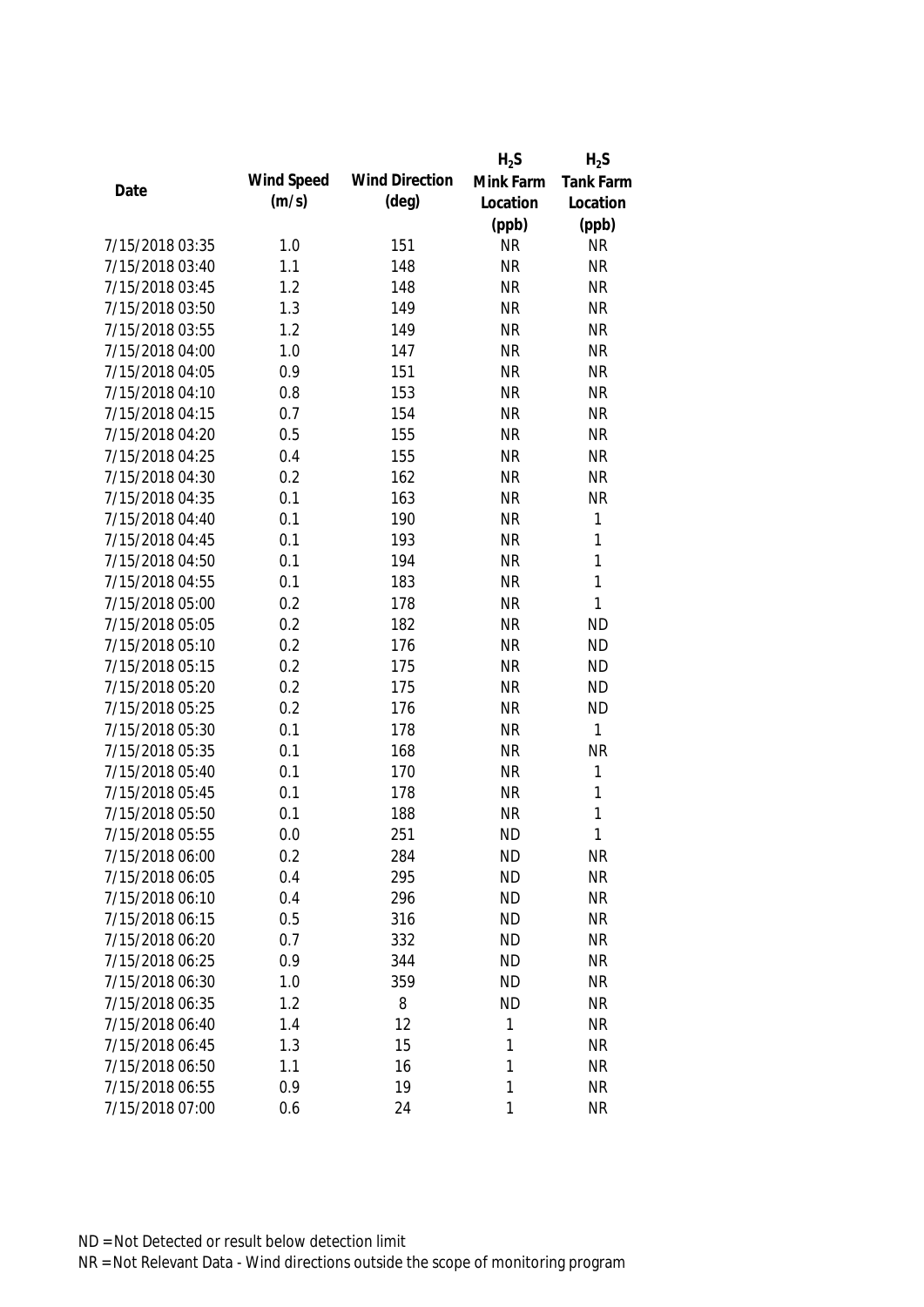|                 |            |                       | $H_2S$    | $H_2S$       |
|-----------------|------------|-----------------------|-----------|--------------|
|                 | Wind Speed | <b>Wind Direction</b> | Mink Farm | Tank Farm    |
| Date            | (m/s)      | $(\text{deg})$        | Location  | Location     |
|                 |            |                       | (ppb)     | (ppb)        |
| 7/15/2018 07:05 | 0.3        | 34                    | 1         | <b>NR</b>    |
| 7/15/2018 07:10 | 0.1        | 39                    | 1         | <b>NR</b>    |
| 7/15/2018 07:15 | 0.0        | 49                    | <b>NR</b> | <b>NR</b>    |
| 7/15/2018 07:20 | 0.0        | 71                    | <b>NR</b> | <b>NR</b>    |
| 7/15/2018 07:25 | 0.0        | 71                    | <b>NR</b> | <b>NR</b>    |
| 7/15/2018 07:30 | 0.0        | 93                    | <b>NR</b> | <b>NR</b>    |
| 7/15/2018 07:35 | 0.0        | 92                    | <b>NR</b> | <b>NR</b>    |
| 7/15/2018 07:40 | 0.2        | 115                   | <b>NR</b> | <b>NR</b>    |
| 7/15/2018 07:45 | 0.5        | 117                   | <b>NR</b> | <b>NR</b>    |
| 7/15/2018 07:50 | 0.6        | 120                   | <b>NR</b> | <b>NR</b>    |
| 7/15/2018 07:55 | 0.7        | 120                   | <b>NR</b> | <b>NR</b>    |
| 7/15/2018 08:00 | 0.8        | 123                   | <b>NR</b> | <b>NR</b>    |
| 7/15/2018 08:05 | 0.7        | 126                   | <b>NR</b> | <b>NR</b>    |
| 7/15/2018 08:10 | 0.6        | 130                   | <b>NR</b> | <b>NR</b>    |
| 7/15/2018 08:15 | 0.4        | 135                   | <b>NR</b> | <b>NR</b>    |
| 7/15/2018 08:20 | 0.4        | 140                   | <b>NR</b> | <b>NR</b>    |
| 7/15/2018 08:25 | 0.3        | 143                   | <b>NR</b> | <b>NR</b>    |
| 7/15/2018 08:30 | 0.4        | 144                   | <b>NR</b> | <b>NR</b>    |
| 7/15/2018 08:35 | 0.3        | 149                   | <b>NR</b> | <b>NR</b>    |
| 7/15/2018 08:40 | 0.4        | 155                   | <b>NR</b> | <b>NR</b>    |
| 7/15/2018 08:45 | 0.4        | 162                   | <b>NR</b> | <b>NR</b>    |
| 7/15/2018 08:50 | 0.5        | 170                   | <b>NR</b> | $\mathbf{1}$ |
| 7/15/2018 08:55 | 0.7        | 181                   | <b>NR</b> | $\mathbf{1}$ |
| 7/15/2018 09:00 | 0.6        | 188                   | <b>NR</b> | $\mathbf{1}$ |
| 7/15/2018 09:05 | 0.8        | 194                   | <b>NR</b> | $\mathbf{1}$ |
| 7/15/2018 09:10 | 0.8        | 213                   | <b>NR</b> | $\mathbf{1}$ |
| 7/15/2018 09:15 | 1.0        | 216                   | <b>NR</b> | $\mathbf{1}$ |
| 7/15/2018 09:20 | 1.0        | 214                   | <b>NR</b> | $\mathbf{1}$ |
| 7/15/2018 09:25 | 1.0        | 211                   | <b>NR</b> | 1            |
| 7/15/2018 09:30 | 1.2        | 209                   | <b>NR</b> | $\mathbf{1}$ |
| 7/15/2018 09:35 | 1.3        | 201                   | <b>NR</b> | <b>NR</b>    |
| 7/15/2018 09:40 | 1.3        | 191                   | <b>NR</b> | 1            |
| 7/15/2018 09:45 | 1.4        | 195                   | <b>NR</b> | 1            |
| 7/15/2018 09:50 | 1.3        | 198                   | <b>NR</b> | 1            |
| 7/15/2018 09:55 | 1.4        | 194                   | <b>NR</b> | 1            |
| 7/15/2018 10:00 | 1.5        | 188                   | <b>NR</b> | 1            |
| 7/15/2018 10:05 | 1.7        | 186                   | <b>NR</b> | 1            |
| 7/15/2018 10:10 | 1.8        | 180                   | <b>NR</b> | 1            |
| 7/15/2018 10:15 | 1.8        | 175                   | <b>NR</b> | 1            |
| 7/15/2018 10:20 | 1.9        | 178                   | <b>NR</b> | 1            |
| 7/15/2018 10:25 | 2.0        | 179                   | <b>NR</b> | 1            |
| 7/15/2018 10:30 | 1.9        | 182                   | <b>NR</b> | 1            |
|                 |            |                       |           |              |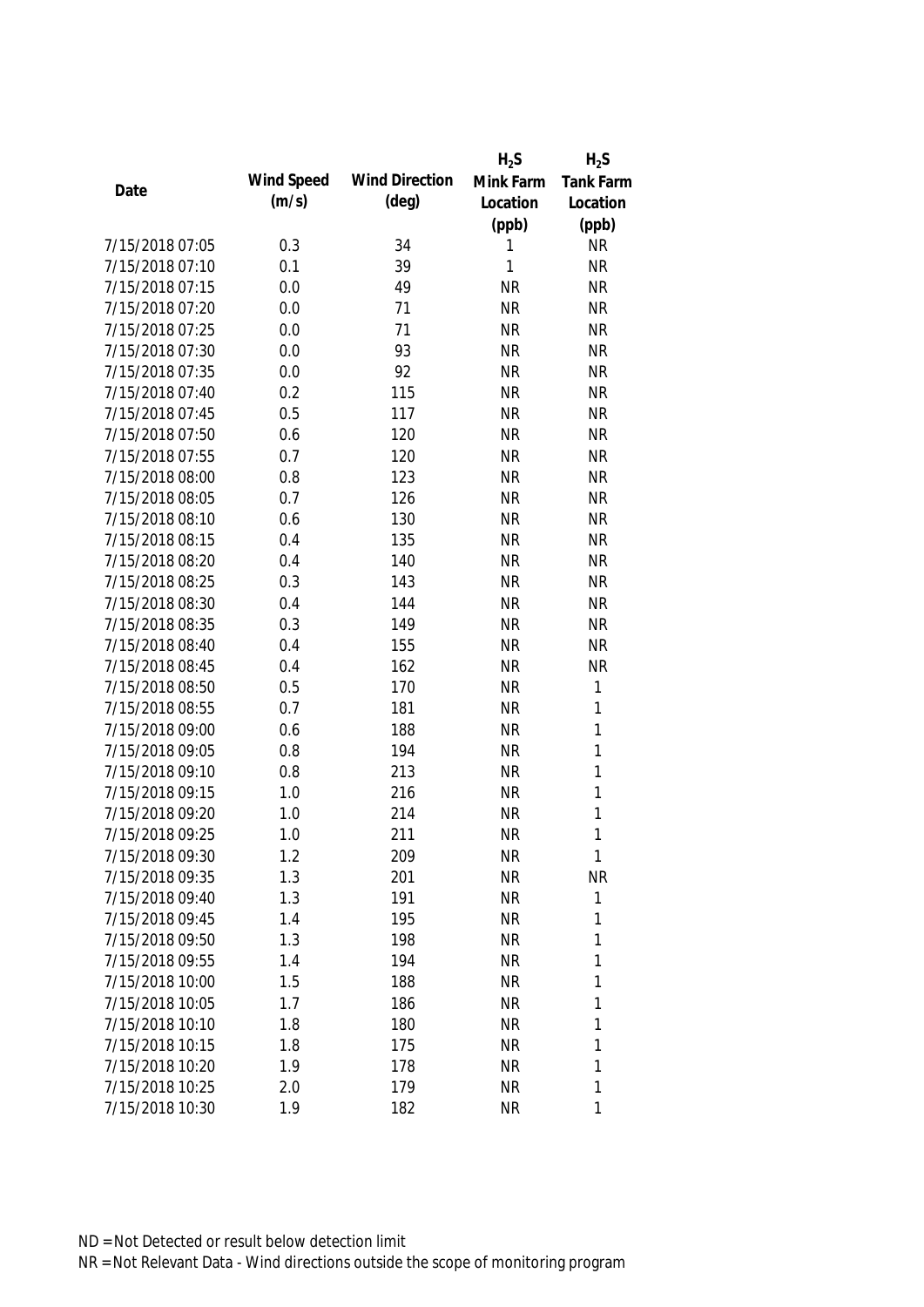|                 |            |                       | $H_2S$    | $H_2S$           |
|-----------------|------------|-----------------------|-----------|------------------|
|                 | Wind Speed | <b>Wind Direction</b> | Mink Farm | <b>Tank Farm</b> |
| Date            | (m/s)      | $(\text{deg})$        | Location  | Location         |
|                 |            |                       | (ppb)     | (ppb)            |
| 7/15/2018 10:35 | 2.0        | 190                   | <b>NR</b> | 1                |
| 7/15/2018 10:40 | 2.0        | 194                   | <b>NR</b> | 1                |
| 7/15/2018 10:45 | 2.0        | 198                   | <b>NR</b> | 1                |
| 7/15/2018 10:50 | 2.1        | 202                   | <b>NR</b> | 1                |
| 7/15/2018 10:55 | 2.0        | 205                   | <b>NR</b> | 1                |
| 7/15/2018 11:00 | 1.8        | 214                   | <b>NR</b> | 1                |
| 7/15/2018 11:05 | 1.6        | 208                   | <b>NR</b> | 1                |
| 7/15/2018 11:10 | 1.6        | 210                   | <b>NR</b> | 1                |
| 7/15/2018 11:15 | 1.6        | 208                   | <b>NR</b> | 1                |
| 7/15/2018 11:20 | 1.6        | 206                   | <b>NR</b> | $\mathbf{1}$     |
| 7/15/2018 11:25 | 1.8        | 214                   | <b>NR</b> | 1                |
| 7/15/2018 11:30 | 1.9        | 209                   | <b>NR</b> | 1                |
| 7/15/2018 11:35 | 2.0        | 218                   | <b>NR</b> | <b>ND</b>        |
| 7/15/2018 11:40 | 2.1        | 224                   | <b>NR</b> | <b>ND</b>        |
| 7/15/2018 11:45 | 2.1        | 221                   | <b>NR</b> | <b>ND</b>        |
| 7/15/2018 11:50 | 2.1        | 216                   | <b>NR</b> | <b>ND</b>        |
| 7/15/2018 11:55 | 2.2        | 208                   | <b>NR</b> | <b>ND</b>        |
| 7/15/2018 12:00 | 2.2        | 204                   | <b>NR</b> | <b>ND</b>        |
| 7/15/2018 12:05 | 2.3        | 199                   | <b>NR</b> | <b>ND</b>        |
| 7/15/2018 12:10 | 2.3        | 190                   | <b>NR</b> | <b>ND</b>        |
| 7/15/2018 12:15 | 2.3        | 189                   | <b>NR</b> | <b>ND</b>        |
| 7/15/2018 12:20 | 2.4        | 190                   | <b>NR</b> | <b>ND</b>        |
| 7/15/2018 12:25 | 2.4        | 190                   | <b>NR</b> | <b>ND</b>        |
| 7/15/2018 12:30 | 2.6        | 194                   | <b>NR</b> | <b>ND</b>        |
| 7/15/2018 12:35 | 2.7        | 195                   | <b>NR</b> | <b>ND</b>        |
| 7/15/2018 12:40 | 2.8        | 198                   | <b>NR</b> | 1                |
| 7/15/2018 12:45 | 2.9        | 201                   | <b>NR</b> | <b>ND</b>        |
| 7/15/2018 12:50 | 2.9        | 207                   | <b>NR</b> | <b>ND</b>        |
| 7/15/2018 12:55 | 3.0        | 205                   | <b>NR</b> | <b>ND</b>        |
| 7/15/2018 13:00 | 2.9        | 204                   | <b>NR</b> | 1                |
| 7/15/2018 13:05 | 2.9        | 202                   | <b>NR</b> | 1                |
| 7/15/2018 13:10 | 2.6        | 206                   | <b>NR</b> | 1                |
| 7/15/2018 13:15 | 2.5        | 204                   | <b>NR</b> | $\mathbf{1}$     |
| 7/15/2018 13:20 | 2.5        | 200                   | <b>NR</b> | 1                |
| 7/15/2018 13:25 | 2.5        | 205                   | <b>NR</b> | 1                |
| 7/15/2018 13:30 | 2.6        | 205                   | <b>NR</b> | <b>ND</b>        |
| 7/15/2018 13:35 | 2.7        | 206                   | <b>NR</b> | <b>ND</b>        |
| 7/15/2018 13:40 | 2.9        | 205                   | <b>NR</b> | ND               |
| 7/15/2018 13:45 | 2.8        | 204                   | <b>NR</b> | <b>ND</b>        |
| 7/15/2018 13:50 | 2.6        | 199                   | <b>NR</b> | <b>ND</b>        |
| 7/15/2018 13:55 | 2.5        | 196                   | <b>NR</b> | <b>ND</b>        |
| 7/15/2018 14:00 | 2.4        | 191                   | <b>NR</b> | 1                |
|                 |            |                       |           |                  |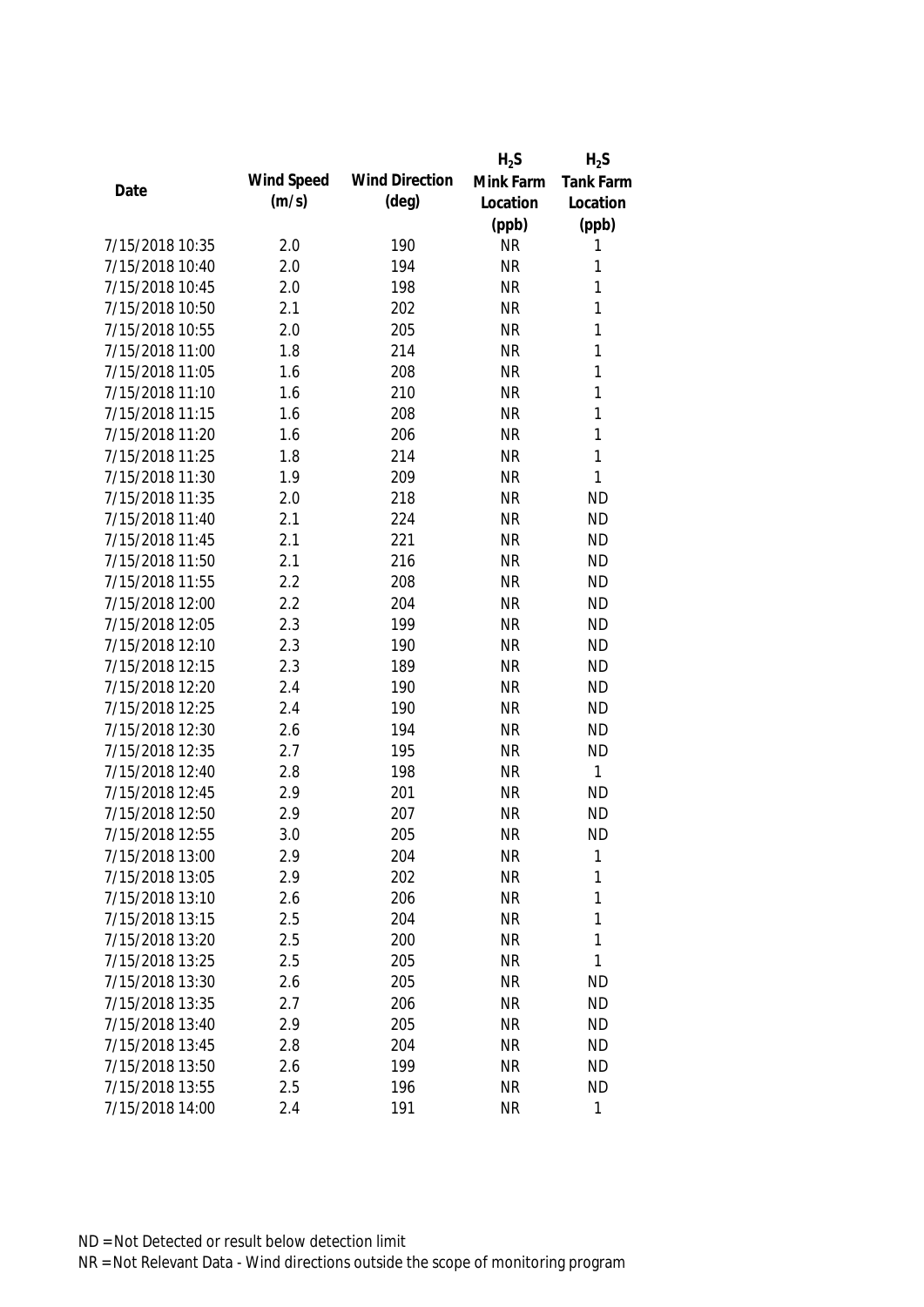|                 |            |                       | $H_2S$    | $H_2S$           |
|-----------------|------------|-----------------------|-----------|------------------|
|                 | Wind Speed | <b>Wind Direction</b> | Mink Farm | <b>Tank Farm</b> |
| Date            | (m/s)      | $(\text{deg})$        | Location  | Location         |
|                 |            |                       | (ppb)     | (ppb)            |
| 7/15/2018 14:05 | 2.3        | 189                   | <b>NR</b> | 1                |
| 7/15/2018 14:10 | 2.3        | 184                   | <b>NR</b> | <b>ND</b>        |
| 7/15/2018 14:15 | 2.5        | 182                   | <b>NR</b> | 1                |
| 7/15/2018 14:20 | 2.7        | 185                   | <b>NR</b> | 1                |
| 7/15/2018 14:25 | 2.9        | 184                   | <b>NR</b> | 1                |
| 7/15/2018 14:30 | 3.2        | 192                   | <b>NR</b> | 1                |
| 7/15/2018 14:35 | 3.3        | 194                   | <b>NR</b> | 1                |
| 7/15/2018 14:40 | 3.5        | 196                   | <b>NR</b> | 1                |
| 7/15/2018 14:45 | 3.7        | 199                   | <b>NR</b> | 1                |
| 7/15/2018 14:50 | 3.5        | 199                   | <b>NR</b> | $\mathbf{1}$     |
| 7/15/2018 14:55 | 3.4        | 202                   | <b>NR</b> | 1                |
| 7/15/2018 15:00 | 3.3        | 201                   | <b>NR</b> | 1                |
| 7/15/2018 15:05 | 3.3        | 201                   | <b>NR</b> | <b>ND</b>        |
| 7/15/2018 15:10 | 3.4        | 203                   | <b>NR</b> | 1                |
| 7/15/2018 15:15 | 3.5        | 208                   | <b>NR</b> | <b>ND</b>        |
| 7/15/2018 15:20 | 3.8        | 207                   | <b>NR</b> | <b>ND</b>        |
| 7/15/2018 15:25 | 3.9        | 208                   | <b>NR</b> | <b>ND</b>        |
| 7/15/2018 15:30 | 4.0        | 206                   | <b>NR</b> | 1                |
| 7/15/2018 15:35 | 4.0        | 210                   | <b>NR</b> | 1                |
| 7/15/2018 15:40 | 3.9        | 213                   | <b>NR</b> | 1                |
| 7/15/2018 15:45 | 4.0        | 212                   | <b>NR</b> | <b>ND</b>        |
| 7/15/2018 15:50 | 4.0        | 213                   | <b>NR</b> | <b>ND</b>        |
| 7/15/2018 15:55 | 4.0        | 216                   | <b>NR</b> | <b>ND</b>        |
| 7/15/2018 16:00 | 3.9        | 224                   | <b>NR</b> | <b>ND</b>        |
| 7/15/2018 16:05 | 3.8        | 224                   | <b>NR</b> | <b>ND</b>        |
| 7/15/2018 16:10 | 3.7        | 222                   | <b>NR</b> | <b>ND</b>        |
| 7/15/2018 16:15 | 3.4        | 223                   | <b>NR</b> | <b>ND</b>        |
| 7/15/2018 16:20 | 3.4        | 224                   | <b>NR</b> | <b>ND</b>        |
| 7/15/2018 16:25 | 3.3        | 223                   | <b>NR</b> | <b>ND</b>        |
| 7/15/2018 16:30 | 3.2        | 219                   | <b>NR</b> | <b>ND</b>        |
| 7/15/2018 16:35 | 3.1        | 217                   | <b>NR</b> | <b>ND</b>        |
| 7/15/2018 16:40 | 3.1        | 214                   | <b>NR</b> | $\mathbf{1}$     |
| 7/15/2018 16:45 | 3.1        | 210                   | <b>NR</b> | <b>ND</b>        |
| 7/15/2018 16:50 | 3.0        | 207                   | <b>NR</b> | <b>ND</b>        |
| 7/15/2018 16:55 | 3.0        | 204                   | <b>NR</b> | <b>ND</b>        |
| 7/15/2018 17:00 | 3.3        | 197                   | <b>NR</b> | <b>ND</b>        |
| 7/15/2018 17:05 | 3.3        | 194                   | <b>NR</b> | <b>ND</b>        |
| 7/15/2018 17:10 | 3.3        | 192                   | <b>NR</b> | <b>ND</b>        |
| 7/15/2018 17:15 | 3.2        | 195                   | <b>NR</b> | <b>ND</b>        |
| 7/15/2018 17:20 | 3.0        | 205                   | <b>NR</b> | <b>ND</b>        |
| 7/15/2018 17:25 | 2.7        | 214                   | <b>NR</b> | <b>ND</b>        |
| 7/15/2018 17:30 | 2.5        | 220                   | <b>NR</b> | 1                |
|                 |            |                       |           |                  |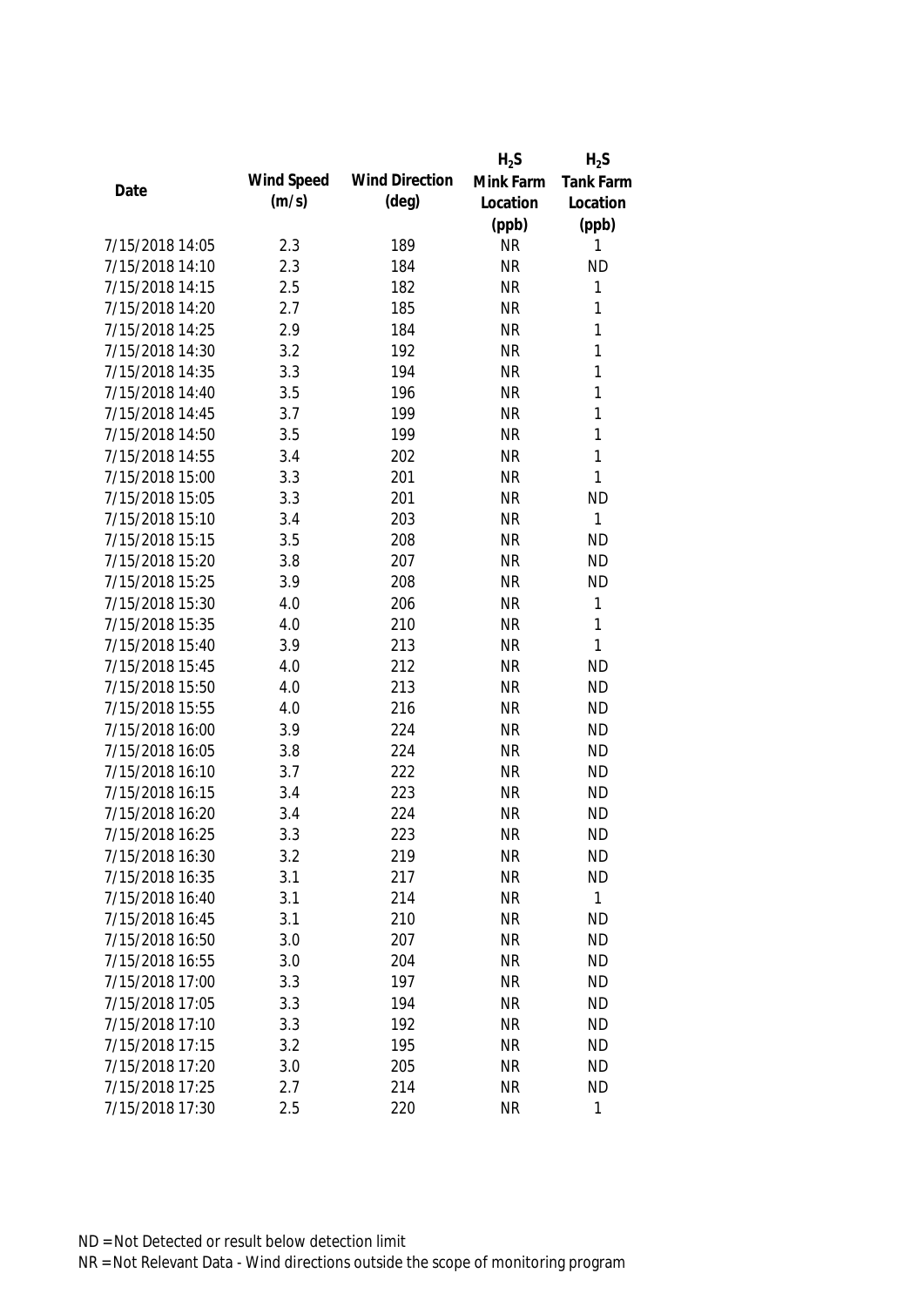|                 |            |                       | $H_2S$    | $H_2S$       |
|-----------------|------------|-----------------------|-----------|--------------|
| Date            | Wind Speed | <b>Wind Direction</b> | Mink Farm | Tank Farm    |
|                 | (m/s)      | $(\text{deg})$        | Location  | Location     |
|                 |            |                       | (ppb)     | (ppb)        |
| 7/15/2018 17:35 | 2.3        | 230                   | <b>ND</b> | <b>ND</b>    |
| 7/15/2018 17:40 | 2.2        | 243                   | <b>ND</b> | <b>ND</b>    |
| 7/15/2018 17:45 | 2.2        | 248                   | <b>ND</b> | $\mathbf{1}$ |
| 7/15/2018 17:50 | 2.2        | 248                   | <b>ND</b> | <b>ND</b>    |
| 7/15/2018 17:55 | 2.2        | 250                   | <b>ND</b> | <b>ND</b>    |
| 7/15/2018 18:00 | 2.1        | 253                   | <b>ND</b> | <b>ND</b>    |
| 7/15/2018 18:05 | 2.2        | 247                   | <b>ND</b> | <b>ND</b>    |
| 7/15/2018 18:10 | 2.3        | 236                   | <b>ND</b> | <b>ND</b>    |
| 7/15/2018 18:15 | 2.3        | 227                   | <b>NR</b> | <b>ND</b>    |
| 7/15/2018 18:20 | 2.4        | 222                   | <b>NR</b> | <b>ND</b>    |
| 7/15/2018 18:25 | 2.3        | 219                   | <b>NR</b> | <b>ND</b>    |
| 7/15/2018 18:30 | 2.3        | 214                   | <b>NR</b> | 1            |
| 7/15/2018 18:35 | 2.3        | 215                   | <b>NR</b> | 1            |
| 7/15/2018 18:40 | 2.1        | 221                   | <b>NR</b> | <b>ND</b>    |
| 7/15/2018 18:45 | 2.0        | 232                   | <b>ND</b> | <b>ND</b>    |
| 7/15/2018 18:50 | 1.9        | 232                   | <b>ND</b> | <b>ND</b>    |
| 7/15/2018 18:55 | 1.8        | 234                   | 1         | <b>ND</b>    |
| 7/15/2018 19:00 | 1.9        | 244                   | 1         | <b>ND</b>    |
| 7/15/2018 19:05 | 1.7        | 252                   | 1         | <b>ND</b>    |
| 7/15/2018 19:10 | 1.8        | 256                   | <b>ND</b> | 1            |
| 7/15/2018 19:15 | 1.8        | 256                   | <b>ND</b> | 1            |
| 7/15/2018 19:20 | 1.8        | 264                   | <b>ND</b> | <b>ND</b>    |
| 7/15/2018 19:25 | 1.9        | 268                   | <b>ND</b> | 1            |
| 7/15/2018 19:30 | 2.0        | 267                   | <b>ND</b> | 1            |
| 7/15/2018 19:35 | 2.0        | 267                   | <b>ND</b> | 1            |
| 7/15/2018 19:40 | 2.1        | 267                   | <b>ND</b> | 1            |
| 7/15/2018 19:45 | 2.0        | 268                   | <b>ND</b> | 1            |
| 7/15/2018 19:50 | 1.9        | 266                   | <b>ND</b> | 1            |
| 7/15/2018 19:55 | 1.8        | 266                   | <b>ND</b> | 1            |
| 7/15/2018 20:00 | 1.8        | 267                   | <b>ND</b> | 1            |
| 7/15/2018 20:05 | 1.8        | 266                   | <b>ND</b> | <b>ND</b>    |
| 7/15/2018 20:10 | 1.7        | 267                   | <b>ND</b> | <b>ND</b>    |
| 7/15/2018 20:15 | 1.9        | 266                   | <b>ND</b> | <b>ND</b>    |
| 7/15/2018 20:20 | 1.9        | 265                   | <b>ND</b> | <b>ND</b>    |
| 7/15/2018 20:25 | 1.9        | 261                   | <b>ND</b> | <b>ND</b>    |
| 7/15/2018 20:30 | 1.9        | 260                   | <b>ND</b> | <b>ND</b>    |
| 7/15/2018 20:35 | 1.8        | 259                   | <b>ND</b> | <b>ND</b>    |
| 7/15/2018 20:40 | 1.9        | 258                   | <b>ND</b> | $\mathbf{1}$ |
| 7/15/2018 20:45 | 1.7        | 260                   | <b>ND</b> | <b>ND</b>    |
| 7/15/2018 20:50 | 1.6        | 262                   | <b>ND</b> | <b>ND</b>    |
| 7/15/2018 20:55 | 1.6        | 265                   | <b>ND</b> | 1            |
| 7/15/2018 21:00 | 1.5        | 264                   | <b>ND</b> | 1            |
|                 |            |                       |           |              |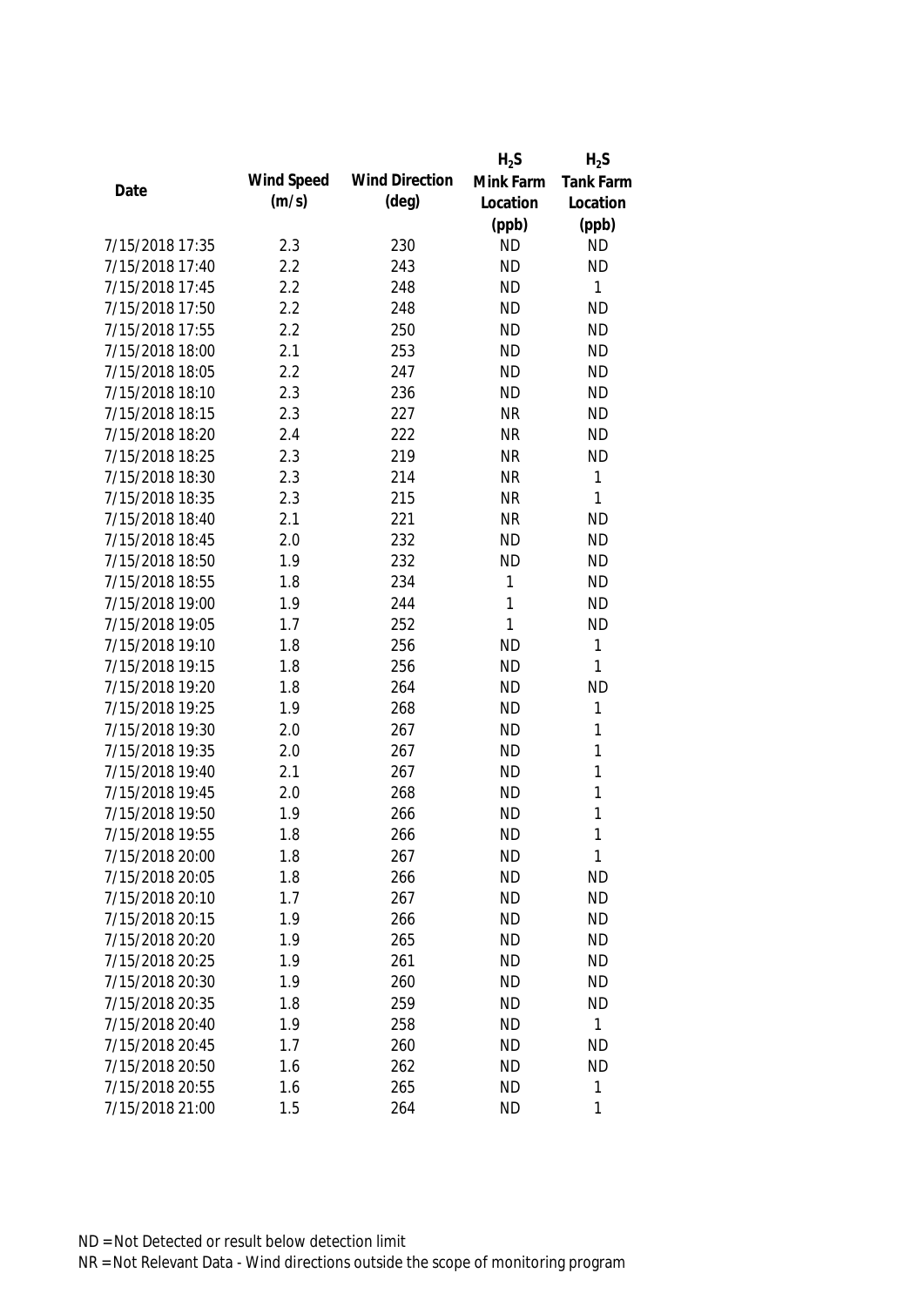|                 |            |                       | $H_2S$    | $H_2S$           |
|-----------------|------------|-----------------------|-----------|------------------|
|                 | Wind Speed | <b>Wind Direction</b> | Mink Farm | <b>Tank Farm</b> |
| Date            | (m/s)      | $(\text{deg})$        | Location  | Location         |
|                 |            |                       | (ppb)     | (ppb)            |
| 7/15/2018 21:05 | 1.5        | 260                   | <b>ND</b> | <b>ND</b>        |
| 7/15/2018 21:10 | 1.2        | 259                   | <b>ND</b> | <b>ND</b>        |
| 7/15/2018 21:15 | 1.0        | 253                   | <b>ND</b> | <b>ND</b>        |
| 7/15/2018 21:20 | 1.0        | 239                   | <b>ND</b> | <b>ND</b>        |
| 7/15/2018 21:25 | 0.9        | 225                   | <b>NR</b> | <b>ND</b>        |
| 7/15/2018 21:30 | 0.8        | 211                   | <b>NR</b> | $\mathbf{1}$     |
| 7/15/2018 21:35 | 0.7        | 200                   | <b>NR</b> | 1                |
| 7/15/2018 21:40 | 0.8        | 202                   | <b>NR</b> | $\mathbf{1}$     |
| 7/15/2018 21:45 | 1.0        | 203                   | <b>NR</b> | 1                |
| 7/15/2018 21:50 | 1.0        | 206                   | <b>NR</b> | 1                |
| 7/15/2018 21:55 | 0.8        | 204                   | <b>NR</b> | 1                |
| 7/15/2018 22:00 | 0.6        | 206                   | <b>NR</b> | 1                |
| 7/15/2018 22:05 | 0.6        | 211                   | <b>NR</b> | 1                |
| 7/15/2018 22:10 | 0.4        | 206                   | <b>NR</b> | 1                |
| 7/15/2018 22:15 | 0.3        | 203                   | <b>NR</b> | 1                |
| 7/15/2018 22:20 | 0.3        | 202                   | <b>NR</b> | 1                |
| 7/15/2018 22:25 | 0.4        | 204                   | <b>NR</b> | 1                |
| 7/15/2018 22:30 | 0.4        | 205                   | <b>NR</b> | 1                |
| 7/15/2018 22:35 | 0.4        | 205                   | <b>NR</b> | 1                |
| 7/15/2018 22:40 | 0.5        | 210                   | <b>NR</b> | 1                |
| 7/15/2018 22:45 | 0.5        | 215                   | <b>NR</b> | 1                |
| 7/15/2018 22:50 | 0.6        | 217                   | <b>NR</b> | 1                |
| 7/15/2018 22:55 | 0.7        | 217                   | <b>NR</b> | $\mathbf{1}$     |
| 7/15/2018 23:00 | 0.8        | 214                   | <b>NR</b> | 1                |
| 7/15/2018 23:05 | 0.9        | 214                   | <b>NR</b> | 1                |
| 7/15/2018 23:10 | 1.0        | 213                   | <b>NR</b> | 1                |
| 7/15/2018 23:15 | 1.1        | 215                   | <b>NR</b> | 1                |
| 7/15/2018 23:20 | 1.1        | 216                   | <b>NR</b> | 1                |
| 7/15/2018 23:25 | 0.8        | 217                   | <b>NR</b> | 1                |
| 7/15/2018 23:30 | 0.6        | 221                   | <b>NR</b> | 1                |
| 7/15/2018 23:35 | 0.5        | 219                   | <b>NR</b> | 1                |
| 7/15/2018 23:40 | 0.4        | 217                   | <b>NR</b> | 1                |
| 7/15/2018 23:45 | 0.3        | 218                   | <b>NR</b> | 1                |
| 7/15/2018 23:50 | 0.2        | 200                   | <b>NR</b> | 1                |
| 7/15/2018 23:55 | 0.4        | 199                   | <b>NR</b> | 1                |
| 7/15/2018 24:00 | 0.5        | 197                   | <b>NR</b> | 1                |
| 7/16/2018 00:05 | 0.5        | 196                   | <b>NR</b> | 1                |
| 7/16/2018 00:10 | 0.6        | 203                   | <b>NR</b> | 1                |
| 7/16/2018 00:15 | 0.5        | 202                   | <b>NR</b> | 1                |
| 7/16/2018 00:20 | 0.5        | 213                   | <b>NR</b> | 1                |
| 7/16/2018 00:25 | 0.4        | 224                   | <b>NR</b> | 1                |
| 7/16/2018 00:30 | 0.3        | 240                   | <b>ND</b> | 1                |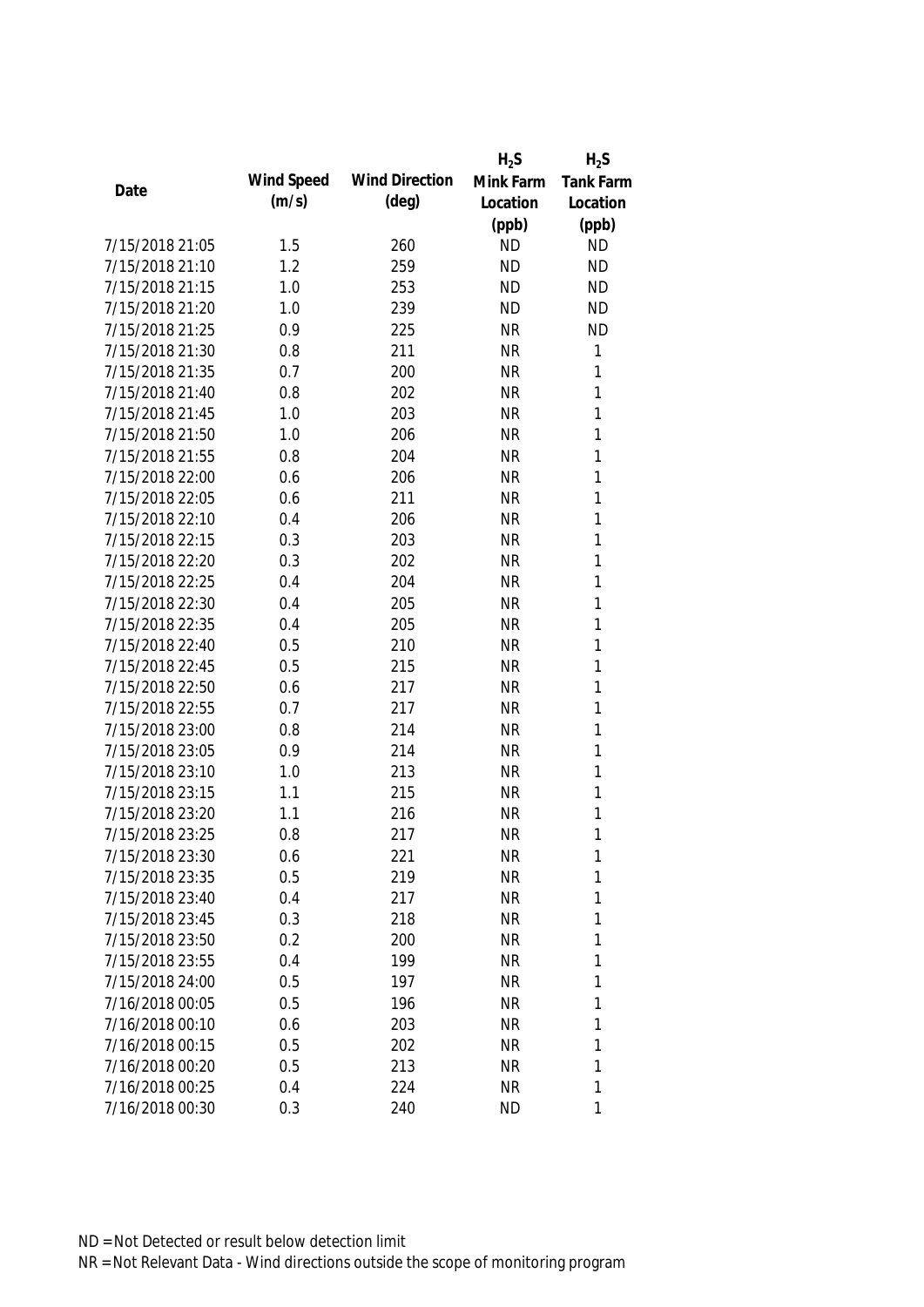|                 |            |                       | $H_2S$    | $H_2S$           |
|-----------------|------------|-----------------------|-----------|------------------|
| Date            | Wind Speed | <b>Wind Direction</b> | Mink Farm | <b>Tank Farm</b> |
|                 | (m/s)      | $(\text{deg})$        | Location  | Location         |
|                 |            |                       | (ppb)     | (ppb)            |
| 7/16/2018 00:35 | 0.4        | 247                   | <b>ND</b> | 1                |
| 7/16/2018 00:40 | 0.3        | 247                   | <b>ND</b> | 1                |
| 7/16/2018 00:45 | 0.3        | 249                   | <b>ND</b> | 1                |
| 7/16/2018 00:50 | 0.4        | 257                   | <b>ND</b> | 1                |
| 7/16/2018 00:55 | 0.5        | 259                   | <b>ND</b> | 1                |
| 7/16/2018 01:00 | 0.5        | 258                   | <b>ND</b> | <b>ND</b>        |
| 7/16/2018 01:05 | 0.5        | 249                   | <b>ND</b> | 1                |
| 7/16/2018 01:10 | 0.6        | 242                   | <b>ND</b> | 1                |
| 7/16/2018 01:15 | 0.9        | 234                   | <b>ND</b> | 1                |
| 7/16/2018 01:20 | 1.0        | 225                   | <b>NR</b> | 1                |
| 7/16/2018 01:25 | 1.0        | 222                   | <b>NR</b> | 1                |
| 7/16/2018 01:30 | 1.0        | 220                   | <b>NR</b> | 1                |
| 7/16/2018 01:35 | 1.0        | 220                   | <b>NR</b> | 1                |
| 7/16/2018 01:40 | 0.9        | 213                   | <b>NR</b> | 1                |
| 7/16/2018 01:45 | 0.7        | 209                   | <b>NR</b> | 1                |
| 7/16/2018 01:50 | 0.6        | 197                   | <b>NR</b> | $\mathbf{1}$     |
| 7/16/2018 01:55 | 0.6        | 171                   | <b>NR</b> | 1                |
| 7/16/2018 02:00 | 0.7        | 160                   | <b>NR</b> | <b>NR</b>        |
| 7/16/2018 02:05 | 0.9        | 162                   | <b>NR</b> | <b>NR</b>        |
| 7/16/2018 02:10 | 0.9        | 168                   | <b>NR</b> | <b>NR</b>        |
| 7/16/2018 02:15 | 1.0        | 170                   | <b>NR</b> | 1                |
| 7/16/2018 02:20 | 0.9        | 170                   | <b>NR</b> | 1                |
| 7/16/2018 02:25 | 0.9        | 180                   | <b>NR</b> | $\mathbf{1}$     |
| 7/16/2018 02:30 | 0.9        | 185                   | <b>NR</b> | 1                |
| 7/16/2018 02:35 | 1.0        | 182                   | <b>NR</b> | <b>ND</b>        |
| 7/16/2018 02:40 | 1.2        | 173                   | <b>NR</b> | 1                |
| 7/16/2018 02:45 | 1.3        | 171                   | <b>NR</b> | 1                |
| 7/16/2018 02:50 | 1.5        | 174                   | <b>NR</b> | 1                |
| 7/16/2018 02:55 | 1.6        | 171                   | <b>NR</b> | 1                |
| 7/16/2018 03:00 | 1.6        | 175                   | <b>NR</b> | 1                |
| 7/16/2018 03:05 | 1.6        | 181                   | <b>NR</b> | 1                |
| 7/16/2018 03:10 | 1.6        | 191                   | <b>NR</b> | 1                |
| 7/16/2018 03:15 | 1.6        | 195                   | <b>NR</b> | 1                |
| 7/16/2018 03:20 | 1.5        | 198                   | <b>NR</b> | 1                |
| 7/16/2018 03:25 | 1.5        | 201                   | <b>NR</b> | 1                |
| 7/16/2018 03:30 | 1.4        | 202                   | <b>NR</b> | <b>ND</b>        |
| 7/16/2018 03:35 | 1.1        | 204                   | <b>NR</b> | <b>ND</b>        |
| 7/16/2018 03:40 | 0.9        | 211                   | <b>NR</b> | <b>ND</b>        |
| 7/16/2018 03:45 | 0.9        | 222                   | <b>NR</b> | <b>ND</b>        |
| 7/16/2018 03:50 | 0.9        | 230                   | 1         | <b>ND</b>        |
| 7/16/2018 03:55 | 0.9        | 241                   | <b>ND</b> | <b>ND</b>        |
| 7/16/2018 04:00 | 1.0        | 245                   | <b>ND</b> | <b>ND</b>        |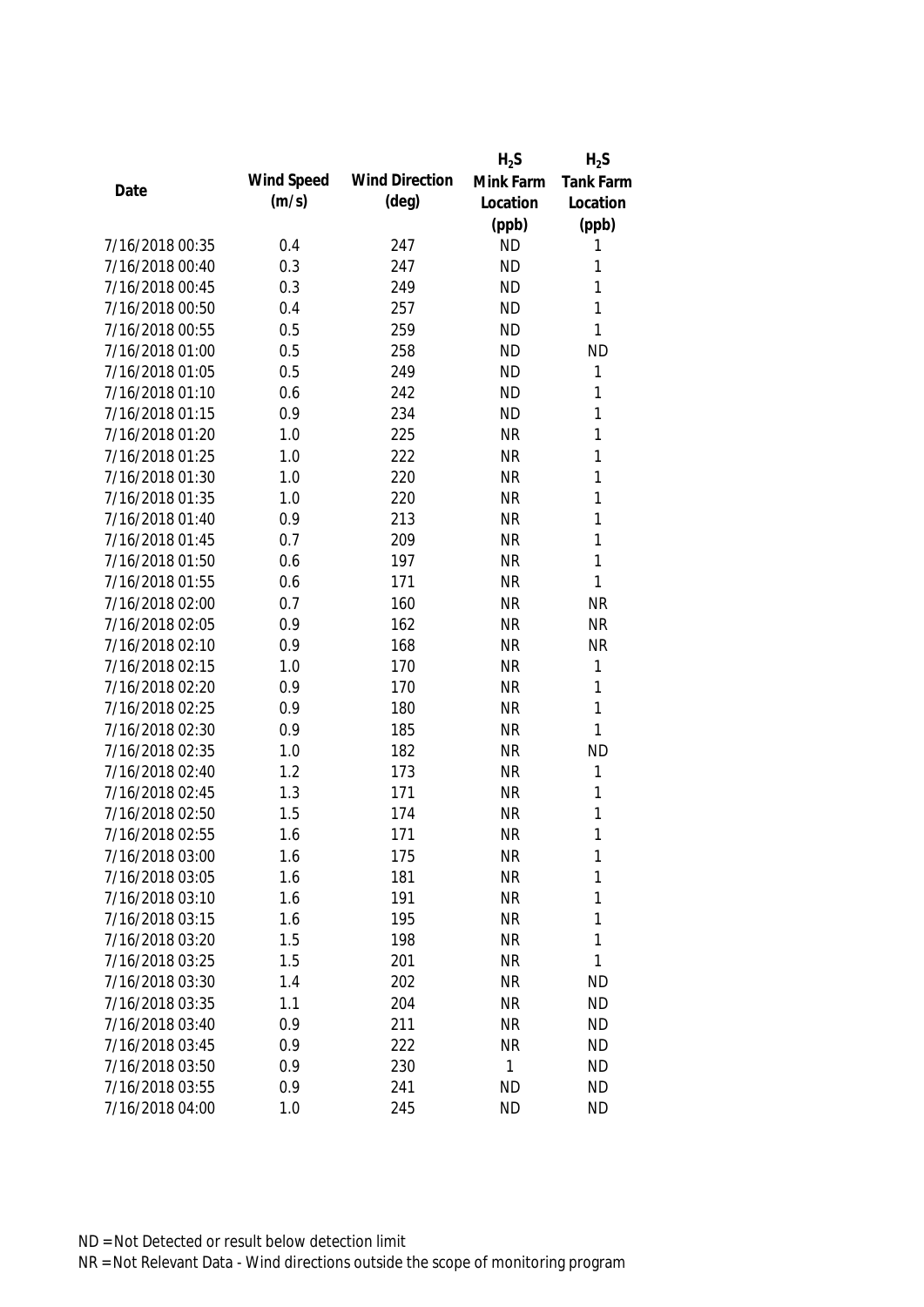|                 |            |                       | $H_2S$    | $H_2S$           |
|-----------------|------------|-----------------------|-----------|------------------|
| Date            | Wind Speed | <b>Wind Direction</b> | Mink Farm | <b>Tank Farm</b> |
|                 | (m/s)      | $(\text{deg})$        | Location  | Location         |
|                 |            |                       | (ppb)     | (ppb)            |
| 7/16/2018 04:05 | 1.2        | 240                   | <b>ND</b> | 1                |
| 7/16/2018 04:10 | 1.3        | 243                   | <b>ND</b> | 1                |
| 7/16/2018 04:15 | 1.4        | 247                   | <b>ND</b> | 1                |
| 7/16/2018 04:20 | 1.4        | 250                   | <b>ND</b> | 1                |
| 7/16/2018 04:25 | 1.4        | 250                   | <b>ND</b> | 1                |
| 7/16/2018 04:30 | 1.3        | 254                   | <b>ND</b> | 1                |
| 7/16/2018 04:35 | 1.3        | 258                   | <b>ND</b> | 1                |
| 7/16/2018 04:40 | 1.2        | 249                   | <b>ND</b> | 1                |
| 7/16/2018 04:45 | 1.1        | 237                   | <b>ND</b> | 1                |
| 7/16/2018 04:50 | 1.0        | 227                   | <b>NR</b> | 1                |
| 7/16/2018 04:55 | 0.9        | 218                   | <b>NR</b> | 1                |
| 7/16/2018 05:00 | 0.8        | 210                   | <b>NR</b> | 1                |
| 7/16/2018 05:05 | 0.8        | 204                   | <b>NR</b> | 1                |
| 7/16/2018 05:10 | 0.8        | 206                   | <b>NR</b> | 1                |
| 7/16/2018 05:15 | 0.8        | 214                   | <b>NR</b> | 1                |
| 7/16/2018 05:20 | 0.9        | 224                   | <b>NR</b> | 1                |
| 7/16/2018 05:25 | 1.0        | 231                   | <b>ND</b> | 1                |
| 7/16/2018 05:30 | 1.1        | 237                   | <b>ND</b> | 1                |
| 7/16/2018 05:35 | 0.9        | 243                   | <b>ND</b> | 1                |
| 7/16/2018 05:40 | 0.7        | 244                   | <b>ND</b> | 1                |
| 7/16/2018 05:45 | 0.6        | 255                   | <b>ND</b> | 1                |
| 7/16/2018 05:50 | 0.5        | 261                   | <b>ND</b> | 1                |
| 7/16/2018 05:55 | 0.4        | 255                   | <b>ND</b> | 1                |
| 7/16/2018 06:00 | 0.3        | 234                   | <b>ND</b> | 1                |
| 7/16/2018 06:05 | 0.3        | 220                   | <b>NR</b> | $\mathbf{1}$     |
| 7/16/2018 06:10 | 0.5        | 186                   | <b>NR</b> | $\mathbf{1}$     |
| 7/16/2018 06:15 | 0.6        | 163                   | <b>NR</b> | <b>NR</b>        |
| 7/16/2018 06:20 | 0.7        | 157                   | <b>NR</b> | <b>NR</b>        |
| 7/16/2018 06:25 | 0.6        | 152                   | <b>NR</b> | <b>NR</b>        |
| 7/16/2018 06:30 | 0.6        | 146                   | <b>NR</b> | ΝR               |
| 7/16/2018 06:35 | 0.5        | 150                   | <b>NR</b> | <b>NR</b>        |
| 7/16/2018 06:40 | 0.3        | 152                   | <b>NR</b> | <b>NR</b>        |
| 7/16/2018 06:45 | 0.2        | 198                   | <b>NR</b> | 1                |
| 7/16/2018 06:50 | 0.1        | 321                   | <b>ND</b> | NR               |
| 7/16/2018 06:55 | 0.1        | 280                   | <b>ND</b> | <b>NR</b>        |
| 7/16/2018 07:00 | 0.2        | 241                   | 1         | 1                |
| 7/16/2018 07:05 | 0.4        | 232                   | 1         | 1                |
| 7/16/2018 07:10 | 0.4        | 232                   | 1         | 1                |
| 7/16/2018 07:15 | 0.4        | 231                   | 1         | 1                |
| 7/16/2018 07:20 | 0.4        | 228                   | <b>NR</b> | 1                |
| 7/16/2018 07:25 | 0.5        | 239                   | <b>ND</b> | 1                |
| 7/16/2018 07:30 | 0.4        | 290                   | <b>ND</b> | <b>NR</b>        |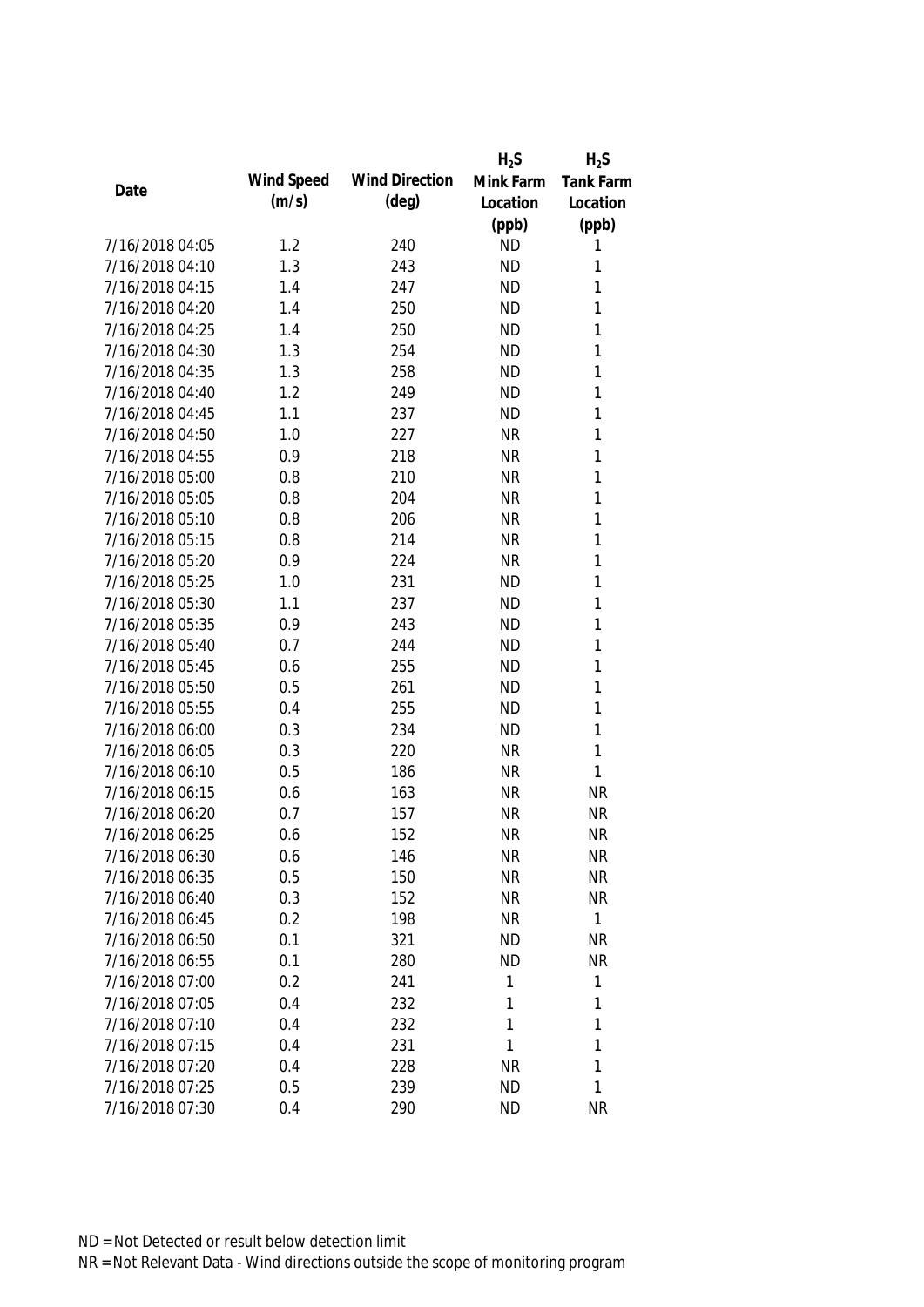|                 |            |                       | $H_2S$       | $H_2S$           |
|-----------------|------------|-----------------------|--------------|------------------|
|                 | Wind Speed | <b>Wind Direction</b> | Mink Farm    | <b>Tank Farm</b> |
| Date            | (m/s)      | $(\text{deg})$        | Location     | Location         |
|                 |            |                       | (ppb)        | (ppb)            |
| 7/16/2018 07:35 | 0.3        | 327                   | <b>ND</b>    | <b>NR</b>        |
| 7/16/2018 07:40 | 0.5        | 329                   | <b>ND</b>    | <b>NR</b>        |
| 7/16/2018 07:45 | 0.6        | 320                   | <b>ND</b>    | <b>NR</b>        |
| 7/16/2018 07:50 | 0.8        | 323                   | <b>ND</b>    | <b>NR</b>        |
| 7/16/2018 07:55 | 0.7        | 323                   | <b>ND</b>    | <b>NR</b>        |
| 7/16/2018 08:00 | 0.6        | 320                   | 1            | <b>NR</b>        |
| 7/16/2018 08:05 | 0.6        | 323                   | $\mathbf{1}$ | <b>NR</b>        |
| 7/16/2018 08:10 | 0.6        | 9                     | <b>NR</b>    | <b>NR</b>        |
| 7/16/2018 08:15 | 0.7        | 151                   | <b>NR</b>    | <b>NR</b>        |
| 7/16/2018 08:20 | 0.7        | 141                   | <b>NR</b>    | <b>NR</b>        |
| 7/16/2018 08:25 | 0.8        | 140                   | <b>NR</b>    | <b>NR</b>        |
| 7/16/2018 08:30 | 1.0        | 139                   | <b>NR</b>    | <b>NR</b>        |
| 7/16/2018 08:35 | 0.9        | 141                   | <b>NR</b>    | <b>NR</b>        |
| 7/16/2018 08:40 | 0.8        | 132                   | <b>NR</b>    | <b>NR</b>        |
| 7/16/2018 08:45 | 0.8        | 68                    | <b>NR</b>    | <b>NR</b>        |
| 7/16/2018 08:50 | 0.7        | 17                    | <b>NR</b>    | <b>NR</b>        |
| 7/16/2018 08:55 | 0.6        | 331                   | <b>NR</b>    | <b>NR</b>        |
| 7/16/2018 09:00 | 0.7        | 304                   | <b>ND</b>    | <b>NR</b>        |
| 7/16/2018 09:05 | 1.0        | 305                   | <b>ND</b>    | <b>NR</b>        |
| 7/16/2018 09:10 | 1.0        | 292                   | <b>ND</b>    | <b>NR</b>        |
| 7/16/2018 09:15 | 1.0        | 264                   | <b>ND</b>    | 1                |
| 7/16/2018 09:20 | 1.2        | 253                   | <b>ND</b>    | <b>ND</b>        |
| 7/16/2018 09:25 | 1.3        | 248                   | <b>NR</b>    | <b>NR</b>        |
| 7/16/2018 09:30 | 1.5        | 263                   | <b>NR</b>    | <b>NR</b>        |
| 7/16/2018 09:35 | 1.5        | 261                   | <b>NR</b>    | <b>NR</b>        |
| 7/16/2018 09:40 | 1.8        | 263                   | <b>NR</b>    | <b>NR</b>        |
| 7/16/2018 09:45 | 1.9        | 275                   | <b>NR</b>    | <b>NR</b>        |
| 7/16/2018 09:50 | 2.1        | 288                   | <b>ND</b>    | <b>NR</b>        |
| 7/16/2018 09:55 | 2.2        | 293                   | <b>ND</b>    | <b>NR</b>        |
| 7/16/2018 10:00 | 2.3        | 287                   | 1            | NR               |
| 7/16/2018 10:05 | 2.3        | 282                   | <b>ND</b>    | <b>NR</b>        |
| 7/16/2018 10:10 | 2.1        | 284                   | <b>ND</b>    | <b>NR</b>        |
| 7/16/2018 10:15 | 2.0        | 283                   | <b>ND</b>    | <b>NR</b>        |
| 7/16/2018 10:20 | 2.1        | 275                   | <b>ND</b>    | <b>ND</b>        |
| 7/16/2018 10:25 | 2.3        | 273                   | <b>ND</b>    | 1                |
| 7/16/2018 10:30 | 2.2        | 266                   | <b>ND</b>    | 1                |
| 7/16/2018 10:35 | 2.3        | 266                   | <b>ND</b>    | 1                |
| 7/16/2018 10:40 | 2.5        | 267                   | <b>ND</b>    | ND               |
| 7/16/2018 10:45 | 2.5        | 267                   | <b>ND</b>    | <b>ND</b>        |
| 7/16/2018 10:50 | 2.5        | 269                   | <b>ND</b>    | <b>ND</b>        |
| 7/16/2018 10:55 | 2.4        | 266                   | <b>ND</b>    | <b>ND</b>        |
| 7/16/2018 11:00 | 2.5        | 268                   | <b>ND</b>    | <b>ND</b>        |
|                 |            |                       |              |                  |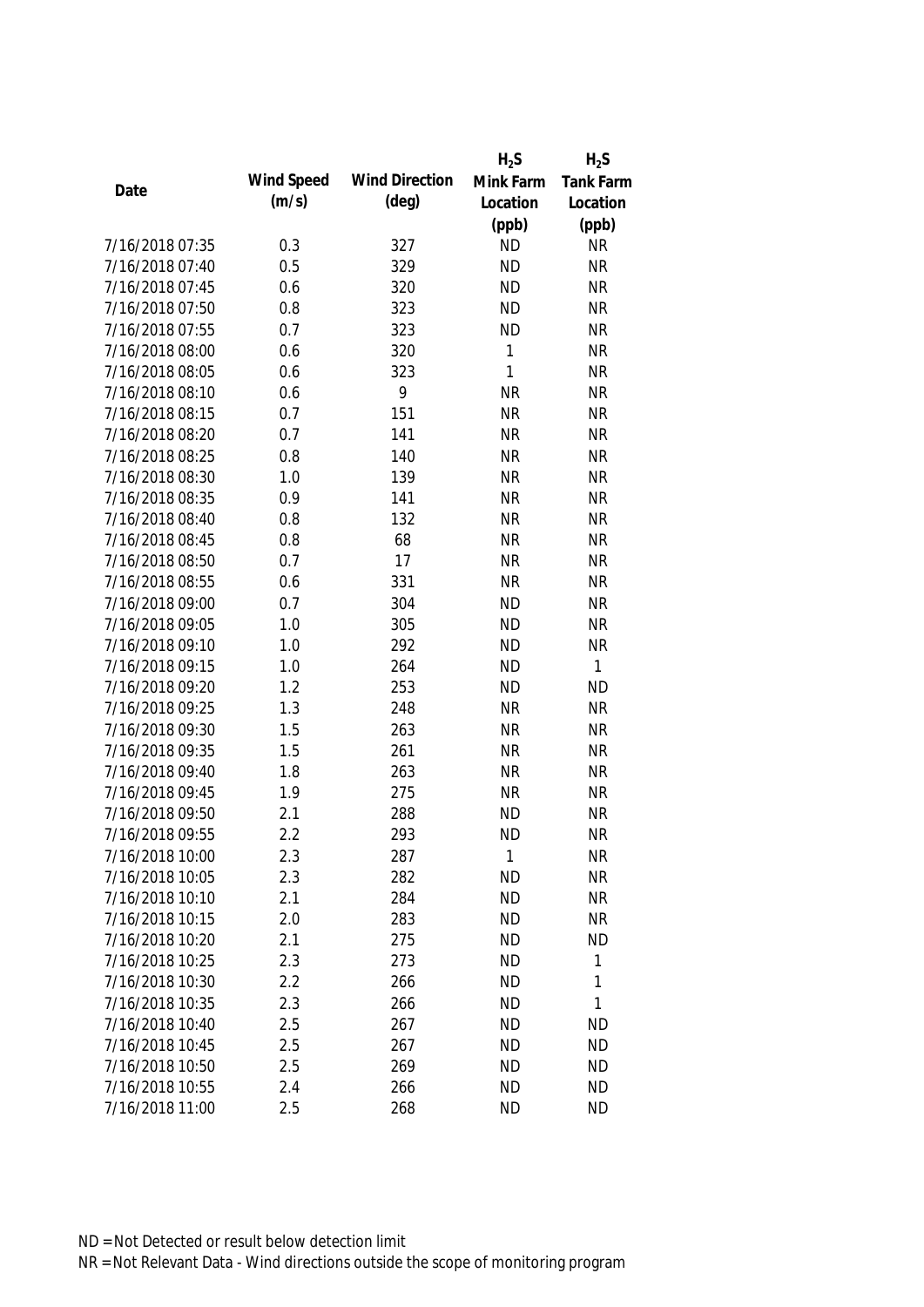|                 |            |                       | $H_2S$       | $H_2S$           |
|-----------------|------------|-----------------------|--------------|------------------|
|                 | Wind Speed | <b>Wind Direction</b> | Mink Farm    | <b>Tank Farm</b> |
| Date            | (m/s)      | $(\text{deg})$        | Location     | Location         |
|                 |            |                       | (ppb)        | (ppb)            |
| 7/16/2018 11:05 | 2.6        | 271                   | <b>ND</b>    | <b>ND</b>        |
| 7/16/2018 11:10 | 2.7        | 274                   | <b>ND</b>    | 1                |
| 7/16/2018 11:15 | 2.7        | 275                   | <b>ND</b>    | 1                |
| 7/16/2018 11:20 | 2.7        | 278                   | <b>ND</b>    | <b>NR</b>        |
| 7/16/2018 11:25 | 2.7        | 285                   | <b>ND</b>    | <b>NR</b>        |
| 7/16/2018 11:30 | 2.7        | 296                   | <b>ND</b>    | <b>NR</b>        |
| 7/16/2018 11:35 | 2.7        | 303                   | <b>ND</b>    | <b>NR</b>        |
| 7/16/2018 11:40 | 2.6        | 305                   | <b>ND</b>    | <b>NR</b>        |
| 7/16/2018 11:45 | 2.8        | 309                   | <b>ND</b>    | <b>NR</b>        |
| 7/16/2018 11:50 | 2.7        | 312                   | <b>ND</b>    | <b>NR</b>        |
| 7/16/2018 11:55 | 2.7        | 309                   | <b>ND</b>    | <b>NR</b>        |
| 7/16/2018 12:00 | 2.7        | 303                   | <b>ND</b>    | <b>NR</b>        |
| 7/16/2018 12:05 | 2.7        | 297                   | <b>ND</b>    | <b>NR</b>        |
| 7/16/2018 12:10 | 2.9        | 298                   | <b>ND</b>    | <b>NR</b>        |
| 7/16/2018 12:15 | 2.8        | 299                   | <b>ND</b>    | <b>NR</b>        |
| 7/16/2018 12:20 | 2.9        | 301                   | <b>ND</b>    | <b>NR</b>        |
| 7/16/2018 12:25 | 3.2        | 311                   | <b>ND</b>    | <b>NR</b>        |
| 7/16/2018 12:30 | 3.2        | 315                   | <b>ND</b>    | <b>NR</b>        |
| 7/16/2018 12:35 | 3.3        | 315                   | <b>ND</b>    | <b>NR</b>        |
| 7/16/2018 12:40 | 3.4        | 314                   | <b>ND</b>    | <b>NR</b>        |
| 7/16/2018 12:45 | 3.3        | 314                   | <b>ND</b>    | <b>NR</b>        |
| 7/16/2018 12:50 | 3.2        | 307                   | <b>ND</b>    | <b>NR</b>        |
| 7/16/2018 12:55 | 3.0        | 297                   | <b>ND</b>    | <b>NR</b>        |
| 7/16/2018 13:00 | 3.1        | 294                   | <b>ND</b>    | <b>NR</b>        |
| 7/16/2018 13:05 | 3.0        | 296                   | <b>ND</b>    | <b>NR</b>        |
| 7/16/2018 13:10 | 2.9        | 295                   | <b>ND</b>    | <b>NR</b>        |
| 7/16/2018 13:15 | 2.9        | 296                   | <b>ND</b>    | <b>NR</b>        |
| 7/16/2018 13:20 | 3.0        | 296                   | <b>ND</b>    | <b>NR</b>        |
| 7/16/2018 13:25 | 3.0        | 305                   | <b>ND</b>    | <b>NR</b>        |
| 7/16/2018 13:30 | 2.8        | 312                   | <b>ND</b>    | <b>NR</b>        |
| 7/16/2018 13:35 | 2.7        | 309                   | <b>ND</b>    | <b>NR</b>        |
| 7/16/2018 13:40 | 2.6        | 316                   | <b>ND</b>    | <b>NR</b>        |
| 7/16/2018 13:45 | 2.5        | 317                   | <b>ND</b>    | <b>NR</b>        |
| 7/16/2018 13:50 | 2.4        | 322                   | <b>ND</b>    | <b>NR</b>        |
| 7/16/2018 13:55 | 2.5        | 321                   | <b>ND</b>    | <b>NR</b>        |
| 7/16/2018 14:00 | 2.6        | 317                   | <b>ND</b>    | <b>NR</b>        |
| 7/16/2018 14:05 | 3.0        | 318                   | <b>ND</b>    | <b>NR</b>        |
| 7/16/2018 14:10 | 3.2        | 311                   | <b>ND</b>    | <b>NR</b>        |
| 7/16/2018 14:15 | 3.3        | 305                   | $\mathbf{1}$ | <b>NR</b>        |
| 7/16/2018 14:20 | 3.7        | 306                   | ND           | <b>NR</b>        |
| 7/16/2018 14:25 | 4.0        | 308                   | <b>ND</b>    | <b>NR</b>        |
| 7/16/2018 14:30 | 4.2        | 313                   | <b>ND</b>    | <b>NR</b>        |
|                 |            |                       |              |                  |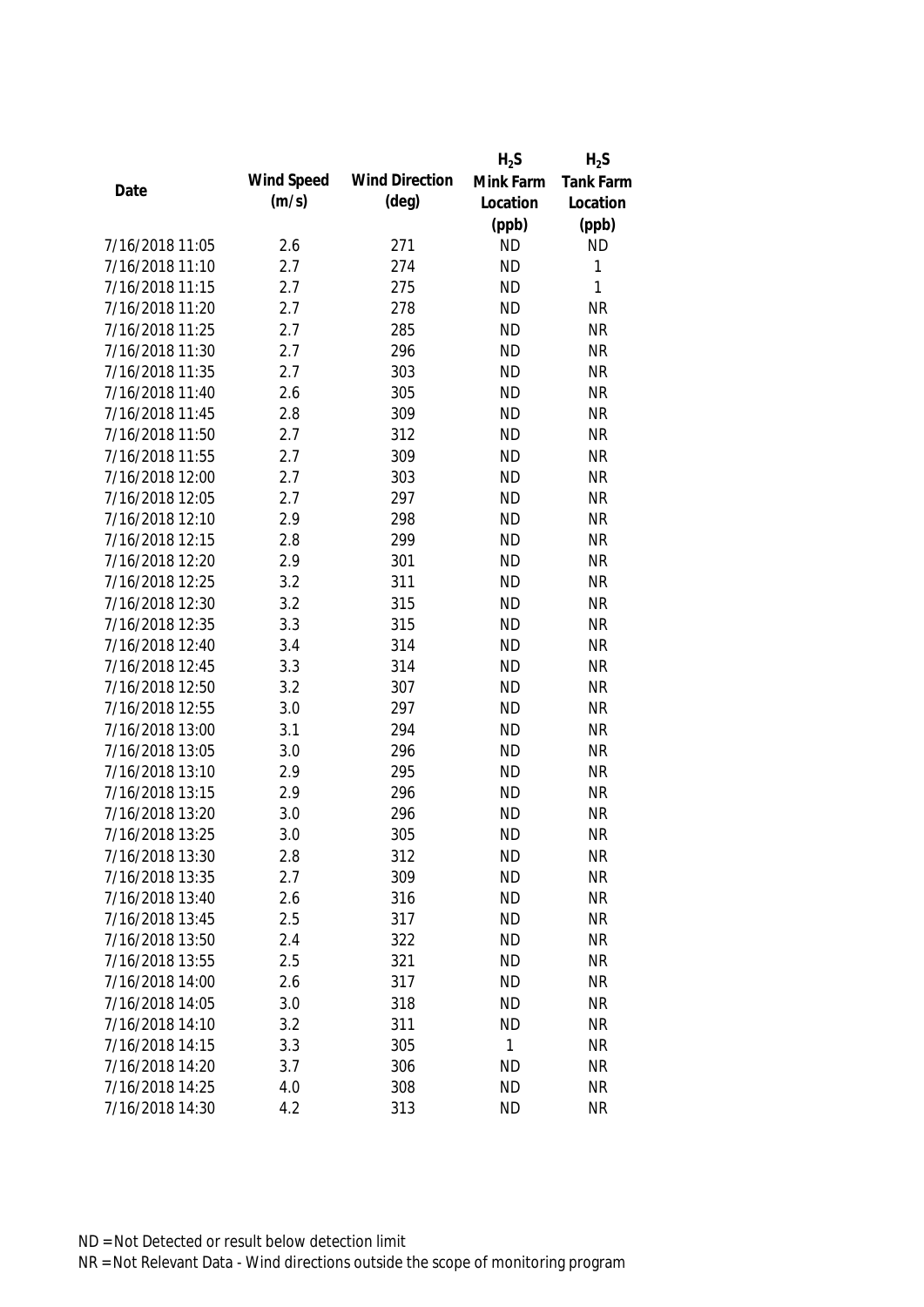|                 |            |                       | $H_2S$    | $H_2S$           |
|-----------------|------------|-----------------------|-----------|------------------|
|                 | Wind Speed | <b>Wind Direction</b> | Mink Farm | <b>Tank Farm</b> |
| Date            | (m/s)      | $(\text{deg})$        | Location  | Location         |
|                 |            |                       | (ppb)     | (ppb)            |
| 7/16/2018 14:35 | 4.0        | 324                   | <b>ND</b> | <b>NR</b>        |
| 7/16/2018 14:40 | 3.7        | 337                   | <b>NR</b> | <b>NR</b>        |
| 7/16/2018 14:45 | 3.6        | 349                   | <b>ND</b> | <b>NR</b>        |
| 7/16/2018 14:50 | 3.3        | 355                   | <b>ND</b> | <b>NR</b>        |
| 7/16/2018 14:55 | 3.0        | 355                   | <b>ND</b> | <b>NR</b>        |
| 7/16/2018 15:00 | 2.7        | 352                   | <b>ND</b> | <b>NR</b>        |
| 7/16/2018 15:05 | 2.7        | 351                   | <b>ND</b> | <b>NR</b>        |
| 7/16/2018 15:10 | 2.7        | 349                   | <b>ND</b> | <b>NR</b>        |
| 7/16/2018 15:15 | 2.8        | 351                   | <b>ND</b> | <b>NR</b>        |
| 7/16/2018 15:20 | 2.8        | 357                   | <b>ND</b> | <b>NR</b>        |
| 7/16/2018 15:25 | 2.6        | 8                     | <b>NR</b> | <b>NR</b>        |
| 7/16/2018 15:30 | 2.5        | 25                    | <b>NR</b> | <b>NR</b>        |
| 7/16/2018 15:35 | 2.4        | 40                    | <b>NR</b> | <b>NR</b>        |
| 7/16/2018 15:40 | 2.3        | 51                    | <b>NR</b> | <b>NR</b>        |
| 7/16/2018 15:45 | 2.2        | 59                    | <b>NR</b> | <b>NR</b>        |
| 7/16/2018 15:50 | 2.0        | 59                    | <b>NR</b> | <b>NR</b>        |
| 7/16/2018 15:55 | 1.9        | 59                    | <b>NR</b> | <b>NR</b>        |
| 7/16/2018 16:00 | 1.9        | 50                    | <b>NR</b> | <b>NR</b>        |
| 7/16/2018 16:05 | 1.7        | 56                    | <b>NR</b> | <b>NR</b>        |
| 7/16/2018 16:10 | 1.7        | 56                    | <b>NR</b> | <b>NR</b>        |
| 7/16/2018 16:15 | 1.8        | 53                    | <b>NR</b> | <b>NR</b>        |
| 7/16/2018 16:20 | 2.2        | 50                    | <b>NR</b> | <b>NR</b>        |
| 7/16/2018 16:25 | 2.3        | 56                    | <b>NR</b> | <b>NR</b>        |
| 7/16/2018 16:30 | 2.3        | 70                    | <b>NR</b> | <b>NR</b>        |
| 7/16/2018 16:35 | 2.2        | 58                    | <b>NR</b> | <b>NR</b>        |
| 7/16/2018 16:40 | 2.1        | 62                    | <b>NR</b> | <b>NR</b>        |
| 7/16/2018 16:45 | 1.8        | 78                    | <b>NR</b> | <b>NR</b>        |
| 7/16/2018 16:50 | 1.6        | 99                    | <b>NR</b> | <b>NR</b>        |
| 7/16/2018 16:55 | 1.6        | 111                   | <b>NR</b> | <b>NR</b>        |
| 7/16/2018 17:00 | 1.8        | 123                   | <b>NR</b> | <b>NR</b>        |
| 7/16/2018 17:05 | 2.1        | 139                   | <b>NR</b> | <b>NR</b>        |
| 7/16/2018 17:10 | 2.3        | 144                   | <b>NR</b> | <b>NR</b>        |
| 7/16/2018 17:15 | 2.3        | 148                   | <b>NR</b> | <b>NR</b>        |
|                 |            |                       |           |                  |
| 7/16/2018 17:20 | 2.2        | 150                   | <b>NR</b> | <b>NR</b>        |
| 7/16/2018 17:25 | 1.9        | 149                   | <b>NR</b> | <b>NR</b>        |
| 7/16/2018 17:30 | 1.6        | 148                   | <b>NR</b> | <b>NR</b>        |
| 7/16/2018 17:35 | 1.3        | 144                   | <b>NR</b> | <b>NR</b>        |
| 7/16/2018 17:40 | 0.9        | 144                   | <b>NR</b> | <b>NR</b>        |
| 7/16/2018 17:45 | 0.7        | 149                   | <b>NR</b> | <b>NR</b>        |
| 7/16/2018 17:50 | 0.6        | 169                   | <b>NR</b> | <b>NR</b>        |
| 7/16/2018 17:55 | 0.6        | 197                   | <b>NR</b> | <b>ND</b>        |
| 7/16/2018 18:00 | 0.7        | 229                   | <b>NR</b> | <b>ND</b>        |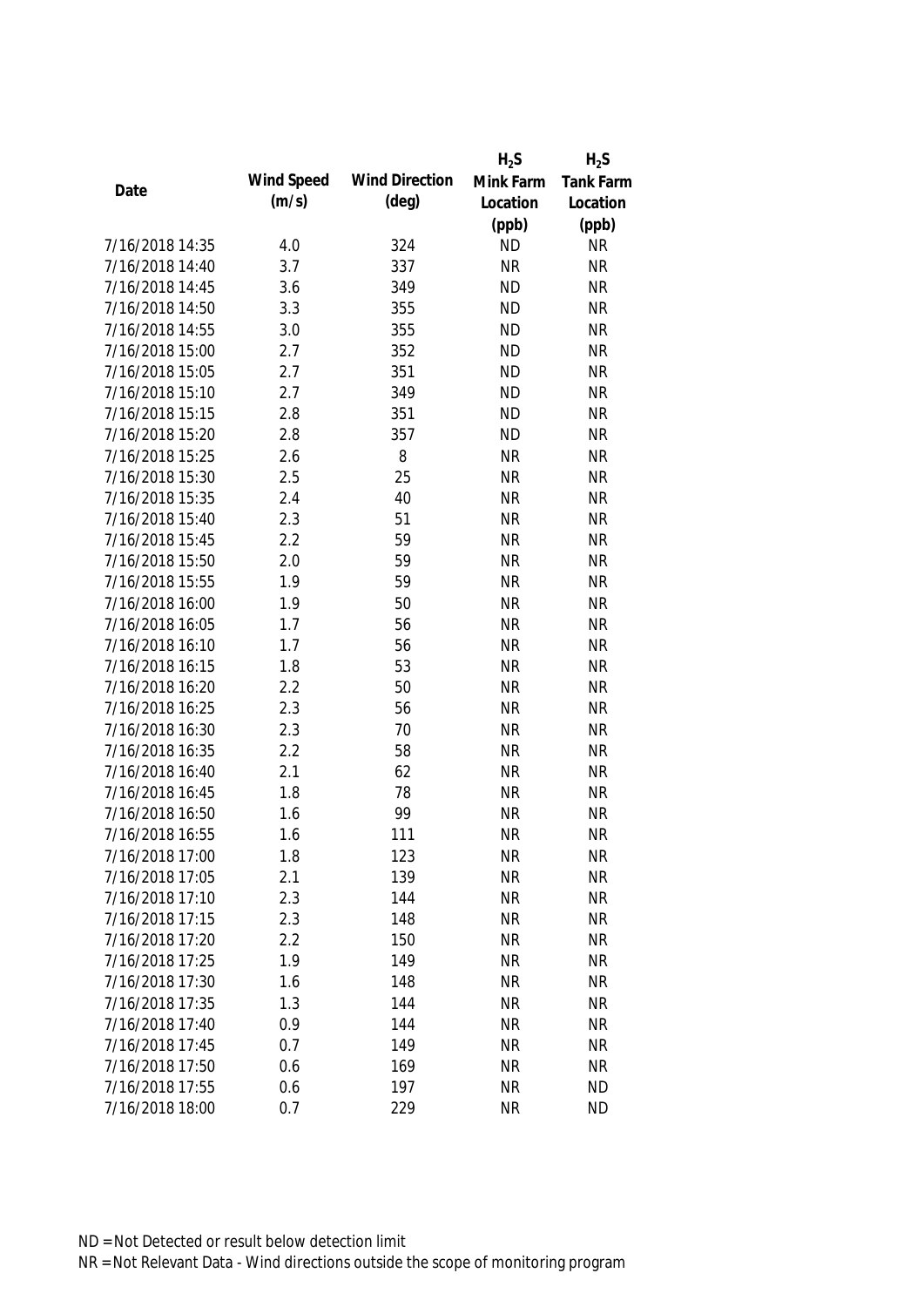|                 |            |                       | $H_2S$         | $H_2S$           |
|-----------------|------------|-----------------------|----------------|------------------|
| Date            | Wind Speed | <b>Wind Direction</b> | Mink Farm      | <b>Tank Farm</b> |
|                 | (m/s)      | $(\text{deg})$        | Location       | Location         |
|                 |            |                       | (ppb)          | (ppb)            |
| 7/16/2018 18:05 | 0.6        | 249                   | <b>ND</b>      | <b>ND</b>        |
| 7/16/2018 18:10 | 0.6        | 255                   | <b>ND</b>      | 1                |
| 7/16/2018 18:15 | 0.7        | 262                   | <b>ND</b>      | $\mathbf{1}$     |
| 7/16/2018 18:20 | 0.7        | 270                   | <b>ND</b>      | $\mathbf{1}$     |
| 7/16/2018 18:25 | 0.9        | 283                   | <b>ND</b>      | <b>NR</b>        |
| 7/16/2018 18:30 | 1.1        | 300                   | <b>ND</b>      | <b>NR</b>        |
| 7/16/2018 18:35 | 1.3        | 309                   | <b>ND</b>      | <b>NR</b>        |
| 7/16/2018 18:40 | 1.6        | 318                   | <b>ND</b>      | <b>NR</b>        |
| 7/16/2018 18:45 | 1.9        | 326                   | <b>ND</b>      | <b>NR</b>        |
| 7/16/2018 18:50 | 2.1        | 333                   | <b>ND</b>      | <b>NR</b>        |
| 7/16/2018 18:55 | 2.2        | 339                   | 1              | <b>NR</b>        |
| 7/16/2018 19:00 | 2.2        | 342                   | 1              | <b>NR</b>        |
| 7/16/2018 19:05 | 2.4        | 344                   | 1              | <b>NR</b>        |
| 7/16/2018 19:10 | 2.4        | 346                   | 1              | <b>NR</b>        |
| 7/16/2018 19:15 | 2.4        | 347                   | 1              | <b>NR</b>        |
| 7/16/2018 19:20 | 2.4        | 350                   | $\mathbf{1}$   | <b>NR</b>        |
| 7/16/2018 19:25 | 2.5        | 349                   | 1              | <b>NR</b>        |
| 7/16/2018 19:30 | 2.5        | 347                   | <b>ND</b>      | <b>NR</b>        |
| 7/16/2018 19:35 | 2.6        | 347                   | <b>ND</b>      | <b>NR</b>        |
| 7/16/2018 19:40 | 2.4        | 346                   | <b>ND</b>      | <b>NR</b>        |
| 7/16/2018 19:45 | 2.3        | 345                   | <b>ND</b>      | <b>NR</b>        |
| 7/16/2018 19:50 | 2.2        | 343                   | <b>ND</b>      | <b>NR</b>        |
| 7/16/2018 19:55 | 2.1        | 344                   | <b>ND</b>      | <b>NR</b>        |
| 7/16/2018 20:00 | 1.9        | 345                   | 1              | <b>NR</b>        |
| 7/16/2018 20:05 | 1.7        | 345                   | 1              | <b>NR</b>        |
| 7/16/2018 20:10 | 1.6        | 345                   | 1              | <b>NR</b>        |
| 7/16/2018 20:15 | 1.6        | 347                   | 1              | <b>NR</b>        |
| 7/16/2018 20:20 | 1.6        | 350                   | $\overline{2}$ | <b>NR</b>        |
| 7/16/2018 20:25 | 1.5        | 351                   | 1              | <b>NR</b>        |
| 7/16/2018 20:30 | 1.5        | 351                   | 1              | NR               |
| 7/16/2018 20:35 | 1.5        | 352                   | 1              | <b>NR</b>        |
| 7/16/2018 20:40 | 1.5        | 355                   | 1              | <b>NR</b>        |
| 7/16/2018 20:45 | 1.5        | 355                   | <b>ND</b>      | <b>NR</b>        |
| 7/16/2018 20:50 | 1.5        | 356                   | <b>ND</b>      | <b>NR</b>        |
| 7/16/2018 20:55 | 1.5        | 356                   | <b>ND</b>      | <b>NR</b>        |
| 7/16/2018 21:00 | 1.5        | 358                   | <b>ND</b>      | <b>NR</b>        |
| 7/16/2018 21:05 | 1.4        | 357                   | <b>ND</b>      | <b>NR</b>        |
| 7/16/2018 21:10 | 1.4        | 355                   | <b>ND</b>      | <b>NR</b>        |
| 7/16/2018 21:15 | 1.5        | 351                   | 1              | <b>NR</b>        |
| 7/16/2018 21:20 | 1.6        | 348                   | 1              | <b>NR</b>        |
| 7/16/2018 21:25 | 1.6        | 345                   | 1              | <b>NR</b>        |
| 7/16/2018 21:30 | 1.7        | 342                   | 1              | <b>NR</b>        |
|                 |            |                       |                |                  |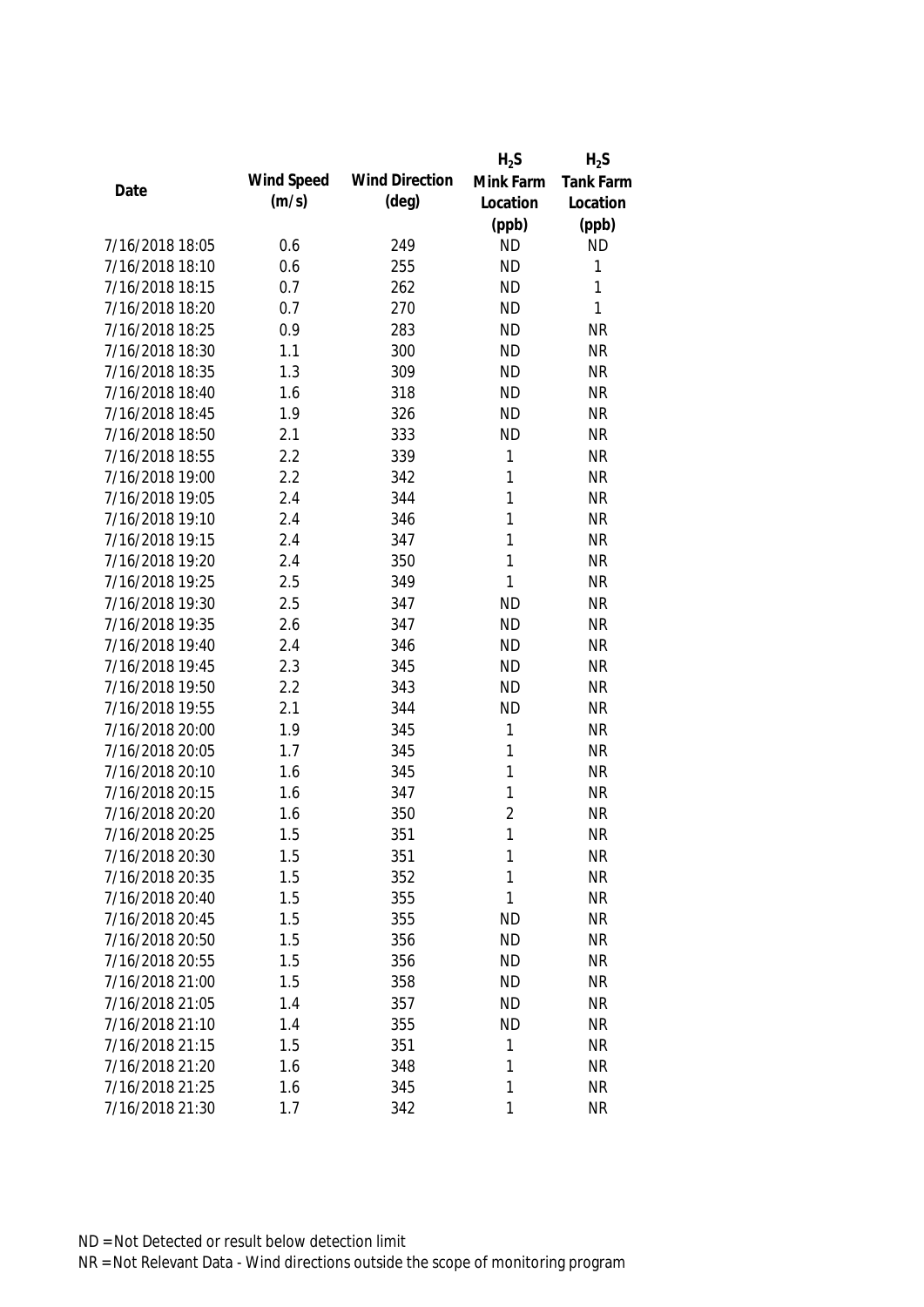|                 |            |                       | $H_2S$         | $H_2S$           |
|-----------------|------------|-----------------------|----------------|------------------|
|                 | Wind Speed | <b>Wind Direction</b> | Mink Farm      | <b>Tank Farm</b> |
| Date            | (m/s)      | $(\text{deg})$        | Location       | Location         |
|                 |            |                       | (ppb)          | (ppb)            |
| 7/16/2018 21:35 | 1.9        | 340                   | 1              | <b>NR</b>        |
| 7/16/2018 21:40 | 1.9        | 339                   | $\overline{2}$ | <b>NR</b>        |
| 7/16/2018 21:45 | 2.0        | 340                   | 1              | <b>NR</b>        |
| 7/16/2018 21:50 | 1.9        | 340                   | 1              | <b>NR</b>        |
| 7/16/2018 21:55 | 1.9        | 342                   | 1              | <b>NR</b>        |
| 7/16/2018 22:00 | 1.9        | 345                   | 1              | <b>NR</b>        |
| 7/16/2018 22:05 | 1.8        | 349                   | 1              | <b>NR</b>        |
| 7/16/2018 22:10 | 1.8        | 355                   | 1              | <b>NR</b>        |
| 7/16/2018 22:15 | 1.8        | 359                   | <b>ND</b>      | <b>NR</b>        |
| 7/16/2018 22:20 | 1.8        | $\overline{2}$        | <b>ND</b>      | <b>NR</b>        |
| 7/16/2018 22:25 | 1.7        | 3                     | <b>ND</b>      | <b>NR</b>        |
| 7/16/2018 22:30 | 1.7        | 3                     | <b>ND</b>      | <b>NR</b>        |
| 7/16/2018 22:35 | 1.7        | 5                     | <b>ND</b>      | <b>NR</b>        |
| 7/16/2018 22:40 | 1.6        | 5                     | <b>ND</b>      | <b>NR</b>        |
| 7/16/2018 22:45 | 1.6        | 5                     | <b>ND</b>      | <b>NR</b>        |
| 7/16/2018 22:50 | 1.6        | 8                     | <b>ND</b>      | <b>NR</b>        |
| 7/16/2018 22:55 | 1.6        | 10                    | <b>ND</b>      | <b>NR</b>        |
| 7/16/2018 23:00 | 1.7        | 12                    | <b>ND</b>      | <b>NR</b>        |
| 7/16/2018 23:05 | 1.8        | 12                    | 1              | <b>NR</b>        |
| 7/16/2018 23:10 | 1.8        | 13                    | 1              | <b>NR</b>        |
| 7/16/2018 23:15 | 1.8        | 15                    | 1              | <b>NR</b>        |
| 7/16/2018 23:20 | 1.8        | 14                    | <b>ND</b>      | <b>NR</b>        |
| 7/16/2018 23:25 | 1.8        | 12                    | <b>ND</b>      | <b>NR</b>        |
| 7/16/2018 23:30 | 1.8        | 12                    | <b>ND</b>      | <b>NR</b>        |
| 7/16/2018 23:35 | 1.9        | 13                    | <b>ND</b>      | <b>NR</b>        |
| 7/16/2018 23:40 | 2.0        | 14                    | <b>ND</b>      | <b>NR</b>        |
| 7/16/2018 23:45 | 2.0        | 14                    | <b>ND</b>      | <b>NR</b>        |
| 7/16/2018 23:50 | 1.9        | 16                    | <b>ND</b>      | <b>NR</b>        |
| 7/16/2018 23:55 | 1.9        | 18                    | <b>ND</b>      | <b>NR</b>        |
| 7/16/2018 24:00 | 1.8        | 19                    | <b>ND</b>      | <b>NR</b>        |
| 7/17/2018 00:05 | 1.8        | 20                    | <b>ND</b>      | <b>NR</b>        |
| 7/17/2018 00:10 | 1.8        | 20                    | <b>ND</b>      | <b>NR</b>        |
| 7/17/2018 00:15 | 1.8        | 19                    | <b>ND</b>      | <b>NR</b>        |
| 7/17/2018 00:20 | 1.8        | 17                    | <b>ND</b>      | <b>NR</b>        |
| 7/17/2018 00:25 | 1.8        | 14                    | <b>ND</b>      | <b>NR</b>        |
| 7/17/2018 00:30 | 1.8        | 12                    | <b>ND</b>      | <b>NR</b>        |
| 7/17/2018 00:35 | 1.8        | 10                    | <b>ND</b>      | <b>NR</b>        |
| 7/17/2018 00:40 | 1.7        | 7                     | <b>ND</b>      | <b>NR</b>        |
| 7/17/2018 00:45 | 1.7        | 5                     | <b>ND</b>      | <b>NR</b>        |
| 7/17/2018 00:50 | 1.6        | $\overline{2}$        | <b>ND</b>      | <b>NR</b>        |
| 7/17/2018 00:55 | 1.5        | 360                   | <b>ND</b>      | <b>NR</b>        |
| 7/17/2018 01:00 | 1.5        | 356                   | <b>ND</b>      | <b>NR</b>        |
|                 |            |                       |                |                  |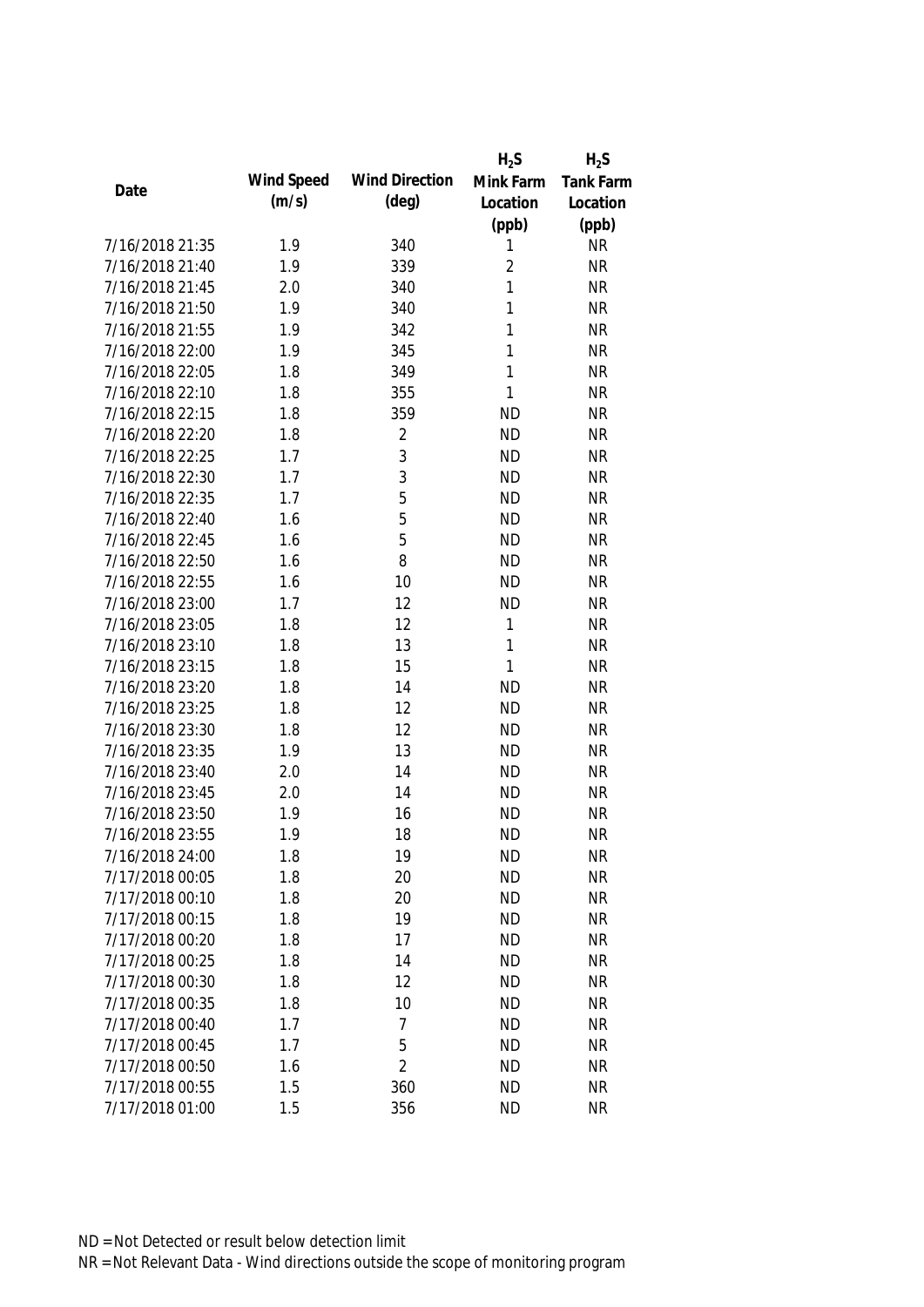|                 |            |                       | $H_2S$       | $H_2S$    |
|-----------------|------------|-----------------------|--------------|-----------|
| Date            | Wind Speed | <b>Wind Direction</b> | Mink Farm    | Tank Farm |
|                 | (m/s)      | $(\text{deg})$        | Location     | Location  |
|                 |            |                       | (ppb)        | (ppb)     |
| 7/17/2018 01:05 | 1.4        | 352                   | <b>ND</b>    | <b>NR</b> |
| 7/17/2018 01:10 | 1.4        | 349                   | <b>ND</b>    | <b>NR</b> |
| 7/17/2018 01:15 | 1.5        | 347                   | <b>ND</b>    | <b>NR</b> |
| 7/17/2018 01:20 | 1.4        | 344                   | <b>ND</b>    | <b>NR</b> |
| 7/17/2018 01:25 | 1.5        | 343                   | <b>ND</b>    | <b>NR</b> |
| 7/17/2018 01:30 | 1.6        | 343                   | <b>ND</b>    | <b>NR</b> |
| 7/17/2018 01:35 | 1.6        | 344                   | <b>ND</b>    | <b>NR</b> |
| 7/17/2018 01:40 | 1.6        | 343                   | <b>ND</b>    | <b>NR</b> |
| 7/17/2018 01:45 | 1.5        | 342                   | 1            | <b>NR</b> |
| 7/17/2018 01:50 | 1.5        | 343                   | 1            | <b>NR</b> |
| 7/17/2018 01:55 | 1.6        | 342                   | 1            | <b>NR</b> |
| 7/17/2018 02:00 | 1.5        | 343                   | 1            | <b>NR</b> |
| 7/17/2018 02:05 | 1.5        | 343                   | 1            | <b>NR</b> |
| 7/17/2018 02:10 | 1.6        | 343                   | 1            | <b>NR</b> |
| 7/17/2018 02:15 | 1.6        | 342                   | 1            | <b>NR</b> |
| 7/17/2018 02:20 | 1.6        | 342                   | 1            | <b>NR</b> |
| 7/17/2018 02:25 | 1.6        | 342                   | 1            | <b>NR</b> |
| 7/17/2018 02:30 | 1.6        | 341                   | 1            | <b>NR</b> |
| 7/17/2018 02:35 | 1.7        | 342                   | 1            | <b>NR</b> |
| 7/17/2018 02:40 | 1.8        | 343                   | 1            | <b>NR</b> |
| 7/17/2018 02:45 | 1.8        | 344                   | 1            | <b>NR</b> |
| 7/17/2018 02:50 | 1.8        | 344                   | 1            | <b>NR</b> |
| 7/17/2018 02:55 | 1.8        | 344                   | 1            | <b>NR</b> |
| 7/17/2018 03:00 | 1.8        | 344                   | $\mathbf{1}$ | <b>NR</b> |
| 7/17/2018 03:05 | 1.7        | 345                   | 1            | <b>NR</b> |
| 7/17/2018 03:10 | 1.5        | 345                   | 1            | <b>NR</b> |
| 7/17/2018 03:15 | 1.4        | 344                   | <b>ND</b>    | <b>NR</b> |
| 7/17/2018 03:20 | 1.4        | 346                   | <b>ND</b>    | <b>NR</b> |
| 7/17/2018 03:25 | 1.4        | 346                   | <b>ND</b>    | <b>NR</b> |
| 7/17/2018 03:30 | 1.4        | 346                   | <b>ND</b>    | <b>NR</b> |
| 7/17/2018 03:35 | 1.4        | 345                   | <b>ND</b>    | <b>NR</b> |
| 7/17/2018 03:40 | 1.5        | 345                   | 1            | <b>NR</b> |
| 7/17/2018 03:45 | 1.5        | 345                   | 1            | <b>NR</b> |
| 7/17/2018 03:50 | 1.5        | 344                   | 1            | <b>NR</b> |
| 7/17/2018 03:55 | 1.4        | 344                   | 1            | <b>NR</b> |
| 7/17/2018 04:00 | 1.4        | 346                   | 1            | <b>NR</b> |
| 7/17/2018 04:05 | 1.4        | 347                   | 1            | <b>NR</b> |
| 7/17/2018 04:10 | 1.3        | 350                   | 1            | <b>NR</b> |
| 7/17/2018 04:15 | 1.3        | 350                   | 1            | <b>NR</b> |
| 7/17/2018 04:20 | 1.3        | 353                   | 1            | <b>NR</b> |
| 7/17/2018 04:25 | 1.4        | 353                   | <b>ND</b>    | <b>NR</b> |
| 7/17/2018 04:30 | 1.4        | 354                   | $\mathbf{1}$ | <b>NR</b> |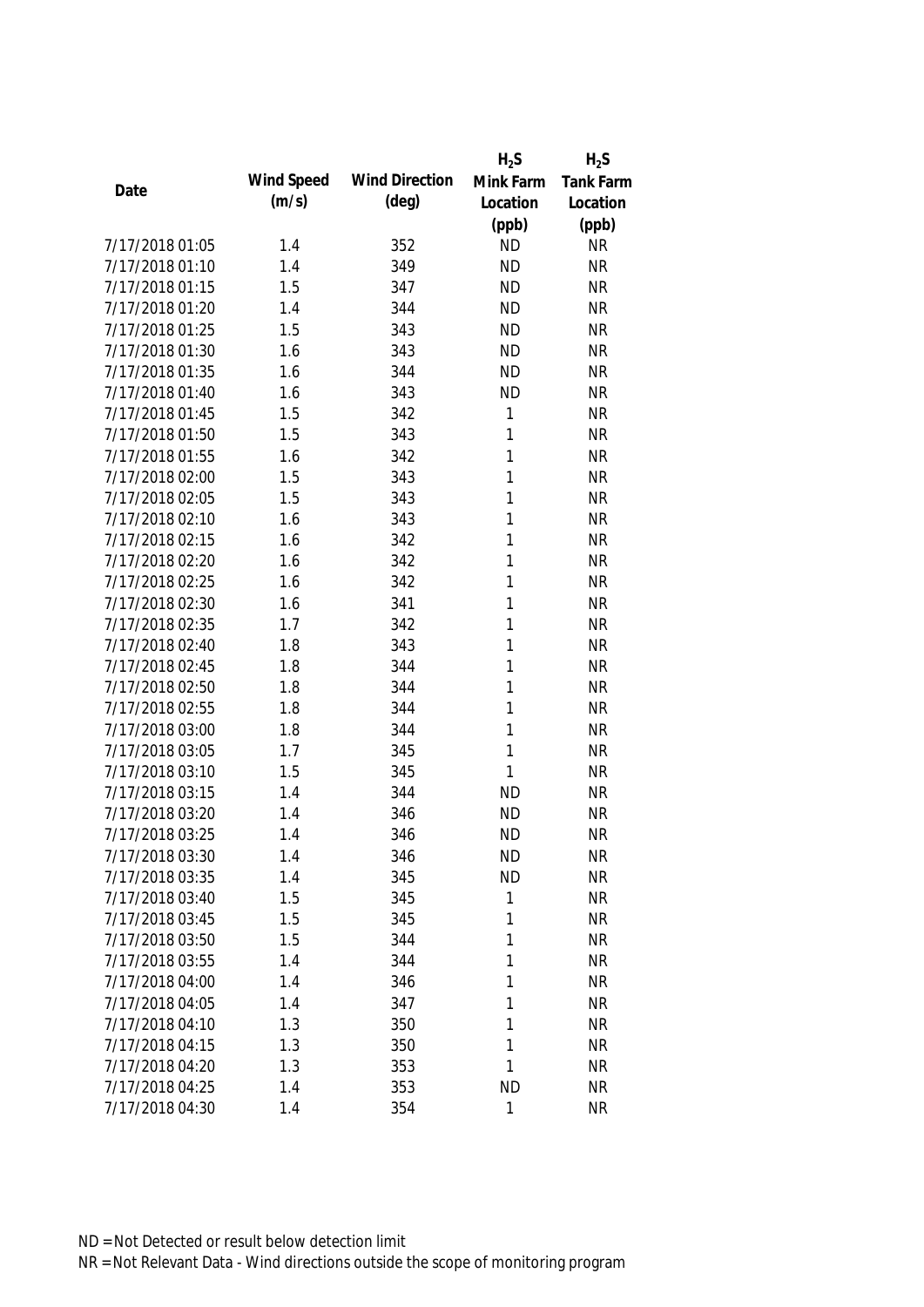|                 |            |                       | $H_2S$       | $H_2S$           |
|-----------------|------------|-----------------------|--------------|------------------|
| Date            | Wind Speed | <b>Wind Direction</b> | Mink Farm    | <b>Tank Farm</b> |
|                 | (m/s)      | $(\text{deg})$        | Location     | Location         |
|                 |            |                       | (ppb)        | (ppb)            |
| 7/17/2018 04:35 | 1.4        | 354                   | <b>ND</b>    | <b>NR</b>        |
| 7/17/2018 04:40 | 1.5        | 354                   | <b>ND</b>    | <b>NR</b>        |
| 7/17/2018 04:45 | 1.4        | 356                   | <b>ND</b>    | <b>NR</b>        |
| 7/17/2018 04:50 | 1.5        | 357                   | <b>ND</b>    | <b>NR</b>        |
| 7/17/2018 04:55 | 1.4        | 357                   | <b>ND</b>    | <b>NR</b>        |
| 7/17/2018 05:00 | 1.4        | 355                   | <b>ND</b>    | <b>NR</b>        |
| 7/17/2018 05:05 | 1.3        | 356                   | <b>ND</b>    | <b>NR</b>        |
| 7/17/2018 05:10 | 1.3        | 356                   | 1            | <b>NR</b>        |
| 7/17/2018 05:15 | 1.4        | 356                   | 1            | <b>NR</b>        |
| 7/17/2018 05:20 | 1.3        | 355                   | <b>ND</b>    | <b>NR</b>        |
| 7/17/2018 05:25 | 1.2        | 355                   | <b>ND</b>    | <b>NR</b>        |
| 7/17/2018 05:30 | 1.3        | 357                   | <b>ND</b>    | <b>NR</b>        |
| 7/17/2018 05:35 | 1.4        | 358                   | <b>ND</b>    | <b>NR</b>        |
| 7/17/2018 05:40 | 1.3        | 357                   | <b>ND</b>    | <b>NR</b>        |
| 7/17/2018 05:45 | 1.2        | 357                   | <b>ND</b>    | <b>NR</b>        |
| 7/17/2018 05:50 | 1.2        | 357                   | <b>ND</b>    | <b>NR</b>        |
| 7/17/2018 05:55 | 1.2        | 356                   | $\mathbf{1}$ | <b>NR</b>        |
| 7/17/2018 06:00 | 1.1        | 354                   | 1            | <b>NR</b>        |
| 7/17/2018 06:05 | 0.9        | 351                   | <b>ND</b>    | <b>NR</b>        |
| 7/17/2018 06:10 | 0.9        | 349                   | <b>ND</b>    | <b>NR</b>        |
| 7/17/2018 06:15 | 0.8        | 345                   | <b>ND</b>    | <b>NR</b>        |
| 7/17/2018 06:20 | 0.9        | 345                   | <b>ND</b>    | <b>NR</b>        |
| 7/17/2018 06:25 | 0.8        | 345                   | <b>ND</b>    | <b>NR</b>        |
| 7/17/2018 06:30 | 0.8        | 346                   | <b>ND</b>    | <b>NR</b>        |
| 7/17/2018 06:35 | 0.9        | 348                   | 1            | <b>NR</b>        |
| 7/17/2018 06:40 | 0.9        | 349                   | 1            | <b>NR</b>        |
| 7/17/2018 06:45 | 1.0        | 351                   | 1            | <b>NR</b>        |
| 7/17/2018 06:50 | 1.1        | 355                   | 1            | <b>NR</b>        |
| 7/17/2018 06:55 | 1.2        | 355                   | 1            | <b>NR</b>        |
| 7/17/2018 07:00 | 1.2        | 357                   | 1            | NR               |
| 7/17/2018 07:05 | 1.1        | 356                   | $\mathbf{1}$ | <b>NR</b>        |
| 7/17/2018 07:10 | 1.1        | 357                   | 1            | <b>NR</b>        |
| 7/17/2018 07:15 | 1.1        | 358                   | 1            | <b>NR</b>        |
| 7/17/2018 07:20 | 1.2        | 356                   | 1            | <b>NR</b>        |
| 7/17/2018 07:25 | 1.1        | 358                   | 1            | <b>NR</b>        |
| 7/17/2018 07:30 | 1.1        | 356                   | 1            | <b>NR</b>        |
| 7/17/2018 07:35 | 1.3        | 357                   | 1            | <b>NR</b>        |
| 7/17/2018 07:40 | 1.4        | 356                   | 1            | <b>NR</b>        |
| 7/17/2018 07:45 | 1.3        | 355                   | 1            | <b>NR</b>        |
| 7/17/2018 07:50 | 1.2        | 354                   | <b>ND</b>    | <b>NR</b>        |
| 7/17/2018 07:55 | 1.1        | 352                   | <b>ND</b>    | <b>NR</b>        |
| 7/17/2018 08:00 | 1.0        | 349                   | <b>ND</b>    | <b>NR</b>        |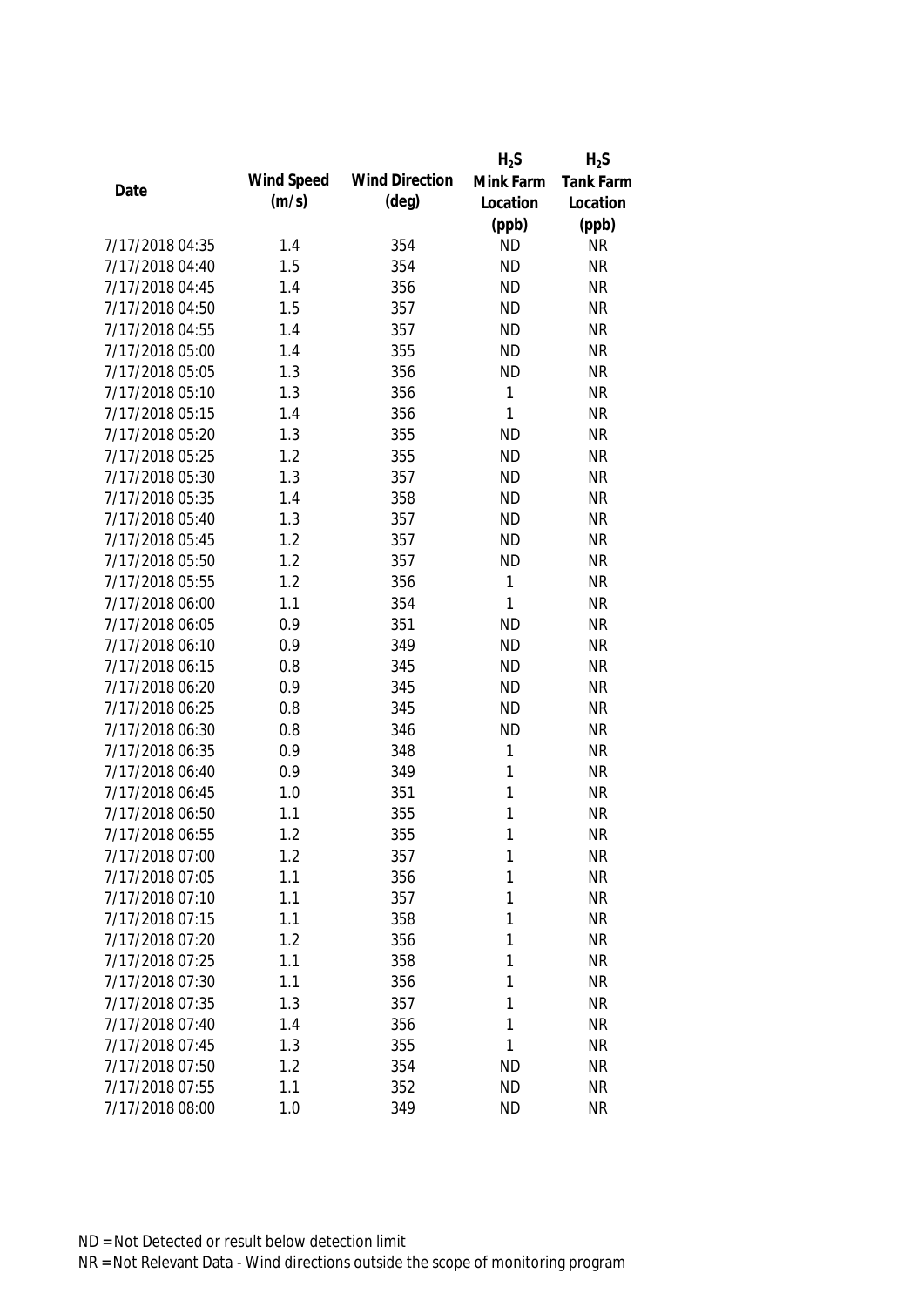|                 |            |                       | $H_2S$    | $H_2S$    |
|-----------------|------------|-----------------------|-----------|-----------|
| Date            | Wind Speed | <b>Wind Direction</b> | Mink Farm | Tank Farm |
|                 | (m/s)      | $(\text{deg})$        | Location  | Location  |
|                 |            |                       | (ppb)     | (ppb)     |
| 7/17/2018 08:05 | 1.0        | 352                   | <b>ND</b> | <b>NR</b> |
| 7/17/2018 08:10 | 0.8        | 359                   | <b>ND</b> | <b>NR</b> |
| 7/17/2018 08:15 | 0.8        | $\overline{2}$        | <b>ND</b> | <b>NR</b> |
| 7/17/2018 08:20 | 0.8        | 8                     | <b>ND</b> | <b>NR</b> |
| 7/17/2018 08:25 | 1.0        | 12                    | <b>ND</b> | <b>NR</b> |
| 7/17/2018 08:30 | 1.0        | 15                    | <b>ND</b> | <b>NR</b> |
| 7/17/2018 08:35 | 1.0        | 13                    | <b>ND</b> | <b>NR</b> |
| 7/17/2018 08:40 | 1.1        | 10                    | <b>ND</b> | <b>NR</b> |
| 7/17/2018 08:45 | 1.3        | $\overline{4}$        | <b>ND</b> | <b>NR</b> |
| 7/17/2018 08:50 | 1.3        | 359                   | <b>ND</b> | <b>NR</b> |
| 7/17/2018 08:55 | 1.2        | 353                   | <b>ND</b> | <b>NR</b> |
| 7/17/2018 09:00 | 1.1        | 348                   | <b>ND</b> | <b>NR</b> |
| 7/17/2018 09:05 | 1.1        | 349                   | <b>ND</b> | <b>NR</b> |
| 7/17/2018 09:10 | 0.9        | 346                   | <b>ND</b> | <b>NR</b> |
| 7/17/2018 09:15 | 0.7        | 349                   | <b>ND</b> | <b>NR</b> |
| 7/17/2018 09:20 | 0.8        | 321                   | <b>NR</b> | <b>NR</b> |
| 7/17/2018 09:25 | 0.7        | 276                   | <b>NR</b> | <b>NR</b> |
| 7/17/2018 09:30 | 0.6        | 233                   | <b>NR</b> | <b>NR</b> |
| 7/17/2018 09:35 | 0.6        | 230                   | <b>NR</b> | <b>NR</b> |
| 7/17/2018 09:40 | 0.6        | 237                   | <b>ND</b> | 1         |
| 7/17/2018 09:45 | 0.7        | 255                   | <b>NR</b> | <b>NR</b> |
| 7/17/2018 09:50 | 0.5        | 304                   | <b>NR</b> | <b>NR</b> |
| 7/17/2018 09:55 | 0.6        | 333                   | <b>ND</b> | <b>NR</b> |
| 7/17/2018 10:00 | 0.7        | 346                   | <b>ND</b> | <b>NR</b> |
| 7/17/2018 10:05 | 0.9        | 350                   | <b>ND</b> | <b>NR</b> |
| 7/17/2018 10:10 | 1.2        | 352                   | <b>ND</b> | <b>NR</b> |
| 7/17/2018 10:15 | 1.4        | 348                   | <b>ND</b> | <b>NR</b> |
| 7/17/2018 10:20 | 1.8        | 343                   | 1         | <b>NR</b> |
| 7/17/2018 10:25 | 1.9        | 337                   | 1         | <b>NR</b> |
| 7/17/2018 10:30 | 2.0        | 333                   | <b>ND</b> | <b>NR</b> |
| 7/17/2018 10:35 | 2.0        | 327                   | <b>ND</b> | <b>NR</b> |
| 7/17/2018 10:40 | 2.1        | 322                   | <b>ND</b> | <b>NR</b> |
| 7/17/2018 10:45 | 2.2        | 322                   | <b>ND</b> | <b>NR</b> |
| 7/17/2018 10:50 | 2.2        | 322                   | <b>ND</b> | <b>NR</b> |
| 7/17/2018 10:55 | 2.7        | 324                   | <b>ND</b> | <b>NR</b> |
| 7/17/2018 11:00 | 3.1        | 325                   | <b>ND</b> | <b>NR</b> |
| 7/17/2018 11:05 | 3.2        | 329                   | 1         | <b>NR</b> |
| 7/17/2018 11:10 | 3.5        | 330                   | 1         | <b>NR</b> |
| 7/17/2018 11:15 | 3.8        | 331                   | 1         | <b>NR</b> |
| 7/17/2018 11:20 | 4.0        | 332                   | 1         | <b>NR</b> |
| 7/17/2018 11:25 | 4.0        | 330                   | <b>ND</b> | <b>NR</b> |
| 7/17/2018 11:30 | 4.0        | 329                   | <b>ND</b> | <b>NR</b> |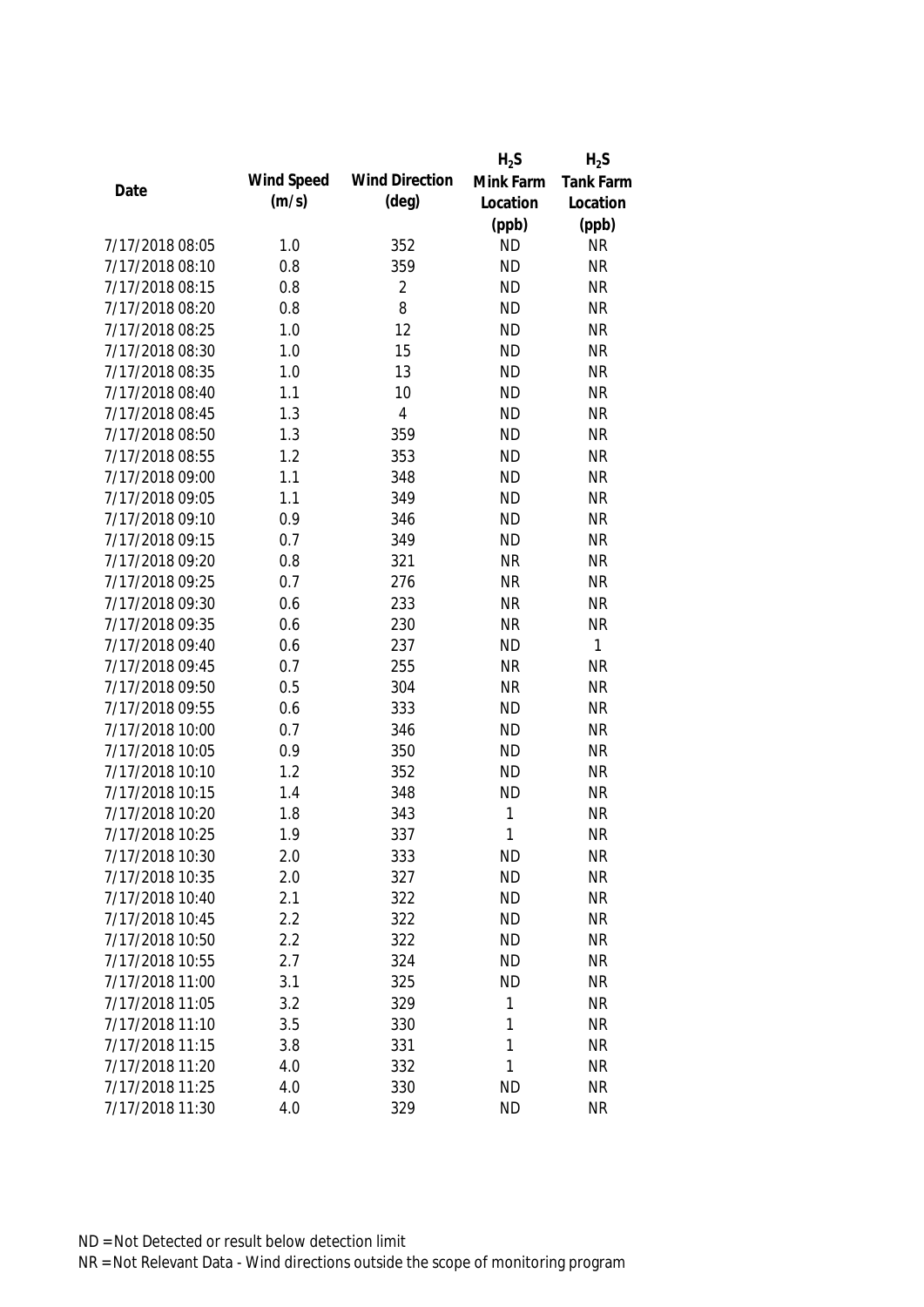|                 |            |                       | $H_2S$    | $H_2S$           |
|-----------------|------------|-----------------------|-----------|------------------|
|                 | Wind Speed | <b>Wind Direction</b> | Mink Farm | <b>Tank Farm</b> |
| Date            | (m/s)      | $(\text{deg})$        | Location  | Location         |
|                 |            |                       | (ppb)     | (ppb)            |
| 7/17/2018 11:35 | 4.1        | 327                   | <b>ND</b> | <b>NR</b>        |
| 7/17/2018 11:40 | 3.9        | 330                   | <b>ND</b> | <b>NR</b>        |
| 7/17/2018 11:45 | 3.7        | 332                   | <b>ND</b> | <b>NR</b>        |
| 7/17/2018 11:50 | 3.4        | 335                   | <b>ND</b> | <b>NR</b>        |
| 7/17/2018 11:55 | 3.1        | 339                   | <b>ND</b> | <b>NR</b>        |
| 7/17/2018 12:00 | 3.0        | 341                   | <b>ND</b> | <b>NR</b>        |
| 7/17/2018 12:05 | 2.8        | 342                   | <b>ND</b> | <b>NR</b>        |
| 7/17/2018 12:10 | 2.9        | 342                   | <b>ND</b> | <b>NR</b>        |
| 7/17/2018 12:15 | 2.9        | 346                   | <b>ND</b> | <b>NR</b>        |
| 7/17/2018 12:20 | 3.1        | 343                   | <b>ND</b> | <b>NR</b>        |
| 7/17/2018 12:25 | 3.4        | 339                   | <b>ND</b> | <b>NR</b>        |
| 7/17/2018 12:30 | 3.3        | 336                   | <b>ND</b> | <b>NR</b>        |
| 7/17/2018 12:35 | 3.1        | 337                   | <b>ND</b> | <b>NR</b>        |
| 7/17/2018 12:40 | 3.2        | 333                   | <b>ND</b> | <b>NR</b>        |
| 7/17/2018 12:45 | 3.2        | 333                   | <b>ND</b> | <b>NR</b>        |
| 7/17/2018 12:50 | 3.2        | 343                   | <b>ND</b> | <b>NR</b>        |
| 7/17/2018 12:55 | 3.0        | 358                   | <b>NR</b> | <b>NR</b>        |
| 7/17/2018 13:00 | 2.9        | 15                    | <b>NR</b> | <b>NR</b>        |
| 7/17/2018 13:05 | 3.0        | 29                    | <b>NR</b> | <b>NR</b>        |
| 7/17/2018 13:10 | 2.9        | 45                    | <b>NR</b> | <b>NR</b>        |
| 7/17/2018 13:15 | 2.7        | 57                    | <b>NR</b> | <b>NR</b>        |
| 7/17/2018 13:20 | 2.4        | 59                    | <b>NR</b> | <b>NR</b>        |
| 7/17/2018 13:25 | 2.2        | 56                    | <b>NR</b> | <b>NR</b>        |
| 7/17/2018 13:30 | 2.1        | 55                    | <b>NR</b> | <b>NR</b>        |
| 7/17/2018 13:35 | 2.0        | 58                    | <b>NR</b> | <b>NR</b>        |
| 7/17/2018 13:40 | 2.1        | 60                    | <b>NR</b> | <b>NR</b>        |
| 7/17/2018 13:45 | 2.1        | 57                    | <b>NR</b> | <b>NR</b>        |
| 7/17/2018 13:50 | 2.3        | 58                    | <b>NR</b> | <b>NR</b>        |
| 7/17/2018 13:55 | 2.5        | 65                    | <b>NR</b> | <b>NR</b>        |
| 7/17/2018 14:00 | 2.7        | 66                    | <b>NR</b> | NR               |
| 7/17/2018 14:05 | 2.8        | 64                    | <b>NR</b> | <b>NR</b>        |
| 7/17/2018 14:10 | 2.8        | 64                    | <b>NR</b> | <b>NR</b>        |
| 7/17/2018 14:15 | 2.8        | 68                    | <b>NR</b> | <b>NR</b>        |
| 7/17/2018 14:20 | 2.8        | 75                    | <b>NR</b> | <b>NR</b>        |
| 7/17/2018 14:25 | 2.7        | 74                    | <b>NR</b> | <b>NR</b>        |
| 7/17/2018 14:30 | 2.5        | 74                    | <b>NR</b> | <b>NR</b>        |
| 7/17/2018 14:35 | 2.5        | 75                    | <b>NR</b> | <b>NR</b>        |
| 7/17/2018 14:40 | 2.4        | 72                    | <b>NR</b> | <b>NR</b>        |
| 7/17/2018 14:45 | 2.4        | 71                    | <b>NR</b> | <b>NR</b>        |
| 7/17/2018 14:50 | 2.4        | 66                    | <b>NR</b> | <b>NR</b>        |
| 7/17/2018 14:55 | 2.5        | 61                    | <b>NR</b> | <b>NR</b>        |
| 7/17/2018 15:00 | 2.8        | 57                    | <b>NR</b> | <b>NR</b>        |
|                 |            |                       |           |                  |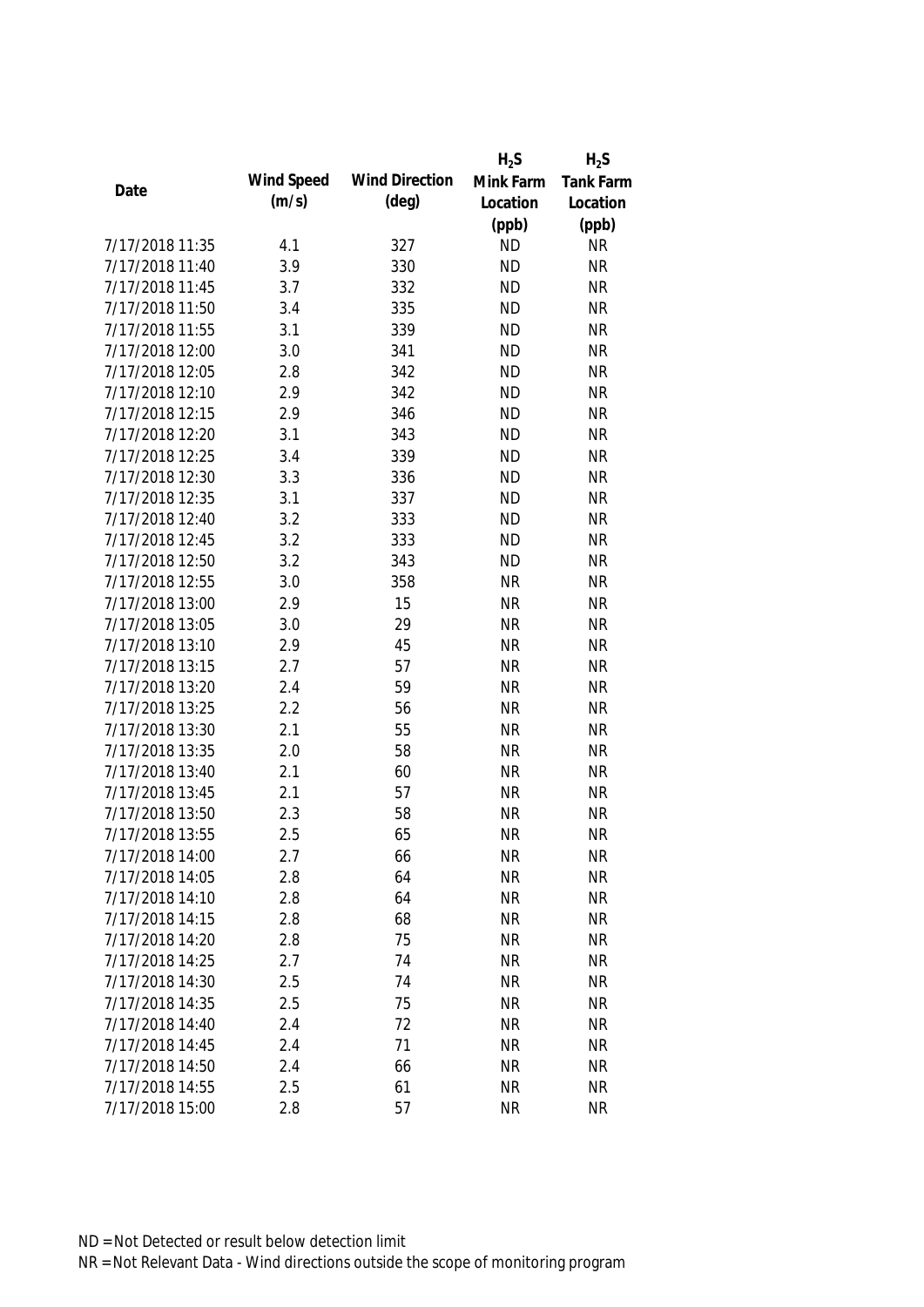|                 |            |                       | $H_2S$    | $H_2S$           |
|-----------------|------------|-----------------------|-----------|------------------|
|                 | Wind Speed | <b>Wind Direction</b> | Mink Farm | <b>Tank Farm</b> |
| Date            | (m/s)      | $(\text{deg})$        | Location  | Location         |
|                 |            |                       | (ppb)     | (ppb)            |
| 7/17/2018 15:05 | 2.8        | 52                    | <b>NR</b> | <b>NR</b>        |
| 7/17/2018 15:10 | 2.6        | 54                    | <b>NR</b> | <b>NR</b>        |
| 7/17/2018 15:15 | 2.8        | 49                    | <b>NR</b> | <b>NR</b>        |
| 7/17/2018 15:20 | 2.9        | 46                    | <b>NR</b> | <b>NR</b>        |
| 7/17/2018 15:25 | 2.8        | 47                    | <b>NR</b> | <b>NR</b>        |
| 7/17/2018 15:30 | 2.7        | 48                    | <b>NR</b> | <b>NR</b>        |
| 7/17/2018 15:35 | 2.8        | 49                    | <b>NR</b> | <b>NR</b>        |
| 7/17/2018 15:40 | 3.0        | 45                    | <b>NR</b> | <b>NR</b>        |
| 7/17/2018 15:45 | 2.9        | 50                    | <b>NR</b> | <b>NR</b>        |
| 7/17/2018 15:50 | 2.9        | 52                    | <b>NR</b> | <b>NR</b>        |
| 7/17/2018 15:55 | 2.9        | 52                    | <b>NR</b> | <b>NR</b>        |
| 7/17/2018 16:00 | 2.7        | 54                    | <b>NR</b> | <b>NR</b>        |
| 7/17/2018 16:05 | 2.8        | 63                    | <b>NR</b> | <b>NR</b>        |
| 7/17/2018 16:10 | 2.7        | 69                    | <b>NR</b> | <b>NR</b>        |
| 7/17/2018 16:15 | 2.6        | 67                    | <b>NR</b> | <b>NR</b>        |
| 7/17/2018 16:20 | 2.4        | 69                    | <b>NR</b> | <b>NR</b>        |
| 7/17/2018 16:25 | 2.5        | 77                    | <b>NR</b> | <b>NR</b>        |
| 7/17/2018 16:30 | 2.5        | 76                    | <b>NR</b> | <b>NR</b>        |
| 7/17/2018 16:35 | 2.4        | 70                    | <b>NR</b> | <b>NR</b>        |
| 7/17/2018 16:40 | 2.4        | 72                    | <b>NR</b> | <b>NR</b>        |
| 7/17/2018 16:45 | 2.6        | 72                    | <b>NR</b> | <b>NR</b>        |
| 7/17/2018 16:50 | 2.8        | 68                    | <b>NR</b> | <b>NR</b>        |
| 7/17/2018 16:55 | 2.7        | 59                    | <b>NR</b> | <b>NR</b>        |
| 7/17/2018 17:00 | 2.8        | 59                    | <b>NR</b> | <b>NR</b>        |
| 7/17/2018 17:05 | 2.8        | 56                    | <b>NR</b> | <b>NR</b>        |
| 7/17/2018 17:10 | 2.7        | 50                    | <b>NR</b> | <b>NR</b>        |
| 7/17/2018 17:15 | 2.6        | 49                    | <b>NR</b> | <b>NR</b>        |
| 7/17/2018 17:20 | 2.6        | 57                    | <b>NR</b> | <b>NR</b>        |
| 7/17/2018 17:25 | 2.5        | 63                    | <b>NR</b> | <b>NR</b>        |
| 7/17/2018 17:30 | 2.5        | 67                    | <b>NR</b> | NR               |
| 7/17/2018 17:35 | 2.8        | 72                    | <b>NR</b> | <b>NR</b>        |
| 7/17/2018 17:40 | 3.1        | 81                    | <b>NR</b> | <b>NR</b>        |
| 7/17/2018 17:45 | 3.2        | 90                    | <b>NR</b> | <b>NR</b>        |
| 7/17/2018 17:50 | 3.3        | 93                    | <b>NR</b> | <b>NR</b>        |
| 7/17/2018 17:55 | 3.2        | 95                    | <b>NR</b> | <b>NR</b>        |
| 7/17/2018 18:00 | 3.1        | 94                    | <b>NR</b> | <b>NR</b>        |
| 7/17/2018 18:05 | 2.9        | 89                    | <b>NR</b> | <b>NR</b>        |
| 7/17/2018 18:10 | 2.7        | 76                    | <b>NR</b> | <b>NR</b>        |
| 7/17/2018 18:15 | 2.5        | 64                    | <b>NR</b> | <b>NR</b>        |
| 7/17/2018 18:20 | 2.3        | 57                    | <b>NR</b> | <b>NR</b>        |
| 7/17/2018 18:25 | 2.3        | 53                    | <b>NR</b> | <b>NR</b>        |
| 7/17/2018 18:30 | 2.3        | 57                    | <b>NR</b> | <b>NR</b>        |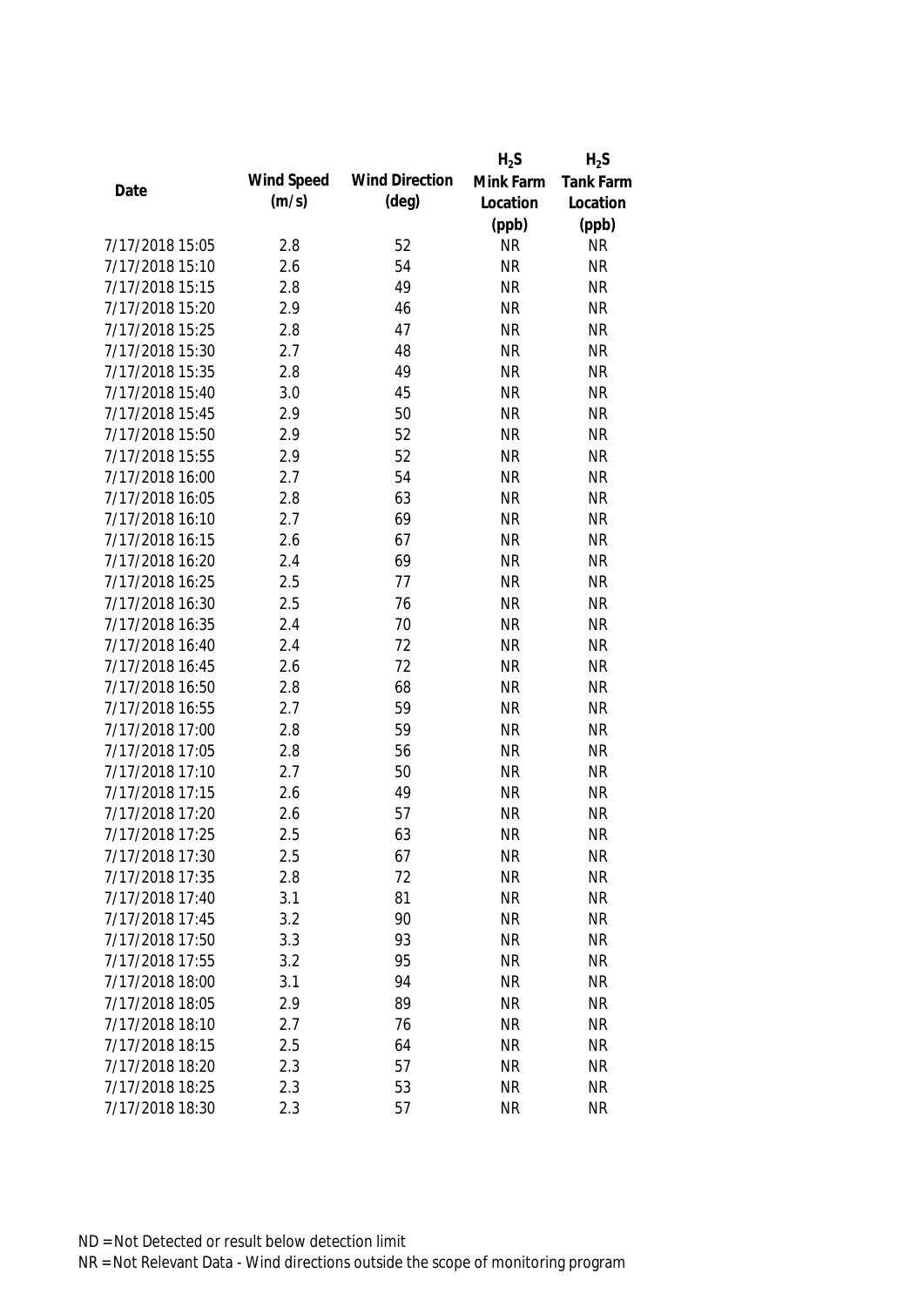|                 |            |                       | $H_2S$    | $H_2S$           |
|-----------------|------------|-----------------------|-----------|------------------|
|                 | Wind Speed | <b>Wind Direction</b> | Mink Farm | <b>Tank Farm</b> |
| Date            | (m/s)      | $(\text{deg})$        | Location  | Location         |
|                 |            |                       | (ppb)     | (ppb)            |
| 7/17/2018 18:35 | 2.3        | 65                    | <b>NR</b> | <b>NR</b>        |
| 7/17/2018 18:40 | 2.3        | 75                    | <b>NR</b> | <b>NR</b>        |
| 7/17/2018 18:45 | 2.4        | 76                    | <b>NR</b> | <b>NR</b>        |
| 7/17/2018 18:50 | 2.4        | 73                    | <b>NR</b> | <b>NR</b>        |
| 7/17/2018 18:55 | 2.5        | 77                    | <b>NR</b> | <b>NR</b>        |
| 7/17/2018 19:00 | 2.5        | 75                    | <b>NR</b> | <b>NR</b>        |
| 7/17/2018 19:05 | 2.5        | 71                    | <b>NR</b> | <b>NR</b>        |
| 7/17/2018 19:10 | 2.4        | 67                    | <b>NR</b> | <b>NR</b>        |
| 7/17/2018 19:15 | 2.3        | 68                    | <b>NR</b> | <b>NR</b>        |
| 7/17/2018 19:20 | 2.2        | 69                    | <b>NR</b> | <b>NR</b>        |
| 7/17/2018 19:25 | 1.9        | 65                    | <b>NR</b> | <b>NR</b>        |
| 7/17/2018 19:30 | 1.9        | 62                    | <b>NR</b> | <b>NR</b>        |
| 7/17/2018 19:35 | 1.8        | 64                    | <b>NR</b> | <b>NR</b>        |
| 7/17/2018 19:40 | 1.8        | 66                    | <b>NR</b> | <b>NR</b>        |
| 7/17/2018 19:45 | 1.9        | 68                    | <b>NR</b> | <b>NR</b>        |
| 7/17/2018 19:50 | 1.9        | 66                    | <b>NR</b> | <b>NR</b>        |
| 7/17/2018 19:55 | 2.1        | 65                    | <b>NR</b> | <b>NR</b>        |
| 7/17/2018 20:00 | 2.0        | 67                    | <b>NR</b> | <b>NR</b>        |
| 7/17/2018 20:05 | 2.0        | 66                    | <b>NR</b> | <b>NR</b>        |
| 7/17/2018 20:10 | 2.0        | 64                    | <b>NR</b> | <b>NR</b>        |
| 7/17/2018 20:15 | 1.9        | 65                    | <b>NR</b> | <b>NR</b>        |
| 7/17/2018 20:20 | 1.7        | 68                    | <b>NR</b> | <b>NR</b>        |
| 7/17/2018 20:25 | 1.7        | 66                    | <b>NR</b> | <b>NR</b>        |
| 7/17/2018 20:30 | 1.8        | 65                    | <b>NR</b> | <b>NR</b>        |
| 7/17/2018 20:35 | 1.8        | 63                    | <b>NR</b> | <b>NR</b>        |
| 7/17/2018 20:40 | 1.8        | 61                    | <b>NR</b> | <b>NR</b>        |
| 7/17/2018 20:45 | 1.8        | 58                    | <b>NR</b> | <b>NR</b>        |
| 7/17/2018 20:50 | 1.8        | 57                    | <b>NR</b> | <b>NR</b>        |
| 7/17/2018 20:55 | 1.7        | 59                    | <b>NR</b> | <b>NR</b>        |
| 7/17/2018 21:00 | 1.5        | 57                    | <b>NR</b> | <b>NR</b>        |
| 7/17/2018 21:05 | 1.5        | 57                    | <b>NR</b> | <b>NR</b>        |
| 7/17/2018 21:10 | 1.3        | 57                    | <b>NR</b> | <b>NR</b>        |
| 7/17/2018 21:15 | 1.2        | 56                    | <b>NR</b> | <b>NR</b>        |
| 7/17/2018 21:20 | 1.3        | 51                    | <b>NR</b> | <b>NR</b>        |
| 7/17/2018 21:25 | 1.3        | 48                    | <b>NR</b> | <b>NR</b>        |
|                 |            |                       |           |                  |
| 7/17/2018 21:30 | 1.2        | 50                    | <b>NR</b> | <b>NR</b>        |
| 7/17/2018 21:35 | 1.1        | 52                    | <b>NR</b> | <b>NR</b>        |
| 7/17/2018 21:40 | 1.0        | 50                    | <b>NR</b> | <b>NR</b>        |
| 7/17/2018 21:45 | 1.0        | 49                    | <b>NR</b> | <b>NR</b>        |
| 7/17/2018 21:50 | 0.9        | 53                    | <b>NR</b> | <b>NR</b>        |
| 7/17/2018 21:55 | 0.8        | 55                    | <b>NR</b> | <b>NR</b>        |
| 7/17/2018 22:00 | 0.8        | 52                    | <b>NR</b> | <b>NR</b>        |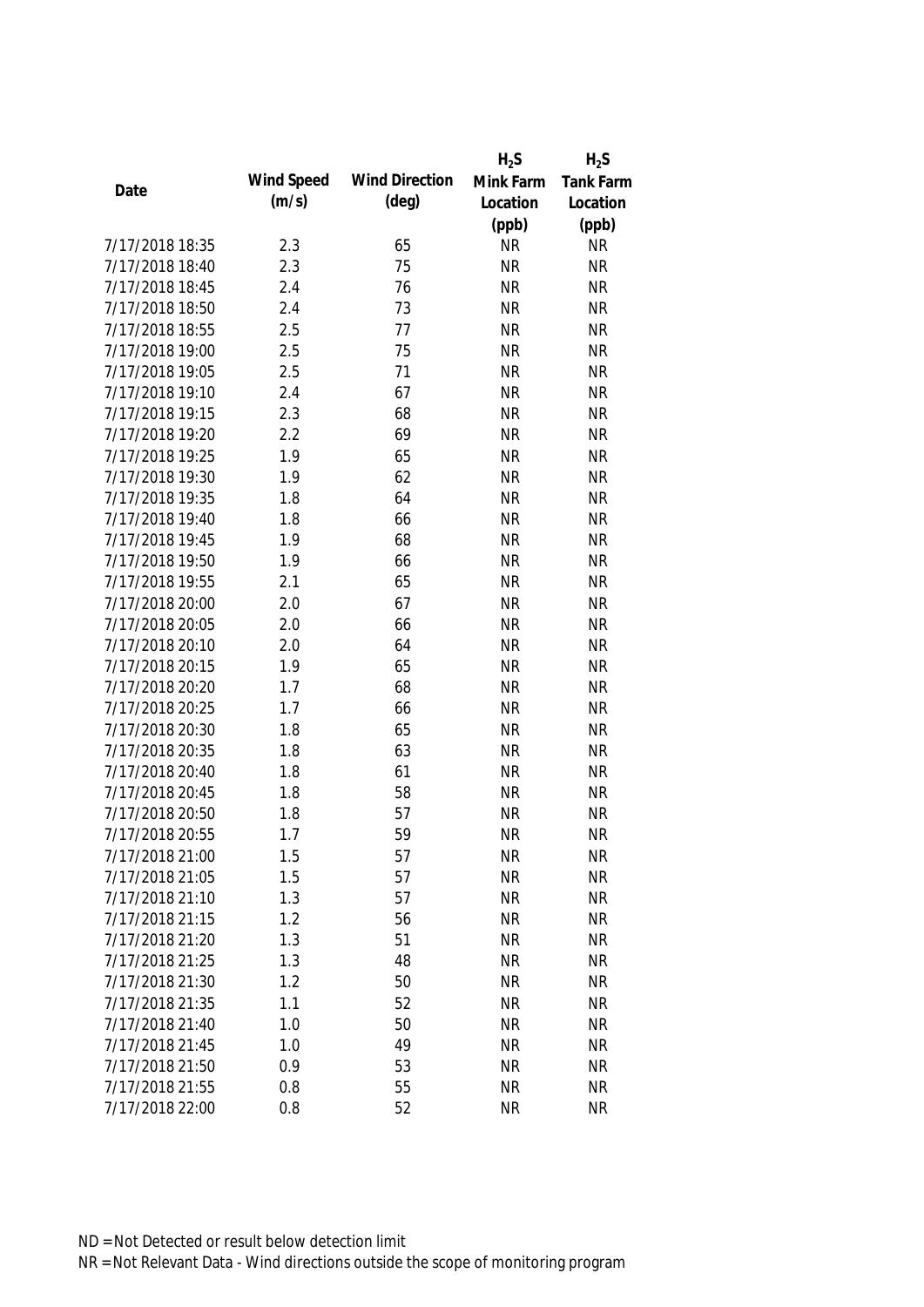|                 |            |                       | $H_2S$    | $H_2S$    |
|-----------------|------------|-----------------------|-----------|-----------|
|                 | Wind Speed | <b>Wind Direction</b> | Mink Farm | Tank Farm |
| Date            | (m/s)      | $(\text{deg})$        | Location  | Location  |
|                 |            |                       | (ppb)     | (ppb)     |
| 7/17/2018 22:05 | 0.7        | 50                    | <b>NR</b> | <b>NR</b> |
| 7/17/2018 22:10 | 0.7        | 49                    | <b>NR</b> | <b>NR</b> |
| 7/17/2018 22:15 | 0.7        | 51                    | <b>NR</b> | <b>NR</b> |
| 7/17/2018 22:20 | 0.7        | 54                    | <b>NR</b> | <b>NR</b> |
| 7/17/2018 22:25 | 0.7        | 57                    | <b>NR</b> | <b>NR</b> |
| 7/17/2018 22:30 | 0.6        | 59                    | <b>NR</b> | <b>NR</b> |
| 7/17/2018 22:35 | 0.6        | 62                    | <b>NR</b> | <b>NR</b> |
| 7/17/2018 22:40 | 0.6        | 67                    | <b>NR</b> | <b>NR</b> |
| 7/17/2018 22:45 | 0.6        | 71                    | <b>NR</b> | <b>NR</b> |
| 7/17/2018 22:50 | 0.6        | 67                    | <b>NR</b> | <b>NR</b> |
| 7/17/2018 22:55 | 0.5        | 67                    | <b>NR</b> | <b>NR</b> |
| 7/17/2018 23:00 | 0.5        | 66                    | <b>NR</b> | <b>NR</b> |
| 7/17/2018 23:05 | 0.6        | 60                    | <b>NR</b> | <b>NR</b> |
| 7/17/2018 23:10 | 0.5        | 57                    | <b>NR</b> | <b>NR</b> |
| 7/17/2018 23:15 | 0.5        | 49                    | <b>NR</b> | <b>NR</b> |
| 7/17/2018 23:20 | 0.6        | 46                    | <b>NR</b> | <b>NR</b> |
| 7/17/2018 23:25 | 0.6        | 45                    | <b>NR</b> | <b>NR</b> |
| 7/17/2018 23:30 | 0.6        | 44                    | <b>NR</b> | <b>NR</b> |
| 7/17/2018 23:35 | 0.6        | 45                    | <b>NR</b> | <b>NR</b> |
| 7/17/2018 23:40 | 0.7        | 41                    | <b>NR</b> | <b>NR</b> |
| 7/17/2018 23:45 | 0.7        | 40                    | 1         | <b>NR</b> |
| 7/17/2018 23:50 | 0.7        | 37                    | 1         | <b>NR</b> |
| 7/17/2018 23:55 | 0.8        | 34                    | 1         | <b>NR</b> |
| 7/17/2018 24:00 | 0.9        | 32                    | 1         | <b>NR</b> |
| 7/18/2018 00:05 | 0.9        | 31                    | 1         | <b>NR</b> |
| 7/18/2018 00:10 | 0.8        | 32                    | 1         | <b>NR</b> |
| 7/18/2018 00:15 | 0.8        | 35                    | 1         | <b>NR</b> |
| 7/18/2018 00:20 | 0.8        | 38                    | 1         | <b>NR</b> |
| 7/18/2018 00:25 | 0.6        | 42                    | <b>NR</b> | <b>NR</b> |
| 7/18/2018 00:30 | 0.5        | 45                    | <b>NR</b> | <b>NR</b> |
| 7/18/2018 00:35 | 0.5        | 47                    | <b>NR</b> | <b>NR</b> |
| 7/18/2018 00:40 | 0.5        | 48                    | <b>NR</b> | <b>NR</b> |
| 7/18/2018 00:45 | 0.4        | 54                    | <b>NR</b> | <b>NR</b> |
| 7/18/2018 00:50 | 0.4        | 74                    | <b>NR</b> | <b>NR</b> |
| 7/18/2018 00:55 | 0.6        | 80                    | <b>NR</b> | <b>NR</b> |
| 7/18/2018 01:00 | 0.7        | 83                    | <b>NR</b> | <b>NR</b> |
| 7/18/2018 01:05 | 0.8        | 88                    | <b>NR</b> | <b>NR</b> |
| 7/18/2018 01:10 | 0.9        | 92                    | <b>NR</b> | <b>NR</b> |
| 7/18/2018 01:15 | 0.9        | 93                    | <b>NR</b> | <b>NR</b> |
| 7/18/2018 01:20 | 0.8        | 93                    | <b>NR</b> | <b>NR</b> |
| 7/18/2018 01:25 | 0.7        | 93                    | <b>NR</b> | <b>NR</b> |
| 7/18/2018 01:30 | 0.5        | 94                    | <b>NR</b> | <b>NR</b> |
|                 |            |                       |           |           |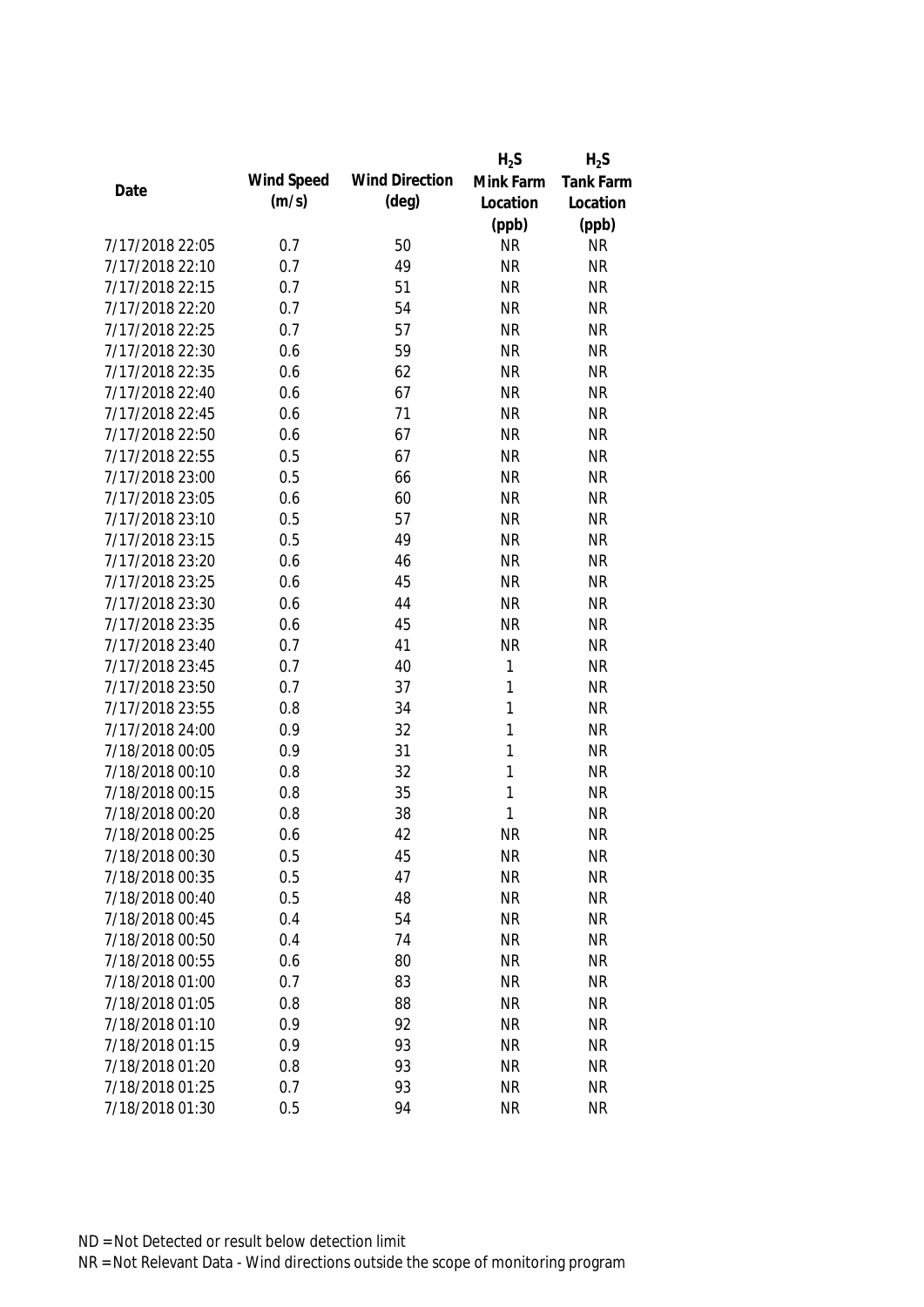|                 |            |                       | $H_2S$         | $H_2S$    |
|-----------------|------------|-----------------------|----------------|-----------|
|                 | Wind Speed | <b>Wind Direction</b> | Mink Farm      | Tank Farm |
| Date            | (m/s)      | $(\text{deg})$        | Location       | Location  |
|                 |            |                       | (ppb)          | (ppb)     |
| 7/18/2018 01:35 | 0.5        | 94                    | <b>NR</b>      | <b>NR</b> |
| 7/18/2018 01:40 | 0.4        | 91                    | <b>NR</b>      | <b>NR</b> |
| 7/18/2018 01:45 | 0.3        | 90                    | <b>NR</b>      | <b>NR</b> |
| 7/18/2018 01:50 | 0.3        | 90                    | <b>NR</b>      | <b>NR</b> |
| 7/18/2018 01:55 | 0.4        | 91                    | <b>NR</b>      | <b>NR</b> |
| 7/18/2018 02:00 | 0.4        | 82                    | <b>NR</b>      | <b>NR</b> |
| 7/18/2018 02:05 | 0.5        | 64                    | <b>NR</b>      | <b>NR</b> |
| 7/18/2018 02:10 | 0.5        | 54                    | <b>NR</b>      | <b>NR</b> |
| 7/18/2018 02:15 | 0.6        | 45                    | <b>NR</b>      | <b>NR</b> |
| 7/18/2018 02:20 | 0.7        | 31                    | <b>ND</b>      | <b>NR</b> |
| 7/18/2018 02:25 | 0.8        | 21                    | <b>ND</b>      | <b>NR</b> |
| 7/18/2018 02:30 | 0.8        | 15                    | <b>ND</b>      | <b>NR</b> |
| 7/18/2018 02:35 | 0.8        | 359                   | <b>ND</b>      | <b>NR</b> |
| 7/18/2018 02:40 | 0.7        | 352                   | <b>ND</b>      | <b>NR</b> |
| 7/18/2018 02:45 | 0.5        | 340                   | <b>ND</b>      | <b>NR</b> |
| 7/18/2018 02:50 | 0.4        | 320                   | <b>ND</b>      | <b>NR</b> |
| 7/18/2018 02:55 | 0.3        | 297                   | <b>ND</b>      | <b>NR</b> |
| 7/18/2018 03:00 | 0.4        | 304                   | 1              | <b>NR</b> |
| 7/18/2018 03:05 | 0.5        | 312                   | 1              | <b>NR</b> |
| 7/18/2018 03:10 | 0.7        | 316                   | $\mathbf{1}$   | <b>NR</b> |
| 7/18/2018 03:15 | 0.9        | 319                   | 1              | <b>NR</b> |
| 7/18/2018 03:20 | 1.0        | 323                   | 1              | <b>NR</b> |
| 7/18/2018 03:25 | 1.0        | 328                   | $\overline{2}$ | <b>NR</b> |
| 7/18/2018 03:30 | 1.0        | 329                   | $\overline{2}$ | <b>NR</b> |
| 7/18/2018 03:35 | 1.0        | 330                   | $\overline{2}$ | <b>NR</b> |
| 7/18/2018 03:40 | 1.0        | 330                   | $\overline{2}$ | <b>NR</b> |
| 7/18/2018 03:45 | 1.0        | 329                   | $\overline{2}$ | <b>NR</b> |
| 7/18/2018 03:50 | 1.0        | 329                   | 1              | <b>NR</b> |
| 7/18/2018 03:55 | 1.1        | 330                   | 1              | <b>NR</b> |
| 7/18/2018 04:00 | 1.0        | 332                   | 1              | <b>NR</b> |
| 7/18/2018 04:05 | 1.0        | 334                   | 1              | <b>NR</b> |
| 7/18/2018 04:10 | 0.9        | 337                   | 1              | <b>NR</b> |
| 7/18/2018 04:15 | 0.9        | 340                   | 1              | <b>NR</b> |
| 7/18/2018 04:20 | 1.0        | 337                   | 1              | <b>NR</b> |
| 7/18/2018 04:25 | 1.1        | 334                   | 1              | <b>NR</b> |
| 7/18/2018 04:30 | 1.1        | 332                   | 1              | <b>NR</b> |
| 7/18/2018 04:35 | 1.1        | 331                   | 1              | <b>NR</b> |
| 7/18/2018 04:40 | 1.2        | 333                   | <b>ND</b>      | <b>NR</b> |
| 7/18/2018 04:45 | 1.2        | 338                   | <b>ND</b>      | <b>NR</b> |
| 7/18/2018 04:50 | 1.2        | 343                   | <b>ND</b>      | <b>NR</b> |
| 7/18/2018 04:55 | 1.2        | 349                   | <b>ND</b>      | <b>NR</b> |
| 7/18/2018 05:00 | 1.2        | 353                   | <b>ND</b>      | <b>NR</b> |
|                 |            |                       |                |           |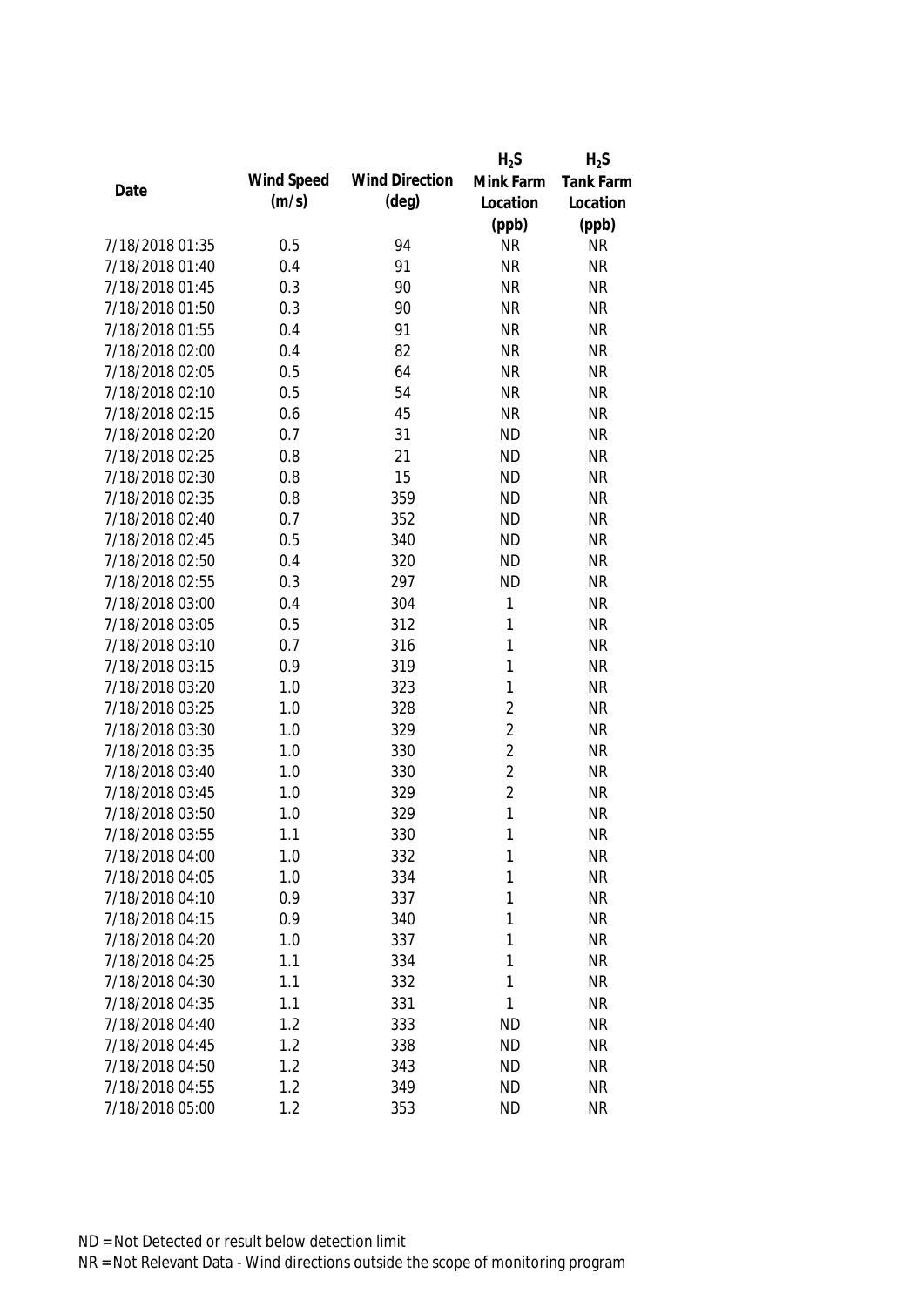|                 |            |                       | $H_2S$       | $H_2S$    |
|-----------------|------------|-----------------------|--------------|-----------|
|                 | Wind Speed | <b>Wind Direction</b> | Mink Farm    | Tank Farm |
| Date            | (m/s)      | $(\text{deg})$        | Location     | Location  |
|                 |            |                       | (ppb)        | (ppb)     |
| 7/18/2018 05:05 | 1.3        | 359                   | <b>ND</b>    | <b>NR</b> |
| 7/18/2018 05:10 | 1.3        | $\overline{2}$        | <b>ND</b>    | <b>NR</b> |
| 7/18/2018 05:15 | 1.3        | $\overline{4}$        | 1            | <b>NR</b> |
| 7/18/2018 05:20 | 1.4        | $\overline{7}$        | 1            | <b>NR</b> |
| 7/18/2018 05:25 | 1.4        | 12                    | 1            | <b>NR</b> |
| 7/18/2018 05:30 | 1.4        | 17                    | 1            | <b>NR</b> |
| 7/18/2018 05:35 | 1.4        | 21                    | 1            | <b>NR</b> |
| 7/18/2018 05:40 | 1.4        | 26                    | 1            | <b>NR</b> |
| 7/18/2018 05:45 | 1.3        | 30                    | $\mathbf{1}$ | <b>NR</b> |
| 7/18/2018 05:50 | 1.2        | 34                    | <b>ND</b>    | <b>NR</b> |
| 7/18/2018 05:55 | 1.1        | 37                    | $\mathbf{1}$ | <b>NR</b> |
| 7/18/2018 06:00 | 1.1        | 39                    | <b>ND</b>    | <b>NR</b> |
| 7/18/2018 06:05 | 1.1        | 39                    | <b>ND</b>    | <b>NR</b> |
| 7/18/2018 06:10 | 1.2        | 39                    | <b>ND</b>    | <b>NR</b> |
| 7/18/2018 06:15 | 1.2        | 39                    | <b>ND</b>    | <b>NR</b> |
| 7/18/2018 06:20 | 1.4        | 38                    | <b>ND</b>    | <b>NR</b> |
| 7/18/2018 06:25 | 1.5        | 37                    | <b>ND</b>    | <b>NR</b> |
| 7/18/2018 06:30 | 1.5        | 36                    | <b>ND</b>    | <b>NR</b> |
| 7/18/2018 06:35 | 1.6        | 36                    | <b>ND</b>    | <b>NR</b> |
| 7/18/2018 06:40 | 1.5        | 36                    | <b>ND</b>    | <b>NR</b> |
| 7/18/2018 06:45 | 1.5        | 35                    | <b>ND</b>    | <b>NR</b> |
| 7/18/2018 06:50 | 1.4        | 36                    | <b>ND</b>    | <b>NR</b> |
| 7/18/2018 06:55 | 1.3        | 38                    | <b>ND</b>    | <b>NR</b> |
| 7/18/2018 07:00 | 1.3        | 40                    | <b>ND</b>    | <b>NR</b> |
| 7/18/2018 07:05 | 1.3        | 42                    | <b>NR</b>    | <b>NR</b> |
| 7/18/2018 07:10 | 1.4        | 42                    | <b>NR</b>    | <b>NR</b> |
| 7/18/2018 07:15 | 1.5        | 43                    | <b>NR</b>    | <b>NR</b> |
| 7/18/2018 07:20 | 1.5        | 45                    | <b>NR</b>    | <b>NR</b> |
| 7/18/2018 07:25 | 1.6        | 47                    | <b>NR</b>    | <b>NR</b> |
| 7/18/2018 07:30 | 1.6        | 47                    | <b>NR</b>    | <b>NR</b> |
| 7/18/2018 07:35 | 1.5        | 44                    | <b>NR</b>    | <b>NR</b> |
| 7/18/2018 07:40 | 1.5        | 44                    | <b>NR</b>    | <b>NR</b> |
| 7/18/2018 07:45 | 1.4        | 45                    | <b>NR</b>    | <b>NR</b> |
| 7/18/2018 07:50 | 1.3        | 42                    | <b>NR</b>    | <b>NR</b> |
| 7/18/2018 07:55 | 1.3        | 40                    | <b>ND</b>    | <b>NR</b> |
| 7/18/2018 08:00 | 1.3        | 41                    | <b>NR</b>    | <b>NR</b> |
| 7/18/2018 08:05 | 1.4        | 42                    | <b>NR</b>    | <b>NR</b> |
| 7/18/2018 08:10 | 1.5        | 41                    | <b>NR</b>    | <b>NR</b> |
| 7/18/2018 08:15 | 1.7        | 42                    | <b>NR</b>    | <b>NR</b> |
| 7/18/2018 08:20 | 1.9        | 43                    | <b>NR</b>    | <b>NR</b> |
| 7/18/2018 08:25 | 2.1        | 46                    | <b>NR</b>    | <b>NR</b> |
| 7/18/2018 08:30 | 2.3        | 47                    | <b>NR</b>    | <b>NR</b> |
|                 |            |                       |              |           |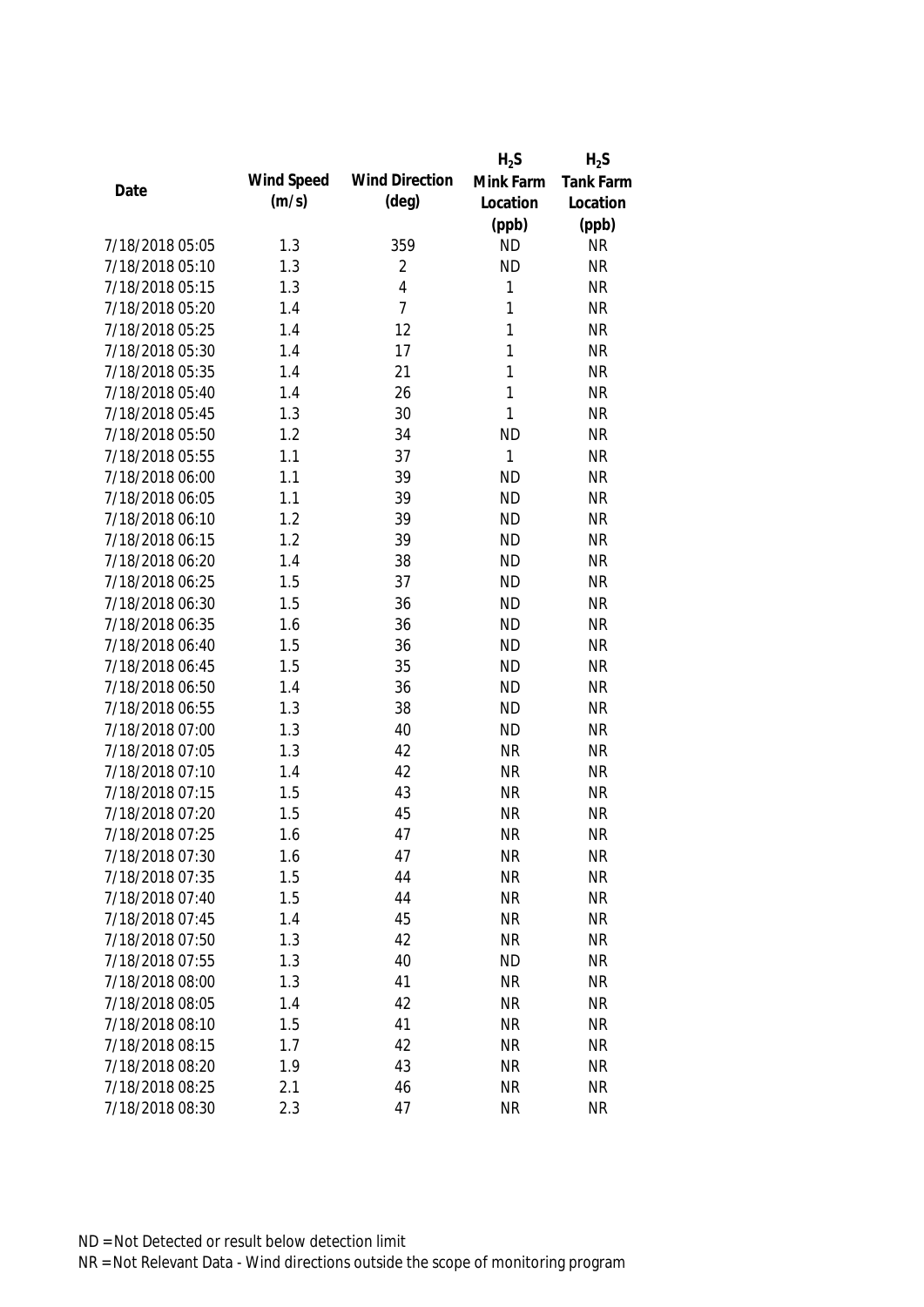|                 |            |                       | $H_2S$    | $H_2S$    |
|-----------------|------------|-----------------------|-----------|-----------|
|                 | Wind Speed | <b>Wind Direction</b> | Mink Farm | Tank Farm |
| Date            | (m/s)      | $(\text{deg})$        | Location  | Location  |
|                 |            |                       | (ppb)     | (ppb)     |
| 7/18/2018 08:35 | 2.3        | 48                    | <b>NR</b> | <b>NR</b> |
| 7/18/2018 08:40 | 2.4        | 48                    | <b>NR</b> | <b>NR</b> |
| 7/18/2018 08:45 | 2.3        | 47                    | <b>NR</b> | <b>NR</b> |
| 7/18/2018 08:50 | 2.3        | 49                    | <b>NR</b> | <b>NR</b> |
| 7/18/2018 08:55 | 2.2        | 45                    | <b>NR</b> | <b>NR</b> |
| 7/18/2018 09:00 | 2.4        | 42                    | <b>NR</b> | <b>NR</b> |
| 7/18/2018 09:05 | 2.3        | 39                    | <b>ND</b> | <b>NR</b> |
| 7/18/2018 09:10 | 2.1        | 43                    | <b>NR</b> | <b>NR</b> |
| 7/18/2018 09:15 | 2.0        | 45                    | <b>NR</b> | <b>NR</b> |
| 7/18/2018 09:20 | 2.0        | 44                    | <b>NR</b> | <b>NR</b> |
| 7/18/2018 09:25 | 2.2        | 45                    | <b>NR</b> | <b>NR</b> |
| 7/18/2018 09:30 | 2.0        | 45                    | <b>NR</b> | <b>NR</b> |
| 7/18/2018 09:35 | 2.0        | 52                    | <b>NR</b> | <b>NR</b> |
| 7/18/2018 09:40 | 2.1        | 49                    | <b>NR</b> | <b>NR</b> |
| 7/18/2018 09:45 | 2.2        | 49                    | <b>NR</b> | <b>NR</b> |
| 7/18/2018 09:50 | 2.2        | 49                    | <b>NR</b> | <b>NR</b> |
| 7/18/2018 09:55 | 2.1        | 53                    | <b>NR</b> | <b>NR</b> |
| 7/18/2018 10:00 | 2.1        | 57                    | <b>NR</b> | <b>NR</b> |
| 7/18/2018 10:05 | 2.2        | 52                    | <b>NR</b> | <b>NR</b> |
| 7/18/2018 10:10 | 2.3        | 60                    | <b>NR</b> | <b>NR</b> |
| 7/18/2018 10:15 | 2.4        | 67                    | <b>NR</b> | <b>NR</b> |
| 7/18/2018 10:20 | 2.4        | 73                    | <b>NR</b> | <b>NR</b> |
| 7/18/2018 10:25 | 2.4        | 77                    | <b>NR</b> | <b>NR</b> |
| 7/18/2018 10:30 | 2.5        | 78                    | <b>NR</b> | <b>NR</b> |
| 7/18/2018 10:35 | 2.4        | 87                    | <b>NR</b> | <b>NR</b> |
| 7/18/2018 10:40 | 2.4        | 89                    | <b>NR</b> | <b>NR</b> |
| 7/18/2018 10:45 | 2.5        | 88                    | <b>NR</b> | <b>NR</b> |
| 7/18/2018 10:50 | 2.6        | 90                    | <b>NR</b> | <b>NR</b> |
| 7/18/2018 10:55 | 2.9        | 93                    | <b>NR</b> | <b>NR</b> |
| 7/18/2018 11:00 | 2.9        | 97                    | <b>NR</b> | ΝR        |
| 7/18/2018 11:05 | 3.0        | 97                    | <b>NR</b> | <b>NR</b> |
| 7/18/2018 11:10 | 2.9        | 96                    | <b>NR</b> | <b>NR</b> |
| 7/18/2018 11:15 | 2.7        | 96                    | <b>NR</b> | <b>NR</b> |
| 7/18/2018 11:20 | 2.7        | 97                    | <b>NR</b> | <b>NR</b> |
| 7/18/2018 11:25 | 2.6        | 89                    | <b>NR</b> | <b>NR</b> |
| 7/18/2018 11:30 | 2.6        | 88                    | <b>NR</b> | <b>NR</b> |
| 7/18/2018 11:35 | 2.7        | 87                    | <b>NR</b> | <b>NR</b> |
| 7/18/2018 11:40 | 2.8        | 81                    | <b>NR</b> | <b>NR</b> |
| 7/18/2018 11:45 | 3.0        | 80                    | <b>NR</b> | <b>NR</b> |
| 7/18/2018 11:50 | 3.1        | 76                    | <b>NR</b> | <b>NR</b> |
| 7/18/2018 11:55 | 3.1        | 84                    | <b>NR</b> | <b>NR</b> |
| 7/18/2018 12:00 | 3.1        | 74                    | <b>NR</b> | <b>NR</b> |
|                 |            |                       |           |           |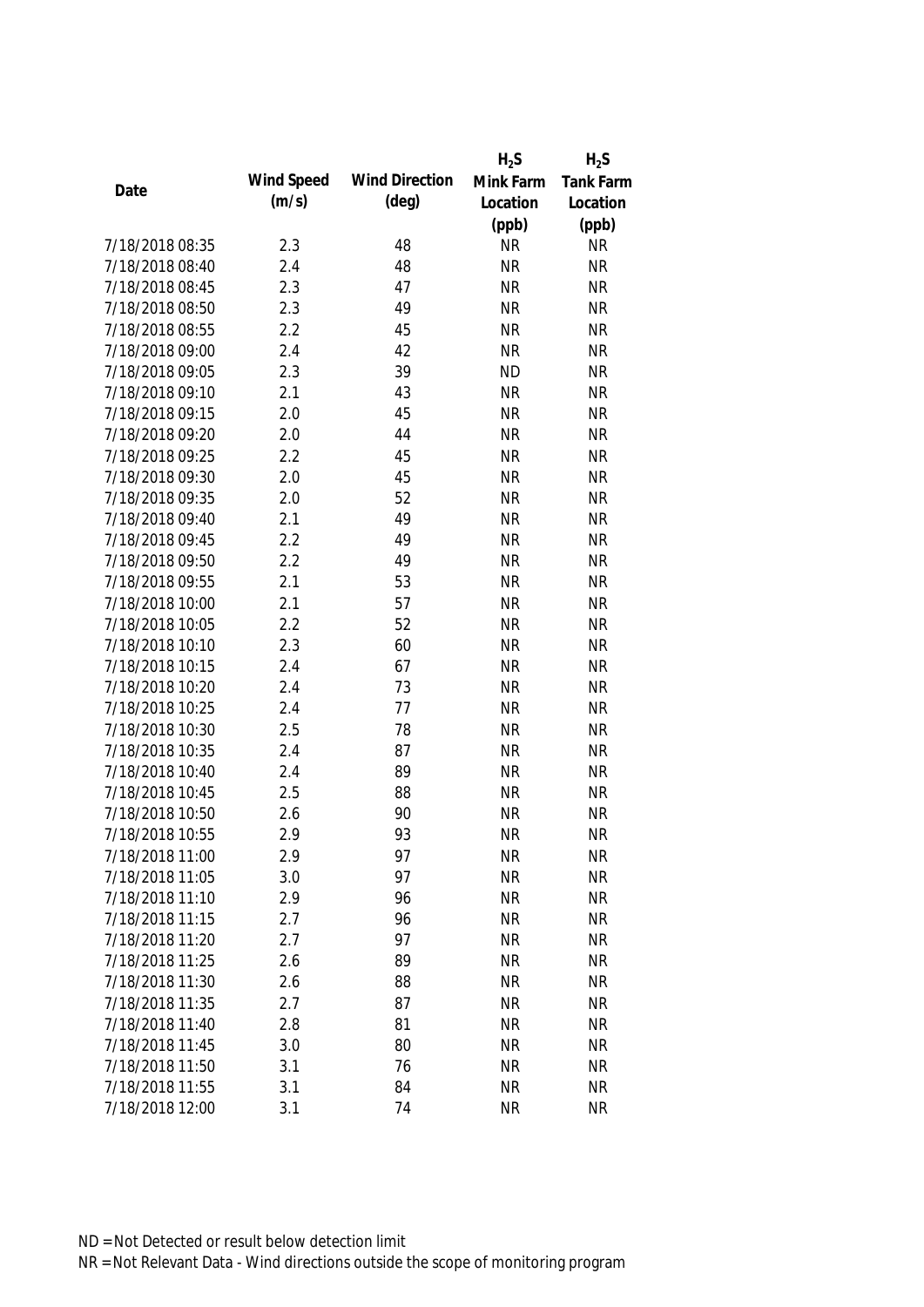|                 |            |                       | $H_2S$    | $H_2S$    |
|-----------------|------------|-----------------------|-----------|-----------|
| Date            | Wind Speed | <b>Wind Direction</b> | Mink Farm | Tank Farm |
|                 | (m/s)      | $(\text{deg})$        | Location  | Location  |
|                 |            |                       | (ppb)     | (ppb)     |
| 7/18/2018 12:05 | 2.7        | 70                    | <b>NR</b> | <b>NR</b> |
| 7/18/2018 12:10 | 2.9        | 77                    | <b>NR</b> | <b>NR</b> |
| 7/18/2018 12:15 | 2.7        | 76                    | <b>NR</b> | <b>NR</b> |
| 7/18/2018 12:20 | 2.6        | 82                    | <b>NR</b> | <b>NR</b> |
| 7/18/2018 12:25 | 2.5        | 74                    | <b>NR</b> | <b>NR</b> |
| 7/18/2018 12:30 | 2.5        | 84                    | <b>NR</b> | <b>NR</b> |
| 7/18/2018 12:35 | 2.7        | 88                    | <b>NR</b> | <b>NR</b> |
| 7/18/2018 12:40 | 2.5        | 90                    | <b>NR</b> | <b>NR</b> |
| 7/18/2018 12:45 | 2.5        | 93                    | <b>NR</b> | <b>NR</b> |
| 7/18/2018 12:50 | 2.5        | 97                    | <b>NR</b> | <b>NR</b> |
| 7/18/2018 12:55 | 2.5        | 103                   | <b>NR</b> | <b>NR</b> |
| 7/18/2018 13:00 | 2.6        | 97                    | <b>NR</b> | <b>NR</b> |
| 7/18/2018 13:05 | 2.4        | 96                    | <b>NR</b> | <b>NR</b> |
| 7/18/2018 13:10 | 2.5        | 96                    | <b>NR</b> | <b>NR</b> |
| 7/18/2018 13:15 | 2.5        | 90                    | <b>NR</b> | <b>NR</b> |
| 7/18/2018 13:20 | 2.6        | 77                    | <b>NR</b> | <b>NR</b> |
| 7/18/2018 13:25 | 2.5        | 69                    | <b>NR</b> | <b>NR</b> |
| 7/18/2018 13:30 | 2.3        | 69                    | <b>NR</b> | <b>NR</b> |
| 7/18/2018 13:35 | 2.5        | 71                    | <b>NR</b> | <b>NR</b> |
| 7/18/2018 13:40 | 2.4        | 61                    | <b>NR</b> | <b>NR</b> |
| 7/18/2018 13:45 | 2.5        | 67                    | <b>NR</b> | <b>NR</b> |
| 7/18/2018 13:50 | 2.5        | 72                    | <b>NR</b> | <b>NR</b> |
| 7/18/2018 13:55 | 2.5        | 75                    | <b>NR</b> | <b>NR</b> |
| 7/18/2018 14:00 | 2.7        | 84                    | <b>NR</b> | <b>NR</b> |
| 7/18/2018 14:05 | 2.7        | 81                    | <b>NR</b> | <b>NR</b> |
| 7/18/2018 14:10 | 2.8        | 85                    | <b>NR</b> | <b>NR</b> |
| 7/18/2018 14:15 | 2.8        | 88                    | <b>NR</b> | <b>NR</b> |
| 7/18/2018 14:20 | 2.8        | 89                    | <b>NR</b> | <b>NR</b> |
| 7/18/2018 14:25 | 2.9        | 95                    | <b>NR</b> | <b>NR</b> |
| 7/18/2018 14:30 | 3.0        | 92                    | <b>NR</b> | <b>NR</b> |
| 7/18/2018 14:35 | 2.9        | 94                    | <b>NR</b> | <b>NR</b> |
| 7/18/2018 14:40 | 2.9        | 90                    | <b>NR</b> | <b>NR</b> |
| 7/18/2018 14:45 | 2.9        | 78                    | <b>NR</b> | <b>NR</b> |
| 7/18/2018 14:50 | 2.9        | 71                    | <b>NR</b> | <b>NR</b> |
| 7/18/2018 14:55 | 2.7        | 56                    | <b>NR</b> | <b>NR</b> |
| 7/18/2018 15:00 | 2.6        | 47                    | <b>NR</b> | <b>NR</b> |
| 7/18/2018 15:05 | 2.7        | 43                    | <b>NR</b> | <b>NR</b> |
| 7/18/2018 15:10 | 2.7        | 50                    | <b>NR</b> | <b>NR</b> |
| 7/18/2018 15:15 | 2.7        | 54                    | <b>NR</b> | <b>NR</b> |
| 7/18/2018 15:20 | 2.6        | 57                    | <b>NR</b> | <b>NR</b> |
| 7/18/2018 15:25 | 2.7        | 71                    | <b>NR</b> | <b>NR</b> |
| 7/18/2018 15:30 | 2.6        | 81                    | <b>NR</b> | <b>NR</b> |
|                 |            |                       |           |           |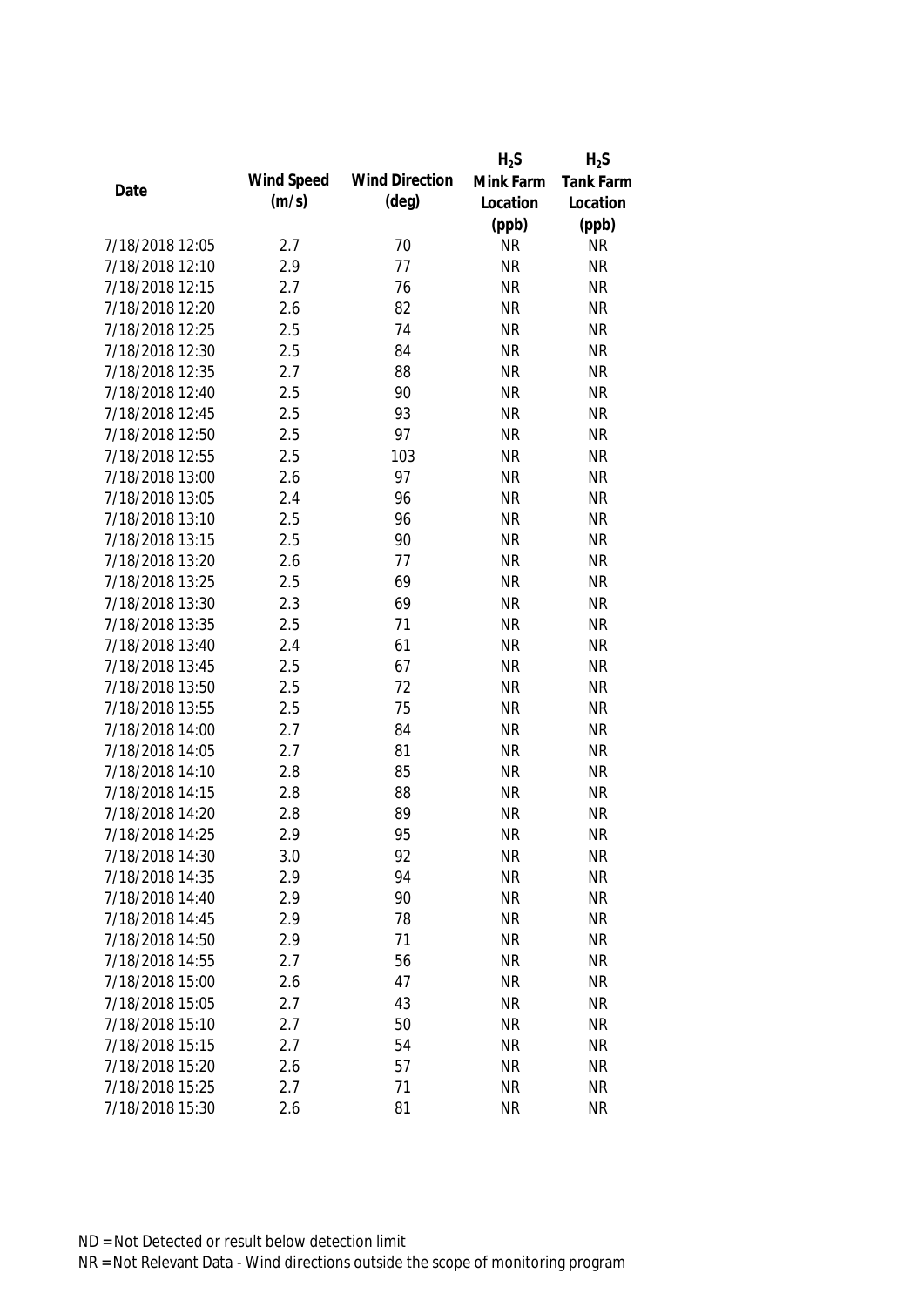|                 |            |                       | $H_2S$    | $H_2S$           |
|-----------------|------------|-----------------------|-----------|------------------|
| Date            | Wind Speed | <b>Wind Direction</b> | Mink Farm | <b>Tank Farm</b> |
|                 | (m/s)      | $(\text{deg})$        | Location  | Location         |
|                 |            |                       | (ppb)     | (ppb)            |
| 7/18/2018 15:35 | 2.6        | 89                    | <b>NR</b> | <b>NR</b>        |
| 7/18/2018 15:40 | 2.6        | 86                    | <b>NR</b> | <b>NR</b>        |
| 7/18/2018 15:45 | 2.5        | 89                    | <b>NR</b> | <b>NR</b>        |
| 7/18/2018 15:50 | 2.6        | 86                    | <b>NR</b> | <b>NR</b>        |
| 7/18/2018 15:55 | 2.5        | 82                    | <b>NR</b> | <b>NR</b>        |
| 7/18/2018 16:00 | 2.5        | 81                    | <b>NR</b> | <b>NR</b>        |
| 7/18/2018 16:05 | 2.6        | 79                    | <b>NR</b> | <b>NR</b>        |
| 7/18/2018 16:10 | 2.5        | 80                    | <b>NR</b> | <b>NR</b>        |
| 7/18/2018 16:15 | 2.5        | 84                    | <b>NR</b> | <b>NR</b>        |
| 7/18/2018 16:20 | 2.5        | 81                    | <b>NR</b> | <b>NR</b>        |
| 7/18/2018 16:25 | 2.6        | 78                    | <b>NR</b> | <b>NR</b>        |
| 7/18/2018 16:30 | 2.7        | 82                    | <b>NR</b> | <b>NR</b>        |
| 7/18/2018 16:35 | 2.6        | 83                    | <b>NR</b> | <b>NR</b>        |
| 7/18/2018 16:40 | 2.7        | 83                    | <b>NR</b> | <b>NR</b>        |
| 7/18/2018 16:45 | 2.8        | 85                    | <b>NR</b> | <b>NR</b>        |
| 7/18/2018 16:50 | 2.7        | 90                    | <b>NR</b> | <b>NR</b>        |
| 7/18/2018 16:55 | 2.7        | 90                    | <b>NR</b> | <b>NR</b>        |
| 7/18/2018 17:00 | 2.6        | 84                    | <b>NR</b> | <b>NR</b>        |
| 7/18/2018 17:05 | 2.7        | 87                    | <b>NR</b> | <b>NR</b>        |
| 7/18/2018 17:10 | 2.6        | 88                    | <b>NR</b> | <b>NR</b>        |
| 7/18/2018 17:15 | 2.7        | 80                    | <b>NR</b> | <b>NR</b>        |
| 7/18/2018 17:20 | 2.6        | 75                    | <b>NR</b> | <b>NR</b>        |
| 7/18/2018 17:25 | 2.6        | 81                    | <b>NR</b> | <b>NR</b>        |
| 7/18/2018 17:30 | 2.5        | 82                    | <b>NR</b> | <b>NR</b>        |
| 7/18/2018 17:35 | 2.5        | 82                    | <b>NR</b> | <b>NR</b>        |
| 7/18/2018 17:40 | 2.4        | 84                    | <b>NR</b> | <b>NR</b>        |
| 7/18/2018 17:45 | 2.4        | 87                    | <b>NR</b> | <b>NR</b>        |
| 7/18/2018 17:50 | 2.5        | 95                    | <b>NR</b> | <b>NR</b>        |
| 7/18/2018 17:55 | 2.6        | 94                    | <b>NR</b> | <b>NR</b>        |
| 7/18/2018 18:00 | 2.7        | 95                    | <b>NR</b> | <b>NR</b>        |
| 7/18/2018 18:05 | 2.6        | 94                    | <b>NR</b> | <b>NR</b>        |
| 7/18/2018 18:10 | 2.6        | 90                    | <b>NR</b> | <b>NR</b>        |
| 7/18/2018 18:15 | 2.6        | 91                    | <b>NR</b> | <b>NR</b>        |
| 7/18/2018 18:20 | 2.5        | 91                    | <b>NR</b> | <b>NR</b>        |
| 7/18/2018 18:25 | 2.5        | 89                    | <b>NR</b> | <b>NR</b>        |
| 7/18/2018 18:30 | 2.5        | 90                    | <b>NR</b> | <b>NR</b>        |
| 7/18/2018 18:35 | 2.5        | 93                    | <b>NR</b> | <b>NR</b>        |
| 7/18/2018 18:40 | 2.4        | 93                    | <b>NR</b> | <b>NR</b>        |
| 7/18/2018 18:45 | 2.4        | 92                    | <b>NR</b> | <b>NR</b>        |
| 7/18/2018 18:50 | 2.4        | 91                    | <b>NR</b> | <b>NR</b>        |
| 7/18/2018 18:55 | 2.3        | 90                    | <b>NR</b> | <b>NR</b>        |
| 7/18/2018 19:00 | 2.4        | 89                    | <b>NR</b> | <b>NR</b>        |
|                 |            |                       |           |                  |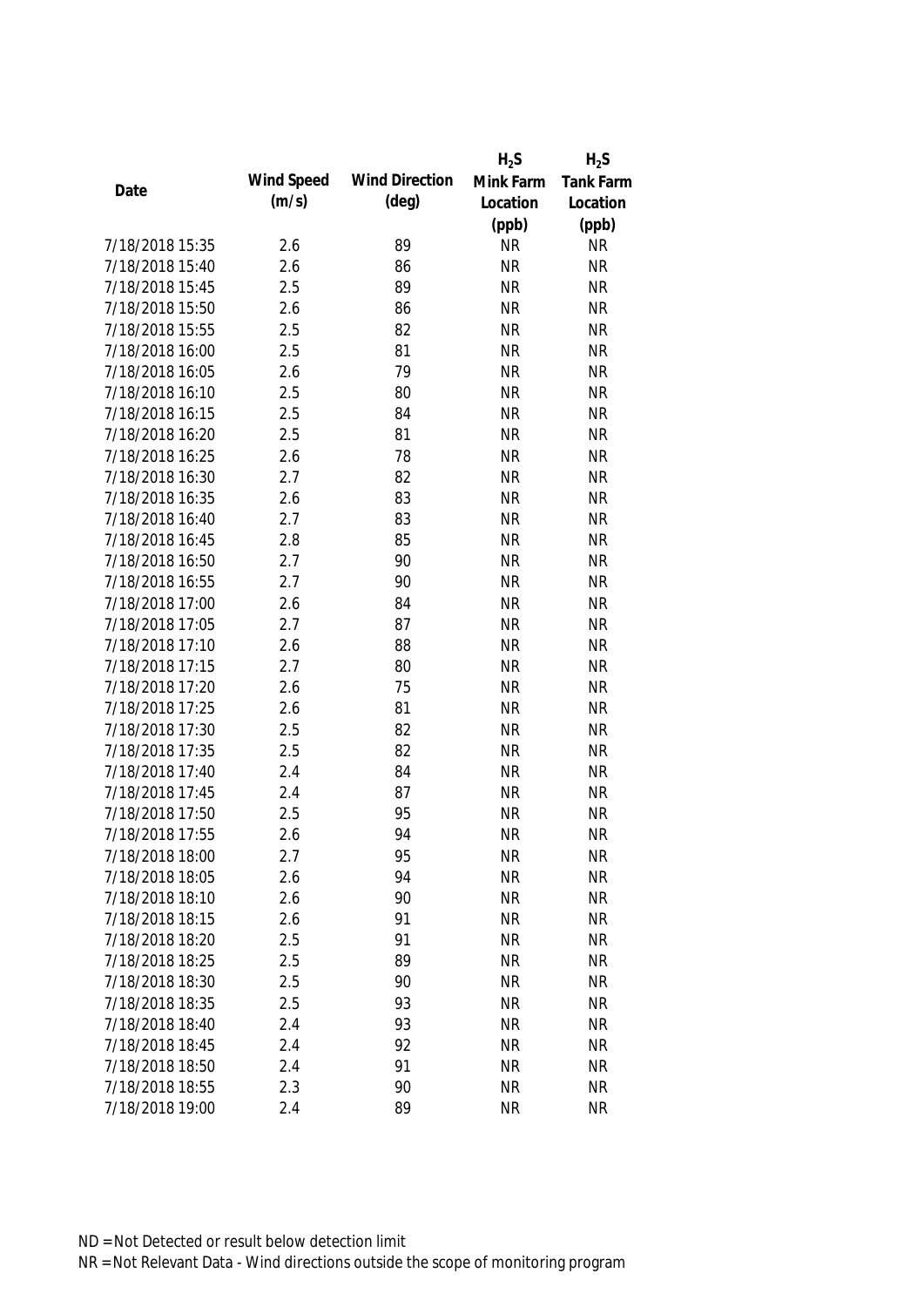|                 |            |                       | $H_2S$    | $H_2S$           |
|-----------------|------------|-----------------------|-----------|------------------|
| Date            | Wind Speed | <b>Wind Direction</b> | Mink Farm | <b>Tank Farm</b> |
|                 | (m/s)      | $(\text{deg})$        | Location  | Location         |
|                 |            |                       | (ppb)     | (ppb)            |
| 7/18/2018 19:05 | 2.3        | 87                    | <b>NR</b> | <b>NR</b>        |
| 7/18/2018 19:10 | 2.3        | 86                    | <b>NR</b> | <b>NR</b>        |
| 7/18/2018 19:15 | 2.3        | 88                    | <b>NR</b> | <b>NR</b>        |
| 7/18/2018 19:20 | 2.3        | 89                    | <b>NR</b> | <b>NR</b>        |
| 7/18/2018 19:25 | 2.3        | 89                    | <b>NR</b> | <b>NR</b>        |
| 7/18/2018 19:30 | 2.2        | 88                    | <b>NR</b> | <b>NR</b>        |
| 7/18/2018 19:35 | 2.1        | 87                    | <b>NR</b> | <b>NR</b>        |
| 7/18/2018 19:40 | 2.2        | 90                    | <b>NR</b> | <b>NR</b>        |
| 7/18/2018 19:45 | 2.3        | 90                    | <b>NR</b> | <b>NR</b>        |
| 7/18/2018 19:50 | 2.3        | 91                    | <b>NR</b> | <b>NR</b>        |
| 7/18/2018 19:55 | 2.3        | 92                    | <b>NR</b> | <b>NR</b>        |
| 7/18/2018 20:00 | 2.4        | 93                    | <b>NR</b> | <b>NR</b>        |
| 7/18/2018 20:05 | 2.3        | 95                    | <b>NR</b> | <b>NR</b>        |
| 7/18/2018 20:10 | 2.2        | 97                    | <b>NR</b> | <b>NR</b>        |
| 7/18/2018 20:15 | 2.2        | 98                    | <b>NR</b> | <b>NR</b>        |
| 7/18/2018 20:20 | 2.1        | 99                    | <b>NR</b> | <b>NR</b>        |
| 7/18/2018 20:25 | 1.9        | 100                   | <b>NR</b> | <b>NR</b>        |
| 7/18/2018 20:30 | 1.9        | 99                    | <b>NR</b> | <b>NR</b>        |
| 7/18/2018 20:35 | 1.9        | 100                   | <b>NR</b> | <b>NR</b>        |
| 7/18/2018 20:40 | 1.8        | 98                    | <b>NR</b> | <b>NR</b>        |
| 7/18/2018 20:45 | 1.7        | 95                    | <b>NR</b> | <b>NR</b>        |
| 7/18/2018 20:50 | 1.7        | 94                    | <b>NR</b> | <b>NR</b>        |
| 7/18/2018 20:55 | 1.7        | 93                    | <b>NR</b> | <b>NR</b>        |
| 7/18/2018 21:00 | 1.7        | 94                    | <b>NR</b> | <b>NR</b>        |
| 7/18/2018 21:05 | 1.6        | 93                    | <b>NR</b> | <b>NR</b>        |
| 7/18/2018 21:10 | 1.6        | 92                    | <b>NR</b> | <b>NR</b>        |
| 7/18/2018 21:15 | 1.6        | 90                    | <b>NR</b> | <b>NR</b>        |
| 7/18/2018 21:20 | 1.5        | 89                    | <b>NR</b> | <b>NR</b>        |
| 7/18/2018 21:25 | 1.5        | 88                    | <b>NR</b> | <b>NR</b>        |
| 7/18/2018 21:30 | 1.5        | 87                    | <b>NR</b> | <b>NR</b>        |
| 7/18/2018 21:35 | 1.5        | 85                    | <b>NR</b> | <b>NR</b>        |
| 7/18/2018 21:40 | 1.5        | 87                    | <b>NR</b> | <b>NR</b>        |
| 7/18/2018 21:45 | 1.5        | 89                    | <b>NR</b> | <b>NR</b>        |
| 7/18/2018 21:50 | 1.6        | 88                    | <b>NR</b> | <b>NR</b>        |
| 7/18/2018 21:55 | 1.5        | 88                    | <b>NR</b> | <b>NR</b>        |
| 7/18/2018 22:00 | 1.5        | 90                    | <b>NR</b> | <b>NR</b>        |
| 7/18/2018 22:05 | 1.6        | 92                    | <b>NR</b> | <b>NR</b>        |
| 7/18/2018 22:10 | 1.6        | 91                    | <b>NR</b> | <b>NR</b>        |
| 7/18/2018 22:15 | 1.6        | 91                    | <b>NR</b> | <b>NR</b>        |
| 7/18/2018 22:20 | 1.6        | 91                    | <b>NR</b> | <b>NR</b>        |
| 7/18/2018 22:25 | 1.6        | 89                    | <b>NR</b> | <b>NR</b>        |
| 7/18/2018 22:30 | 1.5        | 86                    | <b>NR</b> | <b>NR</b>        |
|                 |            |                       |           |                  |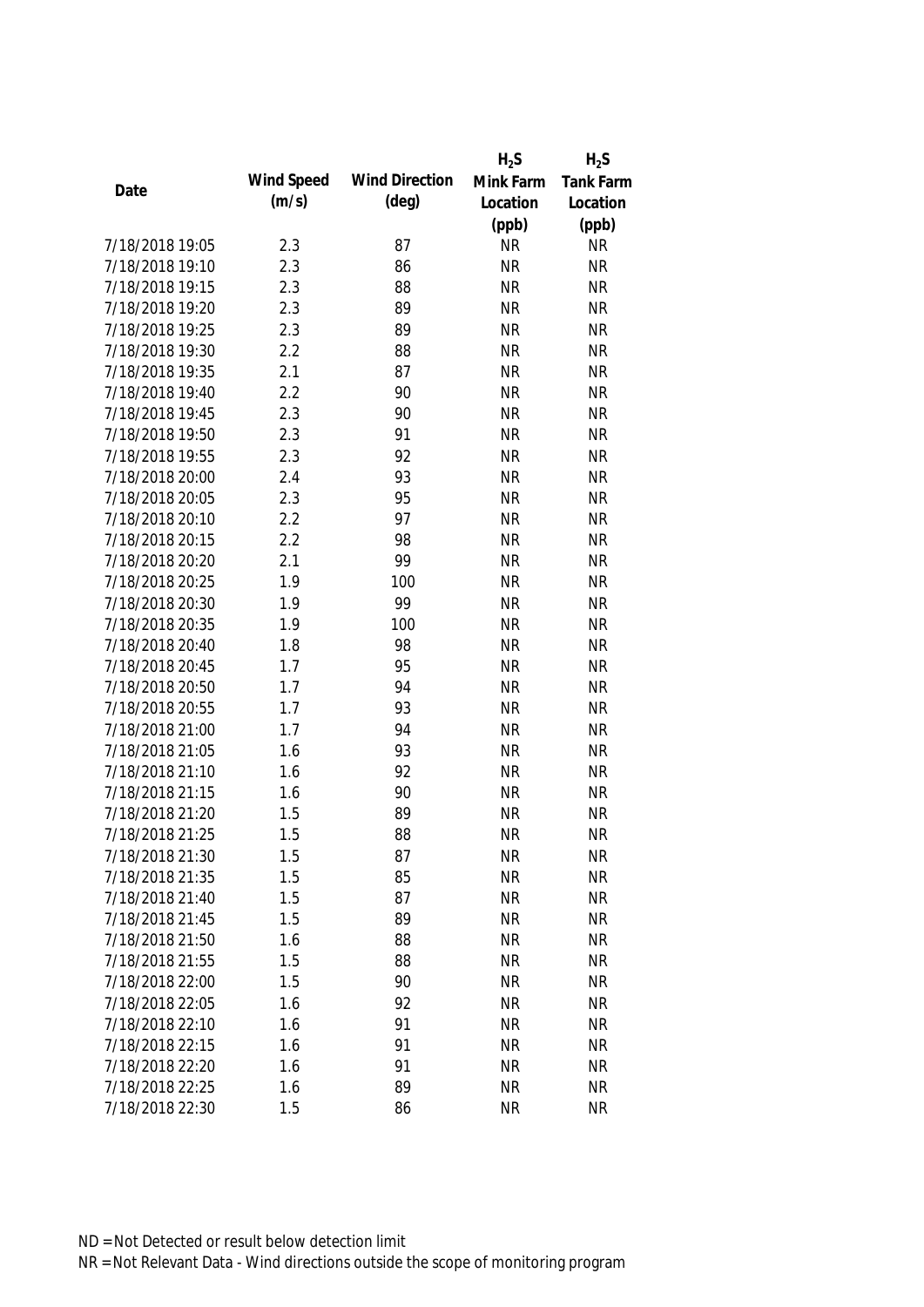|                 |            |                       | $H_2S$    | $H_2S$    |
|-----------------|------------|-----------------------|-----------|-----------|
|                 | Wind Speed | <b>Wind Direction</b> | Mink Farm | Tank Farm |
| Date            | (m/s)      | $(\text{deg})$        | Location  | Location  |
|                 |            |                       | (ppb)     | (ppb)     |
| 7/18/2018 22:35 | 1.5        | 84                    | <b>NR</b> | <b>NR</b> |
| 7/18/2018 22:40 | 1.4        | 81                    | <b>NR</b> | <b>NR</b> |
| 7/18/2018 22:45 | 1.3        | 76                    | <b>NR</b> | <b>NR</b> |
| 7/18/2018 22:50 | 1.3        | 74                    | <b>NR</b> | <b>NR</b> |
| 7/18/2018 22:55 | 1.2        | 72                    | <b>NR</b> | <b>NR</b> |
| 7/18/2018 23:00 | 1.2        | 70                    | <b>NR</b> | <b>NR</b> |
| 7/18/2018 23:05 | 1.2        | 69                    | <b>NR</b> | <b>NR</b> |
| 7/18/2018 23:10 | 1.2        | 74                    | <b>NR</b> | <b>NR</b> |
| 7/18/2018 23:15 | 1.3        | 82                    | <b>NR</b> | <b>NR</b> |
| 7/18/2018 23:20 | 1.3        | 87                    | <b>NR</b> | <b>NR</b> |
| 7/18/2018 23:25 | 1.4        | 92                    | <b>NR</b> | <b>NR</b> |
| 7/18/2018 23:30 | 1.4        | 96                    | <b>NR</b> | <b>NR</b> |
| 7/18/2018 23:35 | 1.5        | 98                    | <b>NR</b> | <b>NR</b> |
| 7/18/2018 23:40 | 1.5        | 97                    | <b>NR</b> | <b>NR</b> |
| 7/18/2018 23:45 | 1.5        | 97                    | <b>NR</b> | <b>NR</b> |
| 7/18/2018 23:50 | 1.5        | 97                    | <b>NR</b> | <b>NR</b> |
| 7/18/2018 23:55 | 1.5        | 97                    | <b>NR</b> | <b>NR</b> |
| 7/18/2018 24:00 | 1.5        | 97                    | <b>NR</b> | <b>NR</b> |
| 7/19/2018 00:05 | 1.5        | 97                    | <b>NR</b> | <b>NR</b> |
| 7/19/2018 00:10 | 1.6        | 96                    | <b>NR</b> | <b>NR</b> |
| 7/19/2018 00:15 | 1.6        | 93                    | <b>NR</b> | <b>NR</b> |
| 7/19/2018 00:20 | 1.6        | 89                    | <b>NR</b> | <b>NR</b> |
| 7/19/2018 00:25 | 1.6        | 88                    | <b>NR</b> | <b>NR</b> |
| 7/19/2018 00:30 | 1.6        | 89                    | <b>NR</b> | <b>NR</b> |
| 7/19/2018 00:35 | 1.6        | 91                    | <b>NR</b> | <b>NR</b> |
| 7/19/2018 00:40 | 1.6        | 92                    | <b>NR</b> | <b>NR</b> |
| 7/19/2018 00:45 | 1.6        | 93                    | <b>NR</b> | <b>NR</b> |
| 7/19/2018 00:50 | 1.7        | 92                    | <b>NR</b> | <b>NR</b> |
| 7/19/2018 00:55 | 1.7        | 92                    | <b>NR</b> | <b>NR</b> |
| 7/19/2018 01:00 | 1.7        | 90                    | <b>NR</b> | <b>NR</b> |
| 7/19/2018 01:05 | 1.7        | 84                    | <b>NR</b> | <b>NR</b> |
| 7/19/2018 01:10 | 1.6        | 81                    | <b>NR</b> | <b>NR</b> |
| 7/19/2018 01:15 | 1.5        | 79                    | <b>NR</b> | <b>NR</b> |
| 7/19/2018 01:20 | 1.4        | 77                    | <b>NR</b> | <b>NR</b> |
| 7/19/2018 01:25 | 1.4        | 77                    | <b>NR</b> | <b>NR</b> |
| 7/19/2018 01:30 | 1.4        | 79                    | <b>NR</b> | <b>NR</b> |
| 7/19/2018 01:35 | 1.5        | 83                    | <b>NR</b> | <b>NR</b> |
| 7/19/2018 01:40 | 1.6        | 85                    | <b>NR</b> | <b>NR</b> |
| 7/19/2018 01:45 | 1.7        | 87                    | <b>NR</b> | <b>NR</b> |
| 7/19/2018 01:50 | 1.7        | 90                    | <b>NR</b> | <b>NR</b> |
| 7/19/2018 01:55 | 1.7        | 92                    | <b>NR</b> | <b>NR</b> |
| 7/19/2018 02:00 | 1.6        | 93                    | <b>NR</b> | <b>NR</b> |
|                 |            |                       |           |           |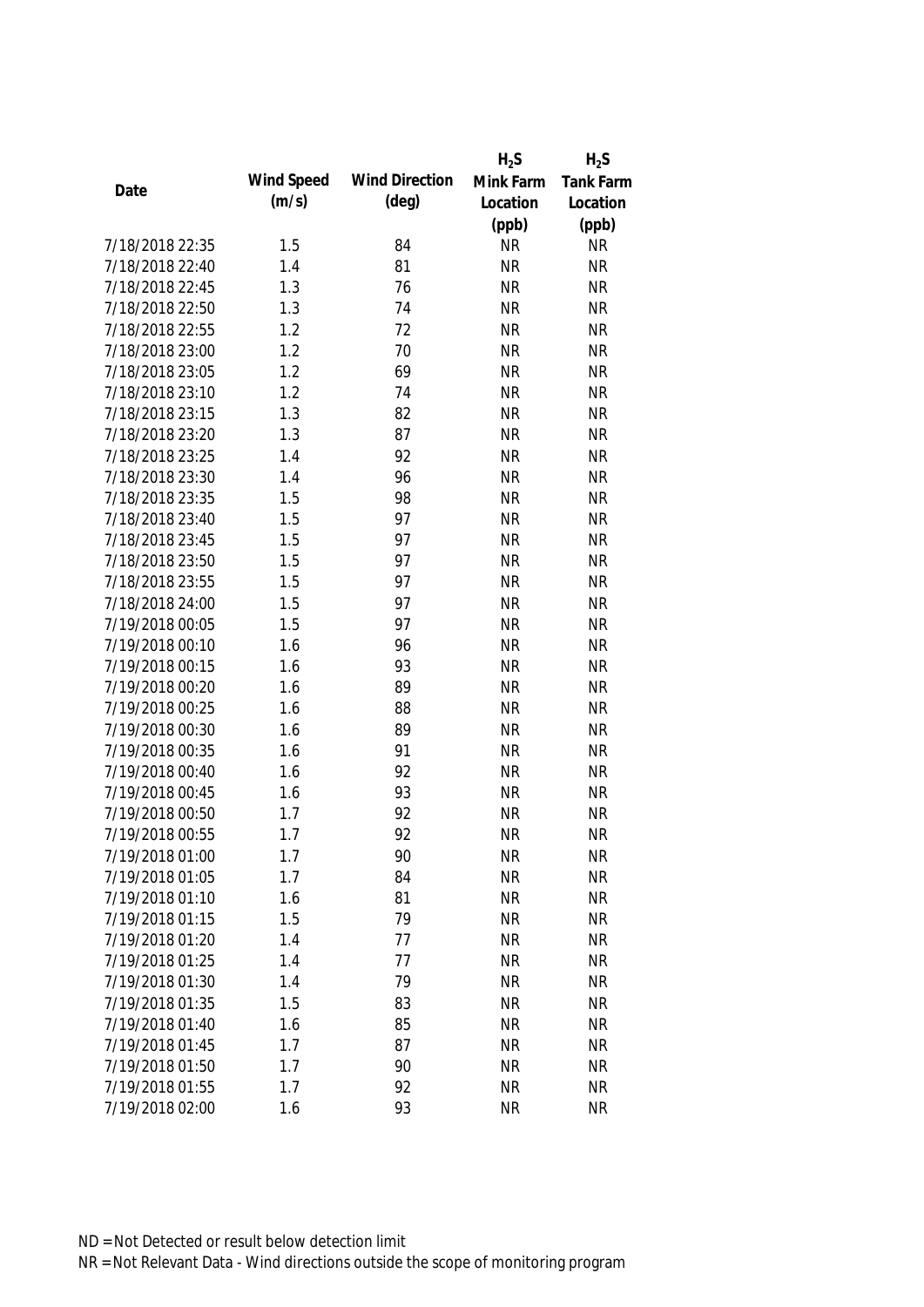|                 |            |                       | $H_2S$    | $H_2S$    |
|-----------------|------------|-----------------------|-----------|-----------|
|                 | Wind Speed | <b>Wind Direction</b> | Mink Farm | Tank Farm |
| Date            | (m/s)      | $(\text{deg})$        | Location  | Location  |
|                 |            |                       | (ppb)     | (ppb)     |
| 7/19/2018 02:05 | 1.5        | 93                    | <b>NR</b> | <b>NR</b> |
| 7/19/2018 02:10 | 1.4        | 94                    | <b>NR</b> | <b>NR</b> |
| 7/19/2018 02:15 | 1.3        | 94                    | <b>NR</b> | <b>NR</b> |
| 7/19/2018 02:20 | 1.3        | 94                    | <b>NR</b> | <b>NR</b> |
| 7/19/2018 02:25 | 1.3        | 91                    | <b>NR</b> | <b>NR</b> |
| 7/19/2018 02:30 | 1.3        | 87                    | <b>NR</b> | <b>NR</b> |
| 7/19/2018 02:35 | 1.2        | 82                    | <b>NR</b> | <b>NR</b> |
| 7/19/2018 02:40 | 1.2        | 76                    | <b>NR</b> | <b>NR</b> |
| 7/19/2018 02:45 | 1.2        | 73                    | <b>NR</b> | <b>NR</b> |
| 7/19/2018 02:50 | 1.2        | 74                    | <b>NR</b> | <b>NR</b> |
| 7/19/2018 02:55 | 1.2        | 78                    | <b>NR</b> | <b>NR</b> |
| 7/19/2018 03:00 | 1.3        | 84                    | <b>NR</b> | <b>NR</b> |
| 7/19/2018 03:05 | 1.4        | 88                    | <b>NR</b> | <b>NR</b> |
| 7/19/2018 03:10 | 1.5        | 93                    | <b>NR</b> | <b>NR</b> |
| 7/19/2018 03:15 | 1.5        | 94                    | <b>NR</b> | <b>NR</b> |
| 7/19/2018 03:20 | 1.5        | 93                    | <b>NR</b> | <b>NR</b> |
| 7/19/2018 03:25 | 1.4        | 92                    | <b>NR</b> | <b>NR</b> |
| 7/19/2018 03:30 | 1.3        | 90                    | <b>NR</b> | <b>NR</b> |
| 7/19/2018 03:35 | 1.4        | 91                    | <b>NR</b> | <b>NR</b> |
| 7/19/2018 03:40 | 1.4        | 91                    | <b>NR</b> | <b>NR</b> |
| 7/19/2018 03:45 | 1.5        | 93                    | <b>NR</b> | <b>NR</b> |
| 7/19/2018 03:50 | 1.7        | 92                    | <b>NR</b> | <b>NR</b> |
| 7/19/2018 03:55 | 1.8        | 92                    | <b>NR</b> | <b>NR</b> |
| 7/19/2018 04:00 | 1.9        | 93                    | <b>NR</b> | <b>NR</b> |
| 7/19/2018 04:05 | 1.9        | 95                    | <b>NR</b> | <b>NR</b> |
| 7/19/2018 04:10 | 2.0        | 98                    | <b>NR</b> | <b>NR</b> |
| 7/19/2018 04:15 | 2.0        | 100                   | <b>NR</b> | <b>NR</b> |
| 7/19/2018 04:20 | 2.0        | 102                   | <b>NR</b> | <b>NR</b> |
| 7/19/2018 04:25 | 2.0        | 102                   | <b>NR</b> | <b>NR</b> |
| 7/19/2018 04:30 | 2.0        | 101                   | <b>NR</b> | <b>NR</b> |
| 7/19/2018 04:35 | 2.0        | 100                   | <b>NR</b> | <b>NR</b> |
| 7/19/2018 04:40 | 1.9        | 98                    | <b>NR</b> | <b>NR</b> |
| 7/19/2018 04:45 | 1.9        | 96                    | <b>NR</b> | <b>NR</b> |
| 7/19/2018 04:50 | 1.9        | 93                    | <b>NR</b> | <b>NR</b> |
| 7/19/2018 04:55 | 1.9        | 91                    | <b>NR</b> | <b>NR</b> |
| 7/19/2018 05:00 | 2.0        | 90                    | <b>NR</b> | <b>NR</b> |
| 7/19/2018 05:05 | 2.0        | 88                    | <b>NR</b> | <b>NR</b> |
| 7/19/2018 05:10 | 2.0        | 88                    | <b>NR</b> | <b>NR</b> |
| 7/19/2018 05:15 | 2.0        | 88                    | <b>NR</b> | <b>NR</b> |
|                 |            |                       |           |           |
| 7/19/2018 05:20 | 2.0        | 89                    | <b>NR</b> | <b>NR</b> |
| 7/19/2018 05:25 | 1.9        | 90                    | <b>NR</b> | <b>NR</b> |
| 7/19/2018 05:30 | 1.8        | 90                    | <b>NR</b> | <b>NR</b> |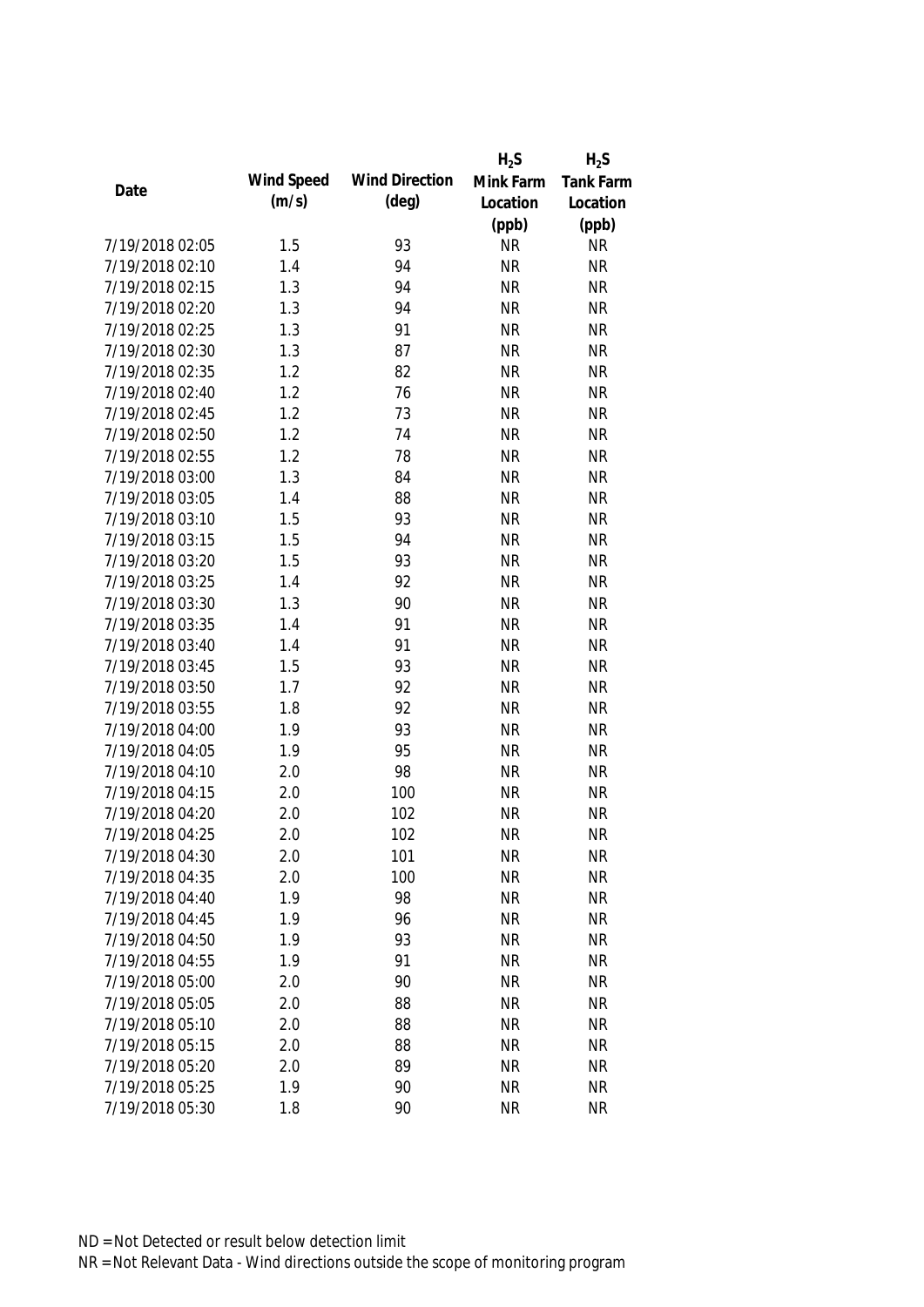|                 |            |                       | $H_2S$    | $H_2S$    |
|-----------------|------------|-----------------------|-----------|-----------|
|                 | Wind Speed | <b>Wind Direction</b> | Mink Farm | Tank Farm |
| Date            | (m/s)      | $(\text{deg})$        | Location  | Location  |
|                 |            |                       | (ppb)     | (ppb)     |
| 7/19/2018 05:35 | 1.8        | 89                    | <b>NR</b> | <b>NR</b> |
| 7/19/2018 05:40 | 1.7        | 88                    | <b>NR</b> | <b>NR</b> |
| 7/19/2018 05:45 | 1.7        | 86                    | <b>NR</b> | <b>NR</b> |
| 7/19/2018 05:50 | 1.6        | 85                    | <b>NR</b> | <b>NR</b> |
| 7/19/2018 05:55 | 1.7        | 83                    | <b>NR</b> | <b>NR</b> |
| 7/19/2018 06:00 | 1.8        | 81                    | <b>NR</b> | <b>NR</b> |
| 7/19/2018 06:05 | 1.8        | 81                    | <b>NR</b> | <b>NR</b> |
| 7/19/2018 06:10 | 1.9        | 82                    | <b>NR</b> | <b>NR</b> |
| 7/19/2018 06:15 | 2.0        | 81                    | <b>NR</b> | <b>NR</b> |
| 7/19/2018 06:20 | 1.9        | 78                    | <b>NR</b> | <b>NR</b> |
| 7/19/2018 06:25 | 1.8        | 76                    | <b>NR</b> | <b>NR</b> |
| 7/19/2018 06:30 | 1.6        | 74                    | <b>NR</b> | <b>NR</b> |
| 7/19/2018 06:35 | 1.6        | 73                    | <b>NR</b> | <b>NR</b> |
| 7/19/2018 06:40 | 1.5        | 71                    | <b>NR</b> | <b>NR</b> |
| 7/19/2018 06:45 | 1.4        | 71                    | <b>NR</b> | <b>NR</b> |
| 7/19/2018 06:50 | 1.5        | 73                    | <b>NR</b> | <b>NR</b> |
| 7/19/2018 06:55 | 1.4        | 73                    | <b>NR</b> | <b>NR</b> |
| 7/19/2018 07:00 | 1.5        | 73                    | <b>NR</b> | <b>NR</b> |
| 7/19/2018 07:05 | 1.4        | 71                    | <b>NR</b> | <b>NR</b> |
| 7/19/2018 07:10 | 1.3        | 71                    | <b>NR</b> | <b>NR</b> |
| 7/19/2018 07:15 | 1.4        | 72                    | <b>NR</b> | <b>NR</b> |
| 7/19/2018 07:20 | 1.3        | 72                    | <b>NR</b> | <b>NR</b> |
| 7/19/2018 07:25 | 1.3        | 76                    | <b>NR</b> | <b>NR</b> |
| 7/19/2018 07:30 | 1.4        | 81                    | <b>NR</b> | <b>NR</b> |
| 7/19/2018 07:35 | 1.6        | 88                    | <b>NR</b> | <b>NR</b> |
| 7/19/2018 07:40 | 1.9        | 94                    | <b>NR</b> | <b>NR</b> |
| 7/19/2018 07:45 | 2.0        | 98                    | <b>NR</b> | <b>NR</b> |
| 7/19/2018 07:50 | 2.2        | 101                   | <b>NR</b> | <b>NR</b> |
| 7/19/2018 07:55 | 2.1        | 102                   | <b>NR</b> | <b>NR</b> |
| 7/19/2018 08:00 | 2.1        | 101                   | <b>NR</b> | <b>NR</b> |
| 7/19/2018 08:05 | 2.0        | 100                   | <b>NR</b> | <b>NR</b> |
| 7/19/2018 08:10 | 1.9        | 99                    | <b>NR</b> | <b>NR</b> |
| 7/19/2018 08:15 | 1.8        | 98                    | <b>NR</b> | <b>NR</b> |
| 7/19/2018 08:20 | 1.6        | 98                    | <b>NR</b> | <b>NR</b> |
| 7/19/2018 08:25 | 1.6        | 100                   | <b>NR</b> | <b>NR</b> |
| 7/19/2018 08:30 | 1.6        | 106                   | <b>NR</b> | <b>NR</b> |
| 7/19/2018 08:35 | 1.6        | 107                   | <b>NR</b> | <b>NR</b> |
| 7/19/2018 08:40 | 1.6        | 108                   | <b>NR</b> | <b>NR</b> |
| 7/19/2018 08:45 | 1.7        | 112                   | <b>NR</b> | <b>NR</b> |
| 7/19/2018 08:50 | 1.8        | 114                   | <b>NR</b> | <b>NR</b> |
| 7/19/2018 08:55 | 1.9        | 117                   | <b>NR</b> | <b>NR</b> |
| 7/19/2018 09:00 | 2.0        | 116                   | <b>NR</b> | <b>NR</b> |
|                 |            |                       |           |           |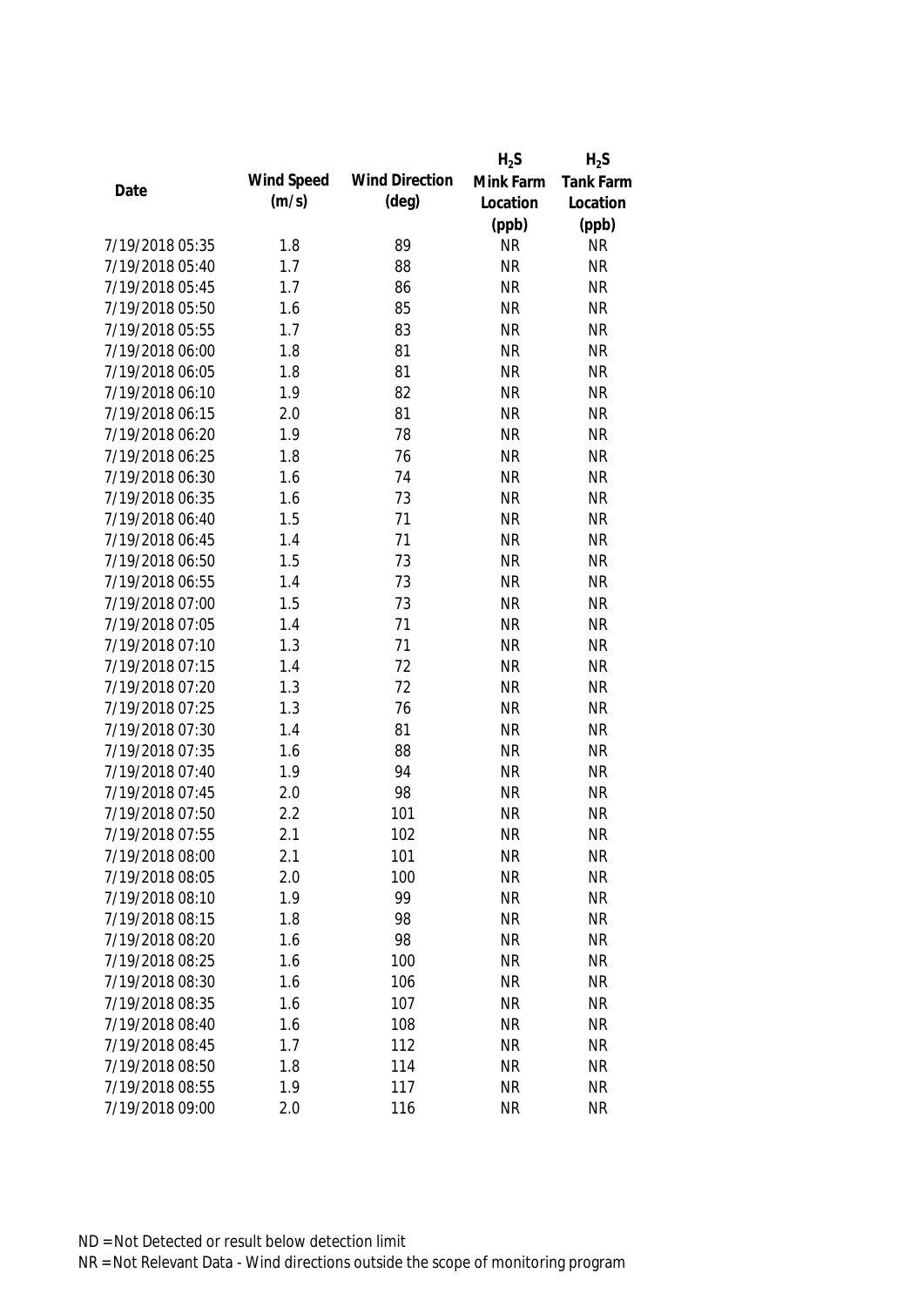|                 |            |                       | $H_2S$    | $H_2S$    |
|-----------------|------------|-----------------------|-----------|-----------|
|                 | Wind Speed | <b>Wind Direction</b> | Mink Farm | Tank Farm |
| Date            | (m/s)      | $(\text{deg})$        | Location  | Location  |
|                 |            |                       | (ppb)     | (ppb)     |
| 7/19/2018 09:05 | 2.2        | 116                   | <b>NR</b> | <b>NR</b> |
| 7/19/2018 09:10 | 2.4        | 115                   | <b>NR</b> | <b>NR</b> |
| 7/19/2018 09:15 | 2.4        | 113                   | <b>NR</b> | <b>NR</b> |
| 7/19/2018 09:20 | 2.4        | 113                   | <b>NR</b> | <b>NR</b> |
| 7/19/2018 09:25 | 2.4        | 113                   | <b>NR</b> | <b>NR</b> |
| 7/19/2018 09:30 | 2.4        | 111                   | <b>NR</b> | <b>NR</b> |
| 7/19/2018 09:35 | 2.3        | 115                   | <b>NR</b> | <b>NR</b> |
| 7/19/2018 09:40 | 2.3        | 120                   | <b>NR</b> | <b>NR</b> |
| 7/19/2018 09:45 | 2.4        | 127                   | <b>NR</b> | <b>NR</b> |
| 7/19/2018 09:50 | 2.6        | 132                   | <b>NR</b> | <b>NR</b> |
| 7/19/2018 09:55 | 2.6        | 138                   | <b>NR</b> | <b>NR</b> |
| 7/19/2018 10:00 | 2.8        | 142                   | <b>NR</b> | <b>NR</b> |
| 7/19/2018 10:05 | 2.9        | 149                   | <b>NR</b> | <b>NR</b> |
| 7/19/2018 10:10 | 3.2        | 155                   | <b>NR</b> | <b>NR</b> |
| 7/19/2018 10:15 | 3.4        | 158                   | <b>NR</b> | <b>NR</b> |
| 7/19/2018 10:20 | 3.5        | 162                   | <b>NR</b> | <b>NR</b> |
| 7/19/2018 10:25 | 3.6        | 157                   | <b>NR</b> | <b>NR</b> |
| 7/19/2018 10:30 | 3.6        | 162                   | <b>NR</b> | <b>NR</b> |
| 7/19/2018 10:35 | 3.6        | 157                   | <b>NR</b> | <b>NR</b> |
| 7/19/2018 10:40 | 3.5        | 156                   | <b>NR</b> | <b>NR</b> |
| 7/19/2018 10:45 | 3.6        | 154                   | <b>NR</b> | <b>NR</b> |
| 7/19/2018 10:50 | 3.7        | 152                   | <b>NR</b> | <b>NR</b> |
| 7/19/2018 10:55 | 3.9        | 156                   | <b>NR</b> | <b>NR</b> |
| 7/19/2018 11:00 | 4.2        | 157                   | <b>NR</b> | <b>NR</b> |
| 7/19/2018 11:05 | 4.6        | 162                   | <b>NR</b> | <b>NR</b> |
| 7/19/2018 11:10 | 4.7        | 162                   | <b>NR</b> | <b>NR</b> |
| 7/19/2018 11:15 | 4.7        | 161                   | <b>NR</b> | <b>NR</b> |
| 7/19/2018 11:20 | 4.8        | 166                   | <b>NR</b> | <b>NR</b> |
| 7/19/2018 11:25 | 4.7        | 166                   | <b>NR</b> | <b>NR</b> |
| 7/19/2018 11:30 | 4.6        | 169                   | <b>NR</b> | <b>NR</b> |
| 7/19/2018 11:35 | 4.5        | 169                   | <b>NR</b> | <b>NR</b> |
| 7/19/2018 11:40 | 4.7        | 169                   | <b>NR</b> | <b>NR</b> |
| 7/19/2018 11:45 | 4.9        | 171                   | <b>NR</b> | <b>ND</b> |
| 7/19/2018 11:50 | 5.0        | 170                   | <b>NR</b> | <b>ND</b> |
| 7/19/2018 11:55 | 5.3        | 171                   | <b>NR</b> | <b>ND</b> |
| 7/19/2018 12:00 | 5.5        | 170                   | <b>NR</b> | <b>ND</b> |
| 7/19/2018 12:05 | 5.6        | 170                   | <b>NR</b> | <b>ND</b> |
| 7/19/2018 12:10 | 5.5        | 169                   | <b>NR</b> | <b>NR</b> |
| 7/19/2018 12:15 | 5.3        | 171                   | <b>NR</b> | <b>ND</b> |
| 7/19/2018 12:20 | 5.4        | 171                   | <b>NR</b> | <b>ND</b> |
| 7/19/2018 12:25 | 5.2        | 168                   | <b>NR</b> | <b>NR</b> |
| 7/19/2018 12:30 | 5.3        | 164                   | <b>NR</b> | <b>NR</b> |
|                 |            |                       |           |           |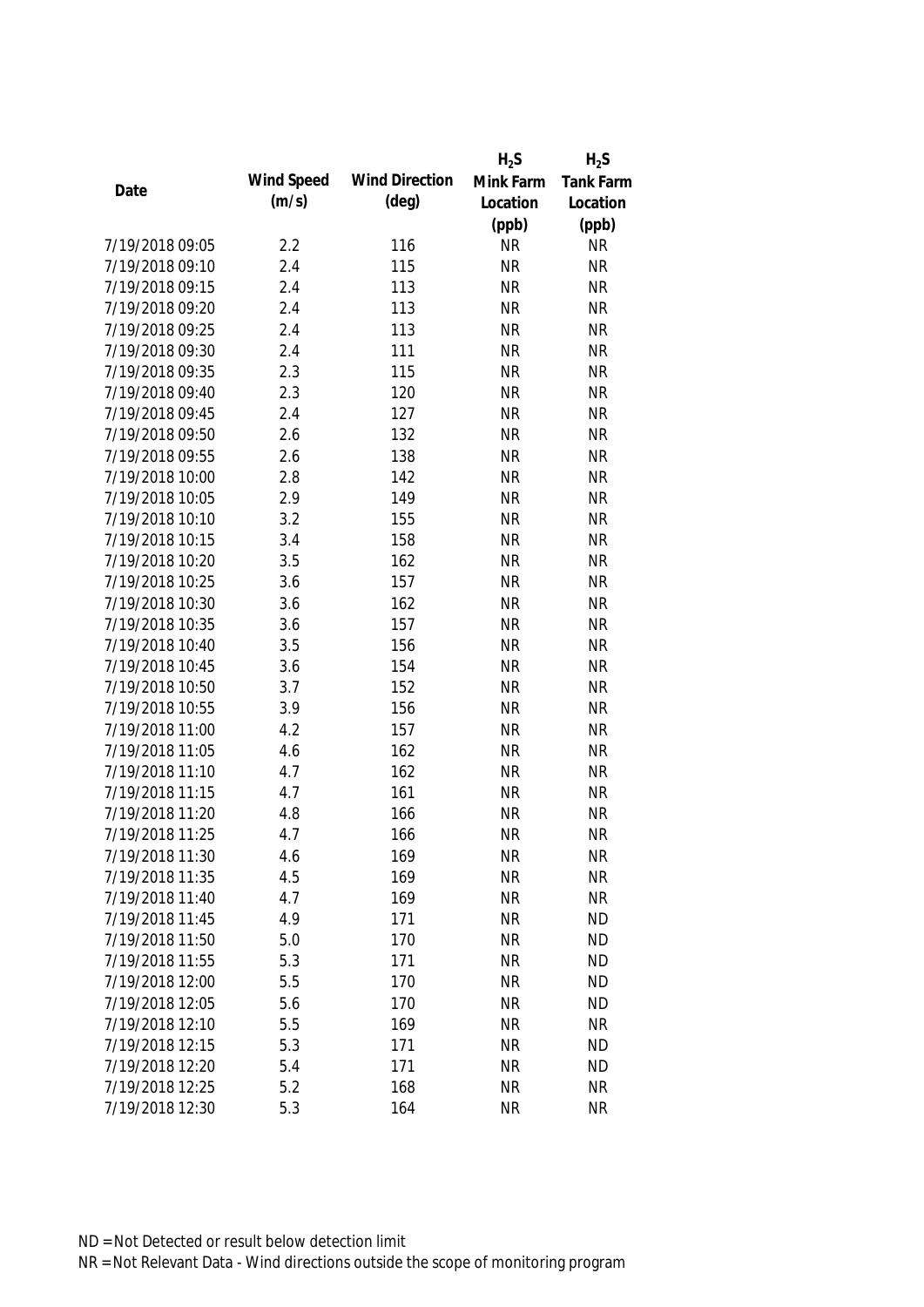|                 |            |                       | $H_2S$    | $H_2S$      |
|-----------------|------------|-----------------------|-----------|-------------|
|                 | Wind Speed | <b>Wind Direction</b> | Mink Farm | Tank Farm   |
| Date            | (m/s)      | $(\text{deg})$        | Location  | Location    |
|                 |            |                       | (ppb)     | (ppb)       |
| 7/19/2018 12:35 | 5.5        | 160                   | <b>NR</b> | <b>NR</b>   |
| 7/19/2018 12:40 | 5.3        | 165                   | <b>NR</b> | <b>NR</b>   |
| 7/19/2018 12:45 | 5.5        | 164                   | <b>NR</b> | <b>NR</b>   |
| 7/19/2018 12:50 | 5.3        | 161                   | <b>NR</b> | <b>NR</b>   |
| 7/19/2018 12:55 | 5.3        | 162                   | <b>NR</b> | <b>NR</b>   |
| 7/19/2018 13:00 | 5.1        | 163                   | <b>NR</b> | <b>NR</b>   |
| 7/19/2018 13:05 | 4.8        | 163                   | <b>NR</b> | <b>NR</b>   |
| 7/19/2018 13:10 | 4.7        | 161                   | <b>NR</b> | <b>NR</b>   |
| 7/19/2018 13:15 | 4.4        | 162                   | <b>NR</b> | <b>NR</b>   |
| 7/19/2018 13:20 | 4.4        | 165                   | <b>NR</b> | <b>NR</b>   |
| 7/19/2018 13:25 | 4.4        | 164                   | <b>NR</b> | <b>NR</b>   |
| 7/19/2018 13:30 | 4.3        | 167                   | <b>NR</b> | <b>NR</b>   |
| 7/19/2018 13:35 | 4.5        | 168                   | <b>NR</b> | <b>NR</b>   |
| 7/19/2018 13:40 | 4.7        | 165                   | <b>NR</b> | <b>NR</b>   |
| 7/19/2018 13:45 | 5.0        | 162                   | <b>NR</b> | <b>NR</b>   |
| 7/19/2018 13:50 | 5.0        | 160                   | <b>NR</b> | <b>NR</b>   |
| 7/19/2018 13:55 | 5.0        | 162                   | <b>NR</b> | <b>NR</b>   |
| 7/19/2018 14:00 | 5.1        | 166                   | <b>NR</b> | <b>NR</b>   |
| 7/19/2018 14:05 | 5.1        | 166                   | <b>NR</b> | <b>NR</b>   |
| 7/19/2018 14:10 | 5.0        | 169                   | <b>NR</b> | <b>NR</b>   |
| 7/19/2018 14:15 | 4.9        | 169                   | <b>NR</b> | <b>NR</b>   |
| 7/19/2018 14:20 | 4.7        | 172                   | <b>NR</b> | $\mathbf 1$ |
| 7/19/2018 14:25 | 4.7        | 174                   | <b>NR</b> | 1           |
| 7/19/2018 14:30 | 4.8        | 169                   | <b>NR</b> | <b>NR</b>   |
| 7/19/2018 14:35 | 4.8        | 172                   | <b>NR</b> | $\mathbf 1$ |
| 7/19/2018 14:40 | 5.1        | 173                   | <b>NR</b> | $\mathbf 1$ |
| 7/19/2018 14:45 | 5.2        | 175                   | <b>NR</b> | $\mathbf 1$ |
| 7/19/2018 14:50 | 5.3        | 178                   | <b>NR</b> | 1           |
| 7/19/2018 14:55 | 5.1        | 180                   | <b>NR</b> | 1           |
| 7/19/2018 15:00 | 5.1        | 182                   | <b>NR</b> | <b>ND</b>   |
| 7/19/2018 15:05 | 5.2        | 180                   | <b>NR</b> | <b>ND</b>   |
| 7/19/2018 15:10 | 5.0        | 179                   | <b>NR</b> | <b>ND</b>   |
| 7/19/2018 15:15 | 4.7        | 183                   | <b>NR</b> | <b>ND</b>   |
| 7/19/2018 15:20 | 4.6        | 183                   | <b>NR</b> | <b>ND</b>   |
| 7/19/2018 15:25 | 4.6        | 180                   | <b>NR</b> | <b>ND</b>   |
| 7/19/2018 15:30 | 4.4        | 179                   | <b>NR</b> | <b>ND</b>   |
| 7/19/2018 15:35 | 4.2        | 181                   | <b>NR</b> | <b>ND</b>   |
| 7/19/2018 15:40 | 4.0        | 183                   | <b>NR</b> | <b>ND</b>   |
| 7/19/2018 15:45 | 4.0        | 185                   | <b>NR</b> | <b>ND</b>   |
| 7/19/2018 15:50 | 4.0        | 185                   | <b>NR</b> | <b>ND</b>   |
| 7/19/2018 15:55 | 3.9        | 189                   | <b>NR</b> | <b>ND</b>   |
| 7/19/2018 16:00 | 3.8        | 193                   | <b>NR</b> | 1           |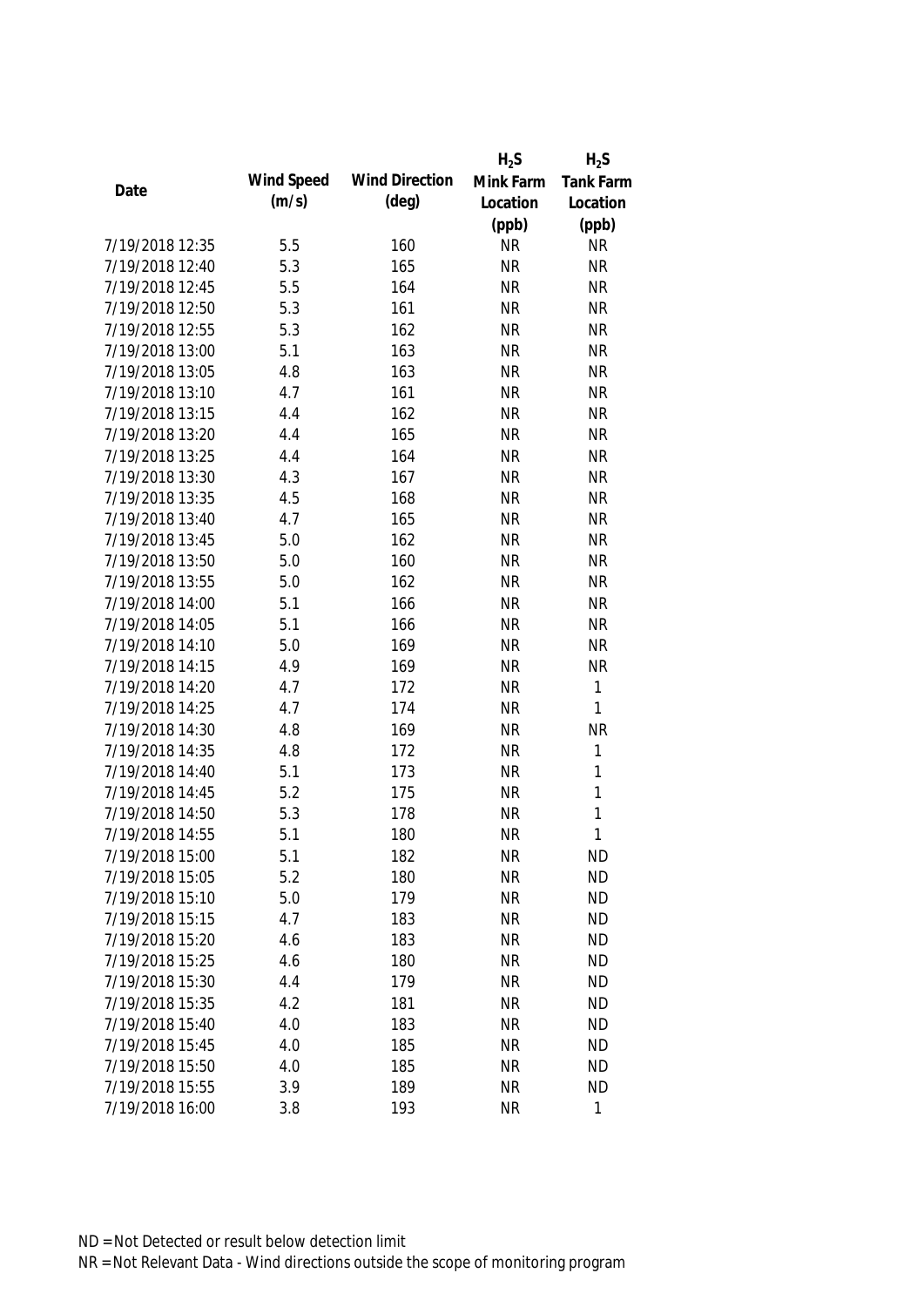|                 |            |                       | $H_2S$    | $H_2S$           |
|-----------------|------------|-----------------------|-----------|------------------|
|                 | Wind Speed | <b>Wind Direction</b> | Mink Farm | <b>Tank Farm</b> |
| Date            | (m/s)      | $(\text{deg})$        | Location  | Location         |
|                 |            |                       | (ppb)     | (ppb)            |
| 7/19/2018 16:05 | 3.6        | 194                   | <b>NR</b> | 1                |
| 7/19/2018 16:10 | 3.6        | 196                   | <b>NR</b> | 1                |
| 7/19/2018 16:15 | 3.6        | 196                   | <b>NR</b> | <b>ND</b>        |
| 7/19/2018 16:20 | 3.6        | 196                   | <b>NR</b> | 1                |
| 7/19/2018 16:25 | 3.6        | 195                   | <b>NR</b> | 1                |
| 7/19/2018 16:30 | 3.6        | 193                   | <b>NR</b> | $\mathbf{1}$     |
| 7/19/2018 16:35 | 3.7        | 195                   | <b>NR</b> | 1                |
| 7/19/2018 16:40 | 3.8        | 197                   | <b>NR</b> | 1                |
| 7/19/2018 16:45 | 3.7        | 197                   | <b>NR</b> | 1                |
| 7/19/2018 16:50 | 3.6        | 194                   | <b>NR</b> | 1                |
| 7/19/2018 16:55 | 3.5        | 191                   | <b>NR</b> | 1                |
| 7/19/2018 17:00 | 3.3        | 189                   | <b>NR</b> | 1                |
| 7/19/2018 17:05 | 3.2        | 185                   | <b>NR</b> | 1                |
| 7/19/2018 17:10 | 3.0        | 180                   | <b>NR</b> | 1                |
| 7/19/2018 17:15 | 2.9        | 183                   | <b>NR</b> | 1                |
| 7/19/2018 17:20 | 3.0        | 190                   | <b>NR</b> | 1                |
| 7/19/2018 17:25 | 2.9        | 195                   | <b>NR</b> | 1                |
| 7/19/2018 17:30 | 2.9        | 204                   | <b>NR</b> | <b>ND</b>        |
| 7/19/2018 17:35 | 2.9        | 211                   | <b>NR</b> | <b>ND</b>        |
| 7/19/2018 17:40 | 2.8        | 215                   | <b>NR</b> | <b>ND</b>        |
| 7/19/2018 17:45 | 2.8        | 216                   | <b>NR</b> | <b>ND</b>        |
| 7/19/2018 17:50 | 2.6        | 214                   | <b>NR</b> | <b>ND</b>        |
| 7/19/2018 17:55 | 2.5        | 212                   | <b>NR</b> | 1                |
| 7/19/2018 18:00 | 2.4        | 207                   | <b>NR</b> | 1                |
| 7/19/2018 18:05 | 2.2        | 202                   | <b>NR</b> | 1                |
| 7/19/2018 18:10 | 2.2        | 196                   | <b>NR</b> | 1                |
| 7/19/2018 18:15 | 2.0        | 187                   | <b>NR</b> | 1                |
| 7/19/2018 18:20 | 2.1        | 179                   | <b>NR</b> | 1                |
| 7/19/2018 18:25 | 2.2        | 174                   | <b>NR</b> | 1                |
| 7/19/2018 18:30 | 2.3        | 171                   | <b>NR</b> | 1                |
| 7/19/2018 18:35 | 2.5        | 168                   | <b>NR</b> | <b>NR</b>        |
| 7/19/2018 18:40 | 2.7        | 166                   | <b>NR</b> | <b>NR</b>        |
| 7/19/2018 18:45 | 2.9        | 166                   | <b>NR</b> | <b>NR</b>        |
| 7/19/2018 18:50 | 3.0        | 166                   | <b>NR</b> | <b>NR</b>        |
| 7/19/2018 18:55 | 3.1        | 164                   | <b>NR</b> | <b>NR</b>        |
| 7/19/2018 19:00 | 3.2        | 162                   | <b>NR</b> | <b>NR</b>        |
| 7/19/2018 19:05 | 3.3        | 161                   | <b>NR</b> | <b>NR</b>        |
| 7/19/2018 19:10 | 3.4        | 161                   | <b>NR</b> | <b>NR</b>        |
| 7/19/2018 19:15 | 3.5        | 159                   | <b>NR</b> | <b>NR</b>        |
| 7/19/2018 19:20 | 3.6        | 159                   | <b>NR</b> | <b>NR</b>        |
| 7/19/2018 19:25 | 3.7        | 159                   | <b>NR</b> | <b>NR</b>        |
| 7/19/2018 19:30 | 3.9        | 158                   | <b>NR</b> | <b>NR</b>        |
|                 |            |                       |           |                  |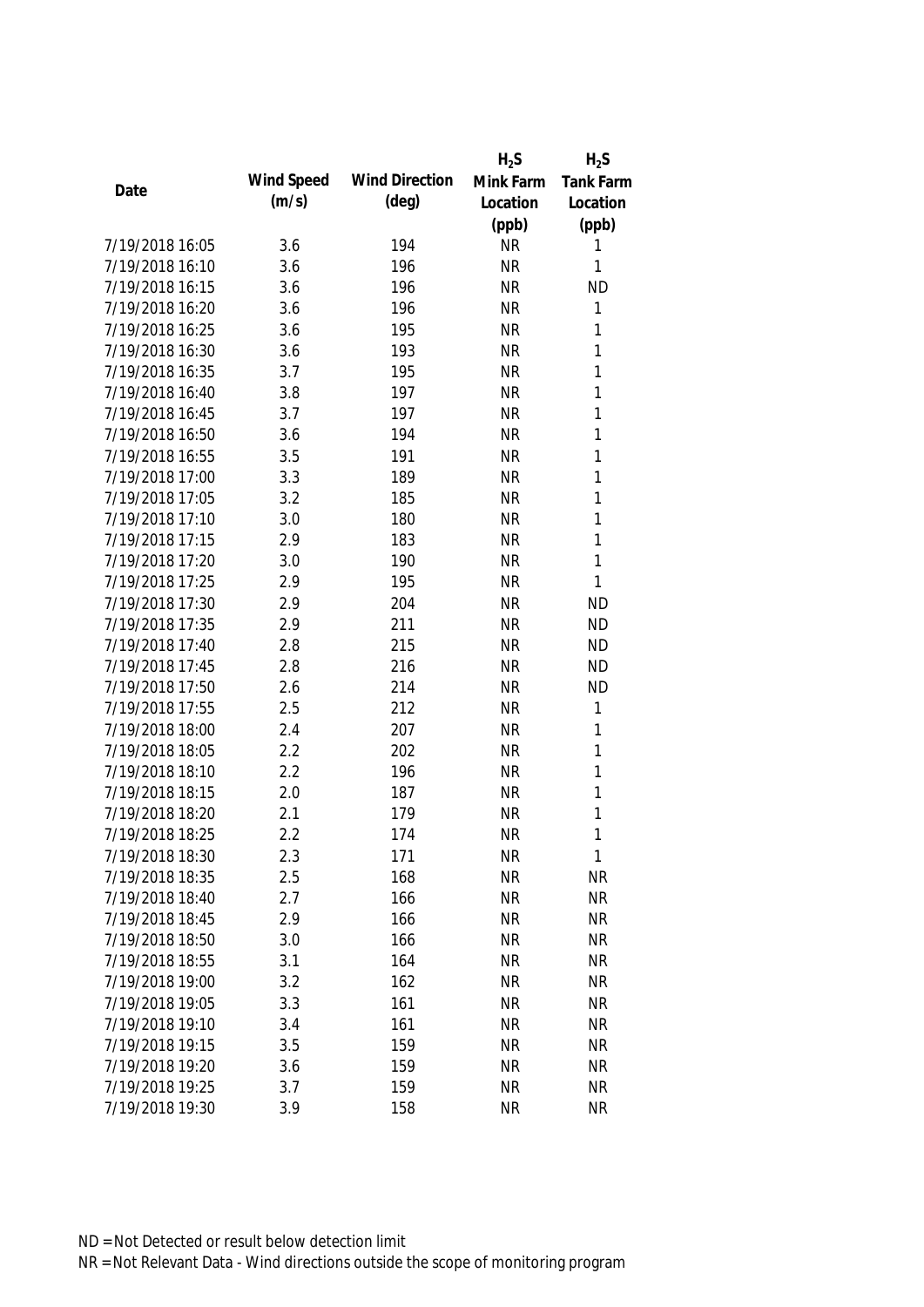|                 |            |                       | $H_2S$    | $H_2S$    |
|-----------------|------------|-----------------------|-----------|-----------|
|                 | Wind Speed | <b>Wind Direction</b> | Mink Farm | Tank Farm |
| Date            | (m/s)      | $(\text{deg})$        | Location  | Location  |
|                 |            |                       | (ppb)     | (ppb)     |
| 7/19/2018 19:35 | 4.0        | 158                   | <b>NR</b> | <b>NR</b> |
| 7/19/2018 19:40 | 4.0        | 158                   | <b>NR</b> | <b>NR</b> |
| 7/19/2018 19:45 | 4.0        | 158                   | <b>NR</b> | <b>NR</b> |
| 7/19/2018 19:50 | 4.1        | 158                   | <b>NR</b> | <b>NR</b> |
| 7/19/2018 19:55 | 4.1        | 159                   | <b>NR</b> | <b>NR</b> |
| 7/19/2018 20:00 | 3.9        | 160                   | <b>NR</b> | <b>NR</b> |
| 7/19/2018 20:05 | 3.7        | 161                   | <b>NR</b> | <b>NR</b> |
| 7/19/2018 20:10 | 3.7        | 161                   | <b>NR</b> | <b>NR</b> |
| 7/19/2018 20:15 | 3.6        | 160                   | <b>NR</b> | <b>NR</b> |
| 7/19/2018 20:20 | 3.4        | 160                   | <b>NR</b> | <b>NR</b> |
| 7/19/2018 20:25 | 3.2        | 159                   | <b>NR</b> | <b>NR</b> |
| 7/19/2018 20:30 | 3.1        | 160                   | <b>NR</b> | <b>NR</b> |
| 7/19/2018 20:35 | 3.2        | 160                   | <b>NR</b> | <b>NR</b> |
| 7/19/2018 20:40 | 3.3        | 160                   | <b>NR</b> | <b>NR</b> |
| 7/19/2018 20:45 | 3.4        | 160                   | <b>NR</b> | <b>NR</b> |
| 7/19/2018 20:50 | 3.6        | 159                   | <b>NR</b> | <b>NR</b> |
| 7/19/2018 20:55 | 3.8        | 158                   | <b>NR</b> | <b>NR</b> |
| 7/19/2018 21:00 | 4.0        | 157                   | <b>NR</b> | <b>NR</b> |
| 7/19/2018 21:05 | 4.2        | 157                   | <b>NR</b> | <b>NR</b> |
| 7/19/2018 21:10 | 4.2        | 158                   | <b>NR</b> | <b>NR</b> |
| 7/19/2018 21:15 | 4.3        | 159                   | <b>NR</b> | <b>NR</b> |
| 7/19/2018 21:20 | 4.3        | 159                   | <b>NR</b> | <b>NR</b> |
| 7/19/2018 21:25 | 4.4        | 161                   | <b>NR</b> | <b>NR</b> |
| 7/19/2018 21:30 | 4.6        | 162                   | <b>NR</b> | <b>NR</b> |
| 7/19/2018 21:35 | 4.7        | 162                   | <b>NR</b> | <b>NR</b> |
| 7/19/2018 21:40 | 4.7        | 161                   | <b>NR</b> | <b>NR</b> |
| 7/19/2018 21:45 | 4.7        | 161                   | <b>NR</b> | <b>NR</b> |
| 7/19/2018 21:50 | 4.8        | 163                   | <b>NR</b> | <b>NR</b> |
| 7/19/2018 21:55 | 5.1        | 162                   | <b>NR</b> | <b>NR</b> |
| 7/19/2018 22:00 | 5.1        | 160                   | <b>NR</b> | <b>NR</b> |
| 7/19/2018 22:05 | 5.2        | 160                   | <b>NR</b> | <b>NR</b> |
| 7/19/2018 22:10 | 5.3        | 161                   | <b>NR</b> | <b>NR</b> |
| 7/19/2018 22:15 | 5.4        | 161                   | <b>NR</b> | <b>NR</b> |
| 7/19/2018 22:20 | 5.6        | 160                   | <b>NR</b> | <b>NR</b> |
| 7/19/2018 22:25 | 5.7        | 161                   | <b>NR</b> | <b>NR</b> |
| 7/19/2018 22:30 | 5.9        | 162                   | <b>NR</b> | <b>NR</b> |
| 7/19/2018 22:35 | 5.9        | 162                   | <b>NR</b> | <b>NR</b> |
| 7/19/2018 22:40 | 5.9        | 161                   | <b>NR</b> | <b>NR</b> |
| 7/19/2018 22:45 | 5.8        | 161                   | <b>NR</b> | <b>NR</b> |
| 7/19/2018 22:50 | 5.8        | 160                   | <b>NR</b> | <b>NR</b> |
| 7/19/2018 22:55 | 5.5        | 159                   | <b>NR</b> | <b>NR</b> |
| 7/19/2018 23:00 | 5.3        | 158                   | <b>NR</b> | <b>NR</b> |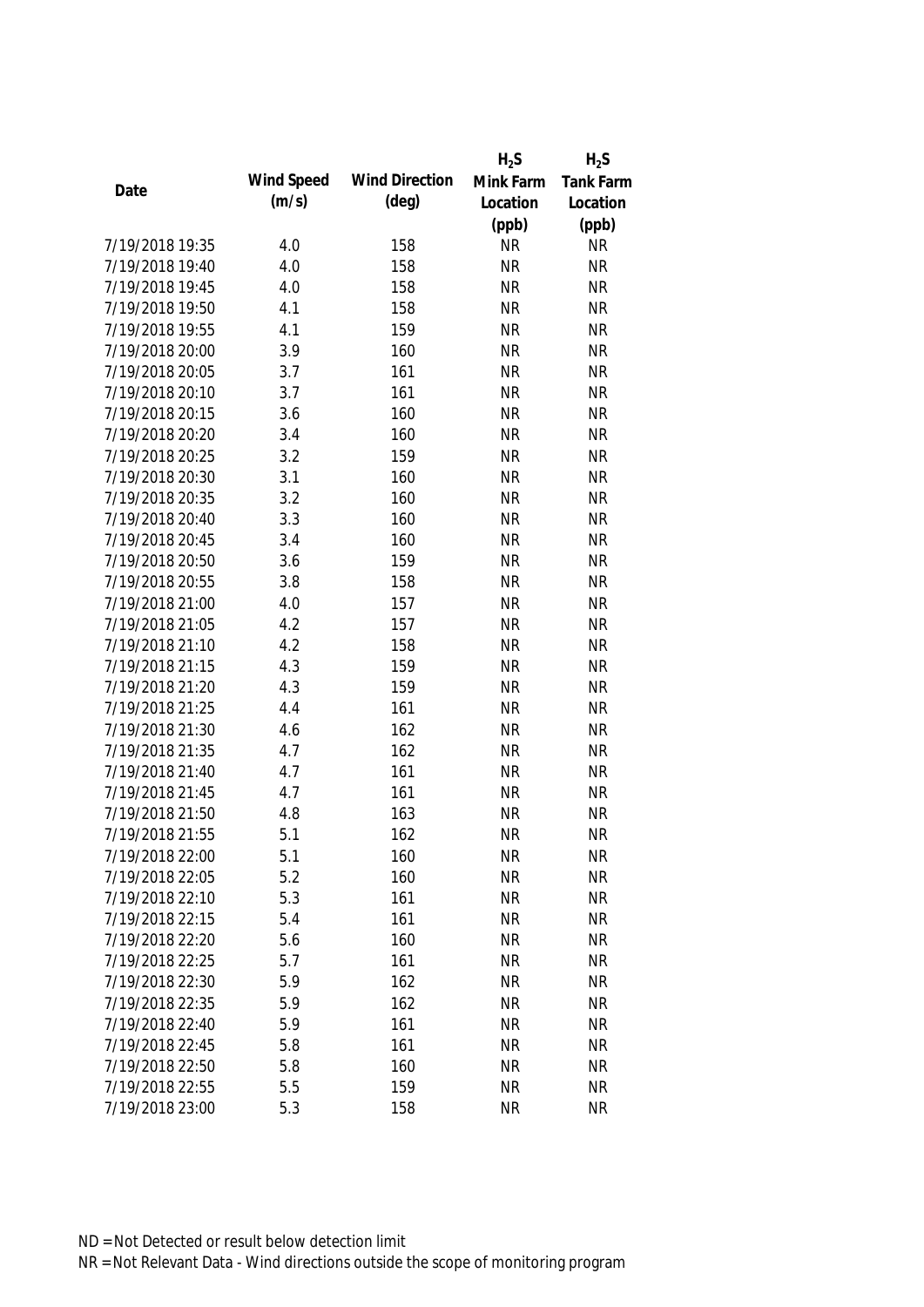|                 |            |                       | $H_2S$    | $H_2S$    |
|-----------------|------------|-----------------------|-----------|-----------|
|                 | Wind Speed | <b>Wind Direction</b> | Mink Farm | Tank Farm |
| Date            | (m/s)      | $(\text{deg})$        | Location  | Location  |
|                 |            |                       | (ppb)     | (ppb)     |
| 7/19/2018 23:05 | 5.2        | 158                   | <b>NR</b> | <b>NR</b> |
| 7/19/2018 23:10 | 5.2        | 158                   | <b>NR</b> | <b>NR</b> |
| 7/19/2018 23:15 | 5.2        | 158                   | <b>NR</b> | <b>NR</b> |
| 7/19/2018 23:20 | 5.1        | 160                   | <b>NR</b> | <b>NR</b> |
| 7/19/2018 23:25 | 5.2        | 161                   | <b>NR</b> | <b>NR</b> |
| 7/19/2018 23:30 | 5.1        | 163                   | <b>NR</b> | <b>NR</b> |
| 7/19/2018 23:35 | 5.2        | 163                   | <b>NR</b> | <b>NR</b> |
| 7/19/2018 23:40 | 5.2        | 164                   | <b>NR</b> | <b>NR</b> |
| 7/19/2018 23:45 | 5.1        | 164                   | <b>NR</b> | <b>NR</b> |
| 7/19/2018 23:50 | 5.1        | 163                   | <b>NR</b> | <b>NR</b> |
| 7/19/2018 23:55 | 5.2        | 163                   | <b>NR</b> | <b>NR</b> |
| 7/19/2018 24:00 | 5.3        | 161                   | <b>NR</b> | <b>NR</b> |
| 7/20/2018 00:05 | 5.3        | 162                   | <b>NR</b> | <b>NR</b> |
| 7/20/2018 00:10 | 5.3        | 161                   | <b>NR</b> | <b>NR</b> |
| 7/20/2018 00:15 | 5.3        | 161                   | <b>NR</b> | <b>NR</b> |
| 7/20/2018 00:20 | 5.4        | 160                   | <b>NR</b> | <b>NR</b> |
| 7/20/2018 00:25 | 5.5        | 161                   | <b>NR</b> | <b>NR</b> |
| 7/20/2018 00:30 | 5.6        | 162                   | <b>NR</b> | <b>NR</b> |
| 7/20/2018 00:35 | 5.7        | 162                   | <b>NR</b> | <b>NR</b> |
| 7/20/2018 00:40 | 5.9        | 162                   | <b>NR</b> | <b>NR</b> |
| 7/20/2018 00:45 | 6.0        | 162                   | <b>NR</b> | <b>NR</b> |
| 7/20/2018 00:50 | 6.1        | 164                   | <b>NR</b> | <b>NR</b> |
| 7/20/2018 00:55 | 6.0        | 164                   | <b>NR</b> | <b>NR</b> |
| 7/20/2018 01:00 | 6.0        | 164                   | <b>NR</b> | <b>NR</b> |
| 7/20/2018 01:05 | 5.8        | 165                   | <b>NR</b> | <b>NR</b> |
| 7/20/2018 01:10 | 5.6        | 166                   | <b>NR</b> | <b>NR</b> |
| 7/20/2018 01:15 | 5.6        | 166                   | <b>NR</b> | <b>NR</b> |
| 7/20/2018 01:20 | 5.5        | 166                   | <b>NR</b> | <b>NR</b> |
| 7/20/2018 01:25 | 5.3        | 166                   | <b>NR</b> | <b>NR</b> |
| 7/20/2018 01:30 | 5.3        | 166                   | <b>NR</b> | <b>NR</b> |
| 7/20/2018 01:35 | 5.3        | 164                   | <b>NR</b> | <b>NR</b> |
| 7/20/2018 01:40 | 5.4        | 166                   | <b>NR</b> | <b>NR</b> |
| 7/20/2018 01:45 | 5.4        | 166                   | <b>NR</b> | <b>NR</b> |
| 7/20/2018 01:50 | 5.4        | 167                   | <b>NR</b> | <b>NR</b> |
| 7/20/2018 01:55 | 5.6        | 168                   | <b>NR</b> | <b>NR</b> |
| 7/20/2018 02:00 | 5.5        | 171                   | <b>NR</b> | 1         |
| 7/20/2018 02:05 | 5.5        | 173                   | <b>NR</b> | 1         |
| 7/20/2018 02:10 | 5.4        | 173                   | <b>NR</b> | 1         |
| 7/20/2018 02:15 | 5.4        | 176                   | <b>NR</b> | 1         |
| 7/20/2018 02:20 | 5.4        | 179                   | <b>NR</b> | 1         |
| 7/20/2018 02:25 | 5.3        | 180                   | <b>NR</b> | 1         |
| 7/20/2018 02:30 | 5.3        | 180                   | <b>NR</b> | 1         |
|                 |            |                       |           |           |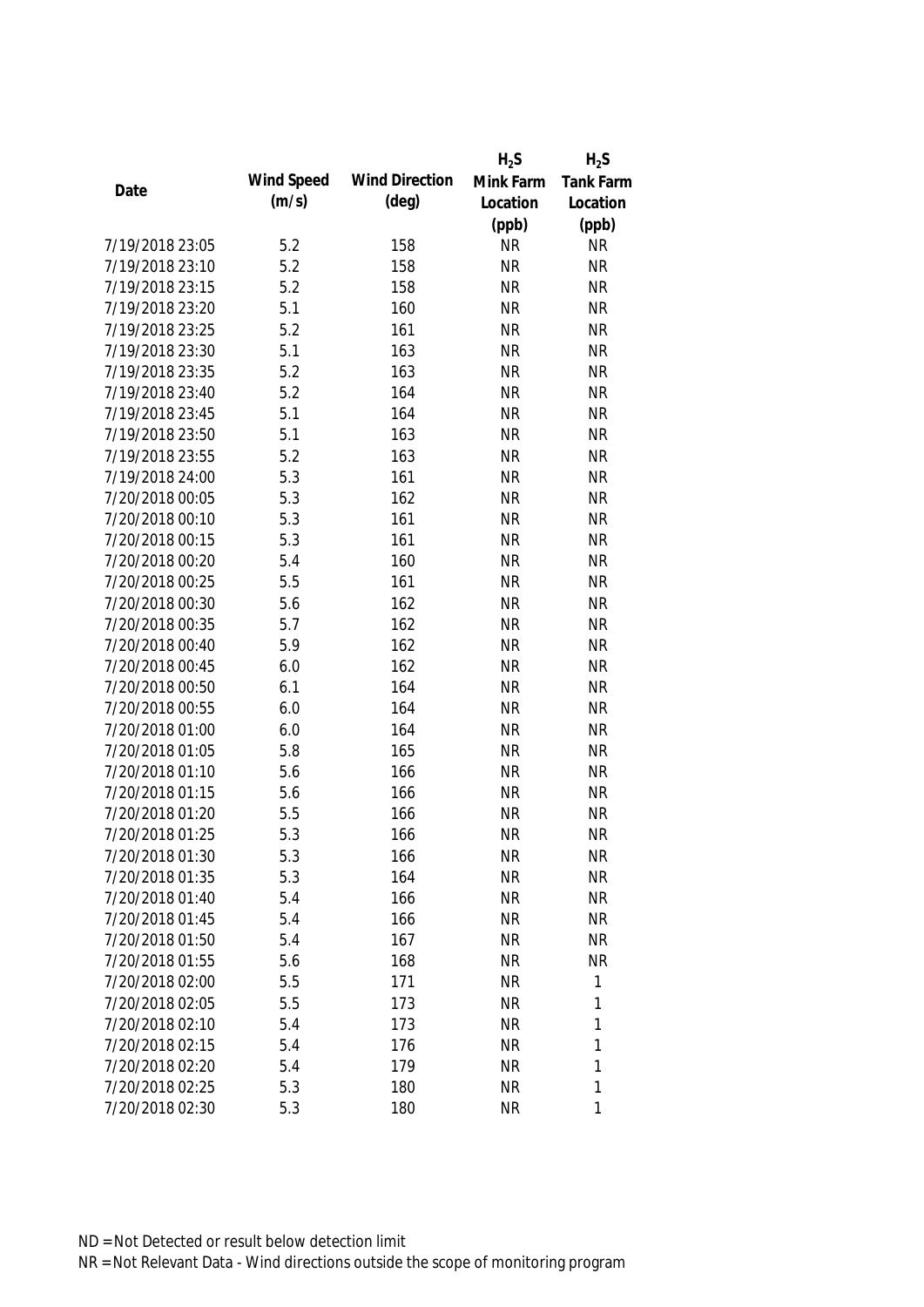|                 |            |                       | $H_2S$    | $H_2S$       |
|-----------------|------------|-----------------------|-----------|--------------|
|                 | Wind Speed | <b>Wind Direction</b> | Mink Farm | Tank Farm    |
| Date            | (m/s)      | $(\text{deg})$        | Location  | Location     |
|                 |            |                       | (ppb)     | (ppb)        |
| 7/20/2018 02:35 | 5.2        | 180                   | <b>NR</b> | 1            |
| 7/20/2018 02:40 | 5.1        | 181                   | <b>NR</b> | 1            |
| 7/20/2018 02:45 | 5.0        | 180                   | <b>NR</b> | $\mathbf{1}$ |
| 7/20/2018 02:50 | 4.8        | 179                   | <b>NR</b> | $\mathbf{1}$ |
| 7/20/2018 02:55 | 4.8        | 180                   | <b>NR</b> | $\mathbf{1}$ |
| 7/20/2018 03:00 | 4.8        | 179                   | <b>NR</b> | $\mathbf{1}$ |
| 7/20/2018 03:05 | 4.9        | 180                   | <b>NR</b> | $\mathbf{1}$ |
| 7/20/2018 03:10 | 4.8        | 180                   | <b>NR</b> | <b>ND</b>    |
| 7/20/2018 03:15 | 4.9        | 180                   | <b>NR</b> | <b>ND</b>    |
| 7/20/2018 03:20 | 5.0        | 181                   | <b>NR</b> | <b>ND</b>    |
| 7/20/2018 03:25 | 5.1        | 181                   | <b>NR</b> | <b>ND</b>    |
| 7/20/2018 03:30 | 5.1        | 182                   | <b>NR</b> | <b>ND</b>    |
| 7/20/2018 03:35 | 5.1        | 181                   | <b>NR</b> | <b>ND</b>    |
| 7/20/2018 03:40 | 5.2        | 181                   | <b>NR</b> | <b>ND</b>    |
| 7/20/2018 03:45 | 5.2        | 181                   | <b>NR</b> | <b>ND</b>    |
| 7/20/2018 03:50 | 5.3        | 180                   | <b>NR</b> | <b>ND</b>    |
| 7/20/2018 03:55 | 5.3        | 179                   | <b>NR</b> | <b>ND</b>    |
| 7/20/2018 04:00 | 5.4        | 177                   | <b>NR</b> | <b>ND</b>    |
| 7/20/2018 04:05 | 5.4        | 176                   | <b>NR</b> | $\mathbf{1}$ |
| 7/20/2018 04:10 | 5.4        | 174                   | <b>NR</b> | $\mathbf{1}$ |
| 7/20/2018 04:15 | 5.3        | 172                   | <b>NR</b> | <b>ND</b>    |
| 7/20/2018 04:20 | 5.1        | 172                   | <b>NR</b> | <b>ND</b>    |
| 7/20/2018 04:25 | 5.0        | 173                   | <b>NR</b> | <b>ND</b>    |
| 7/20/2018 04:30 | 4.8        | 173                   | <b>NR</b> | <b>ND</b>    |
| 7/20/2018 04:35 | 4.6        | 176                   | <b>NR</b> | <b>ND</b>    |
| 7/20/2018 04:40 | 4.4        | 179                   | <b>NR</b> | <b>ND</b>    |
| 7/20/2018 04:45 | 4.4        | 182                   | <b>NR</b> | <b>ND</b>    |
| 7/20/2018 04:50 | 4.5        | 184                   | <b>NR</b> | <b>ND</b>    |
| 7/20/2018 04:55 | 4.5        | 186                   | <b>NR</b> | <b>ND</b>    |
| 7/20/2018 05:00 | 4.4        | 188                   | <b>NR</b> | <b>ND</b>    |
| 7/20/2018 05:05 | 4.3        | 189                   | <b>NR</b> | <b>ND</b>    |
| 7/20/2018 05:10 | 4.2        | 190                   | <b>NR</b> | <b>ND</b>    |
| 7/20/2018 05:15 | 4.0        | 191                   | <b>NR</b> | <b>ND</b>    |
| 7/20/2018 05:20 | 3.8        | 194                   | <b>NR</b> | <b>ND</b>    |
| 7/20/2018 05:25 | 3.7        | 195                   | <b>NR</b> | <b>ND</b>    |
| 7/20/2018 05:30 | 3.6        | 195                   | <b>NR</b> | <b>ND</b>    |
| 7/20/2018 05:35 | 3.6        | 196                   | <b>NR</b> | $\mathbf 1$  |
| 7/20/2018 05:40 | 3.7        | 198                   | <b>NR</b> | 1            |
| 7/20/2018 05:45 | 3.9        | 199                   | <b>NR</b> | 1            |
| 7/20/2018 05:50 | 3.9        | 200                   | <b>NR</b> | 1            |
| 7/20/2018 05:55 | 4.0        | 201                   | <b>NR</b> | 1            |
| 7/20/2018 06:00 | 4.2        | 202                   | <b>NR</b> | 1            |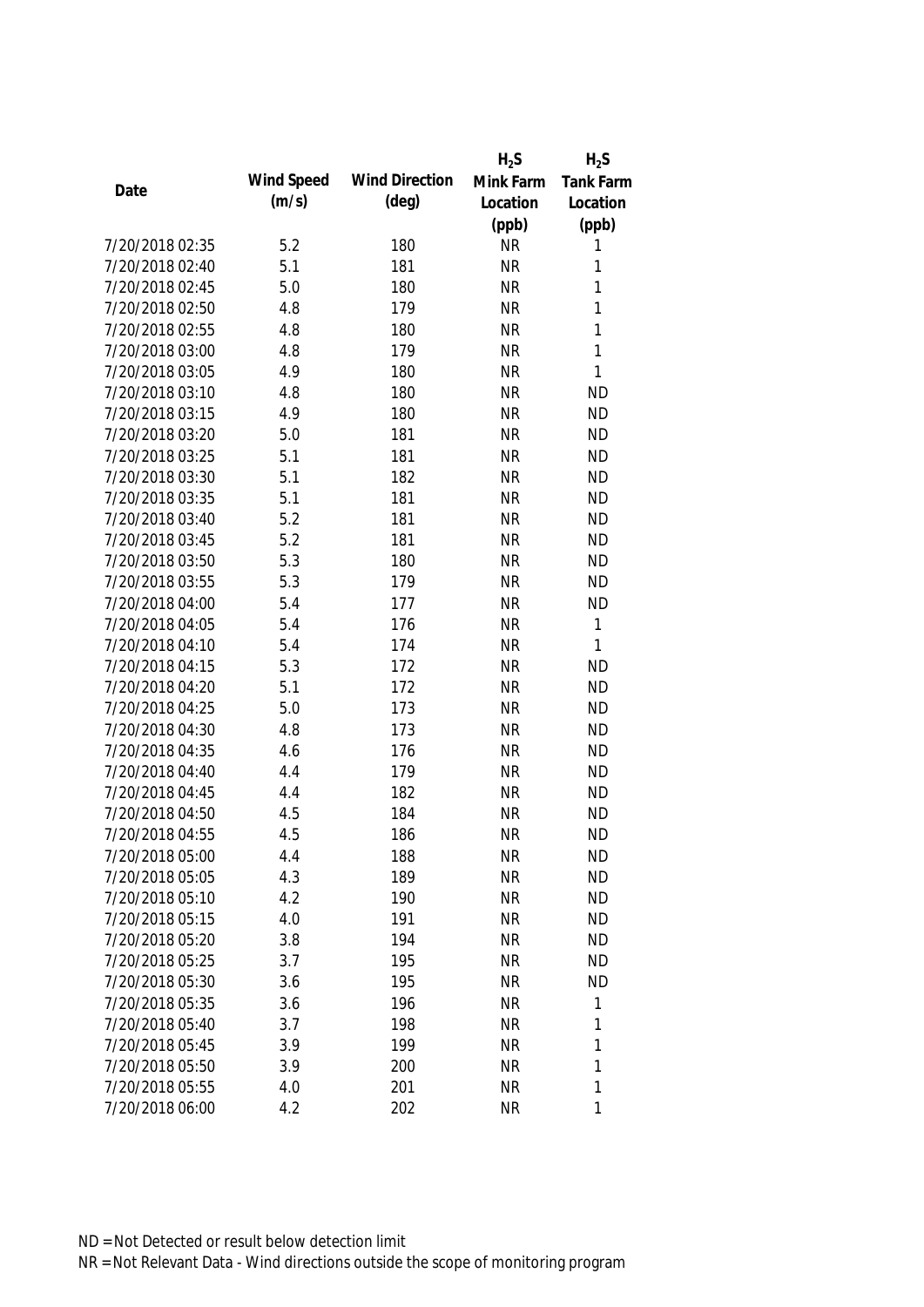|                                    |            |                       | $H_2S$    | $H_2S$       |
|------------------------------------|------------|-----------------------|-----------|--------------|
| Date                               | Wind Speed | <b>Wind Direction</b> | Mink Farm | Tank Farm    |
|                                    | (m/s)      | (deg)                 | Location  | Location     |
|                                    |            |                       | (ppb)     | (ppb)        |
| 7/20/2018 06:05                    | 4.4        | 203                   | <b>NR</b> | <b>ND</b>    |
| 7/20/2018 06:10                    | 4.3        | 203                   | <b>NR</b> | <b>ND</b>    |
| 7/20/2018 06:15                    | 4.2        | 202                   | <b>NR</b> | <b>ND</b>    |
| 7/20/2018 06:20                    | 4.3        | 201                   | <b>NR</b> | $\mathbf{1}$ |
| 7/20/2018 06:25                    | 4.3        | 200                   | <b>NR</b> | 1            |
| 7/20/2018 06:30                    | 4.1        | 199                   | <b>NR</b> | 1            |
| 7/20/2018 06:35                    | 4.1        | 199                   | <b>NR</b> | 1            |
| 7/20/2018 06:40                    | 4.0        | 200                   | <b>NR</b> | $\mathbf{1}$ |
| 7/20/2018 06:45                    | 4.2        | 201                   | <b>NR</b> | 1            |
| 7/20/2018 06:50                    | 4.1        | 202                   | <b>NR</b> | 1            |
| 7/20/2018 06:55                    | 4.2        | 203                   | <b>NR</b> | <b>ND</b>    |
| 7/20/2018 07:00                    | 4.3        | 204                   | <b>NR</b> | $\mathbf{1}$ |
| 7/20/2018 07:05                    | 4.4        | 204                   | <b>NR</b> | 1            |
| 7/20/2018 07:10                    | 4.6        | 203                   | <b>NR</b> | $\mathbf{1}$ |
| 7/20/2018 07:15                    | 4.5        | 202                   | <b>NR</b> | $\mathbf{1}$ |
| 7/20/2018 07:20                    | 4.7        | 203                   | <b>NR</b> | $\mathbf{1}$ |
| 7/20/2018 07:25                    | 4.7        | 201                   | <b>NR</b> | 1            |
| 7/20/2018 07:30                    | 4.7        | 202                   | <b>NR</b> | 1            |
| 7/20/2018 07:35                    | 4.7        | 202                   | <b>NR</b> | 1            |
| 7/20/2018 07:40                    | 4.7        | 203                   | <b>NR</b> | 1            |
| 7/20/2018 07:45                    | 5.0        | 204                   | <b>NR</b> | 1            |
| 7/20/2018 07:50                    | 5.1        | 207                   | <b>NR</b> | <b>ND</b>    |
| 7/20/2018 07:55                    | 5.1        | 209                   | <b>NR</b> | <b>ND</b>    |
| 7/20/2018 08:00                    | 5.2        | 210                   | <b>NR</b> | <b>ND</b>    |
| 7/20/2018 08:05                    | 5.4        | 212                   | <b>NR</b> | 1            |
| 7/20/2018 08:10                    | 5.5        | 213                   | <b>NR</b> | 1            |
| 7/20/2018 08:15                    | 5.7        | 215                   | <b>NR</b> | 1            |
| 7/20/2018 08:20                    | 6.0        | 215                   | <b>NR</b> | 1            |
| 7/20/2018 08:25                    | 6.2        | 217                   | <b>NR</b> | 1            |
| 7/20/2018 08:30                    | 6.4        | 218                   | <b>NR</b> | 1            |
| 7/20/2018 08:35                    | 6.3        | 218                   | <b>NR</b> | 1            |
| 7/20/2018 08:40                    | 6.3        | 218                   | <b>NR</b> | 1            |
| 7/20/2018 08:45                    | 6.2        | 218                   | <b>NR</b> | 1            |
|                                    |            |                       |           | 1            |
| 7/20/2018 08:50<br>7/20/2018 08:55 | 6.0        | 217                   | <b>NR</b> | 1            |
|                                    | 5.9        | 215                   | <b>NR</b> | 1            |
| 7/20/2018 09:00                    | 5.6        | 215                   | <b>NR</b> |              |
| 7/20/2018 09:05                    | 5.6        | 215                   | <b>NR</b> | <b>ND</b>    |
| 7/20/2018 09:10                    | 5.7        | 215                   | <b>NR</b> | $\mathbf{1}$ |
| 7/20/2018 09:15                    | 5.5        | 213                   | <b>NR</b> | <b>ND</b>    |
| 7/20/2018 09:20                    | 5.4        | 212                   | <b>NR</b> | 1            |
| 7/20/2018 09:25                    | 5.3        | 215                   | <b>NR</b> | 1            |
| 7/20/2018 09:30                    | 5.4        | 219                   | <b>NR</b> | <b>ND</b>    |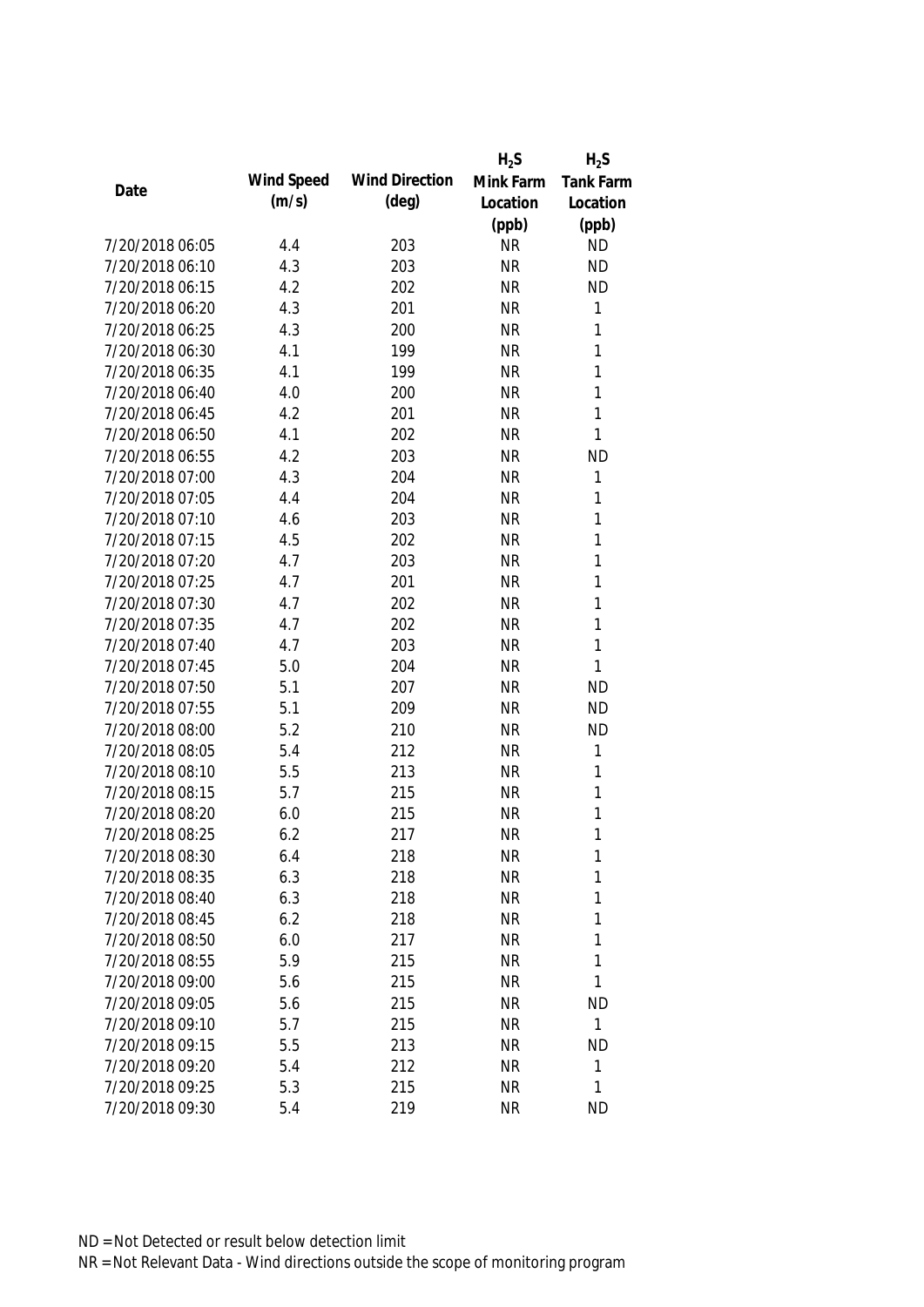|                 |            |                       | $H_2S$    | $H_2S$           |
|-----------------|------------|-----------------------|-----------|------------------|
|                 | Wind Speed | <b>Wind Direction</b> | Mink Farm | <b>Tank Farm</b> |
| Date            | (m/s)      | $(\text{deg})$        | Location  | Location         |
|                 |            |                       | (ppb)     | (ppb)            |
| 7/20/2018 09:35 | 5.3        | 224                   | <b>NR</b> | 1                |
| 7/20/2018 09:40 | 4.9        | 227                   | <b>NR</b> | 1                |
| 7/20/2018 09:45 | 5.0        | 229                   | <b>NR</b> | 1                |
| 7/20/2018 09:50 | 5.1        | 231                   | <b>ND</b> | 1                |
| 7/20/2018 09:55 | 5.1        | 229                   | <b>NR</b> | 1                |
| 7/20/2018 10:00 | 5.2        | 226                   | <b>NR</b> | $\mathbf{1}$     |
| 7/20/2018 10:05 | 5.3        | 221                   | <b>NR</b> | <b>ND</b>        |
| 7/20/2018 10:10 | 5.5        | 216                   | <b>NR</b> | 1                |
| 7/20/2018 10:15 | 5.2        | 216                   | <b>NR</b> | <b>ND</b>        |
| 7/20/2018 10:20 | 4.9        | 219                   | <b>NR</b> | <b>ND</b>        |
| 7/20/2018 10:25 | 4.9        | 219                   | <b>NR</b> | <b>ND</b>        |
| 7/20/2018 10:30 | 4.8        | 224                   | <b>NR</b> | <b>ND</b>        |
| 7/20/2018 10:35 | 4.4        | 231                   | <b>ND</b> | 1                |
| 7/20/2018 10:40 | 4.1        | 239                   | <b>ND</b> | <b>ND</b>        |
| 7/20/2018 10:45 | 4.1        | 244                   | <b>ND</b> | <b>ND</b>        |
| 7/20/2018 10:50 | 4.0        | 243                   | <b>ND</b> | <b>ND</b>        |
| 7/20/2018 10:55 | 3.8        | 239                   | <b>ND</b> | <b>ND</b>        |
| 7/20/2018 11:00 | 3.6        | 231                   | <b>ND</b> | <b>ND</b>        |
| 7/20/2018 11:05 | 3.7        | 223                   | <b>NR</b> | <b>ND</b>        |
| 7/20/2018 11:10 | 3.7        | 215                   | <b>NR</b> | 1                |
| 7/20/2018 11:15 | 3.8        | 208                   | <b>NR</b> | 1                |
| 7/20/2018 11:20 | 3.9        | 204                   | <b>NR</b> | 1                |
| 7/20/2018 11:25 | 3.9        | 205                   | <b>NR</b> | 1                |
| 7/20/2018 11:30 | 4.0        | 209                   | <b>NR</b> | 1                |
| 7/20/2018 11:35 | 4.1        | 212                   | <b>NR</b> | 1                |
| 7/20/2018 11:40 | 4.1        | 214                   | <b>NR</b> | 1                |
| 7/20/2018 11:45 | 4.1        | 216                   | <b>NR</b> | 1                |
| 7/20/2018 11:50 | 4.1        | 217                   | <b>NR</b> | 1                |
| 7/20/2018 11:55 | 4.2        | 219                   | <b>NR</b> | <b>ND</b>        |
| 7/20/2018 12:00 | 4.6        | 220                   | <b>NR</b> | <b>ND</b>        |
| 7/20/2018 12:05 | 4.5        | 221                   | <b>NR</b> | <b>ND</b>        |
| 7/20/2018 12:10 | 4.8        | 226                   | <b>NR</b> | <b>ND</b>        |
| 7/20/2018 12:15 | 5.2        | 230                   | <b>ND</b> | <b>ND</b>        |
| 7/20/2018 12:20 | 5.3        | 235                   | <b>ND</b> | <b>ND</b>        |
| 7/20/2018 12:25 | 5.3        | 239                   | <b>ND</b> | <b>ND</b>        |
| 7/20/2018 12:30 | 5.1        | 243                   | <b>ND</b> | <b>ND</b>        |
| 7/20/2018 12:35 | 4.9        | 243                   | <b>ND</b> | <b>ND</b>        |
| 7/20/2018 12:40 | 4.9        | 243                   | <b>ND</b> | ND               |
| 7/20/2018 12:45 | 4.8        | 243                   | <b>ND</b> | <b>ND</b>        |
| 7/20/2018 12:50 | 4.8        | 245                   | <b>ND</b> | <b>ND</b>        |
| 7/20/2018 12:55 | 4.9        | 246                   | <b>ND</b> | 1                |
| 7/20/2018 13:00 | 4.8        | 247                   | <b>ND</b> | 1                |
|                 |            |                       |           |                  |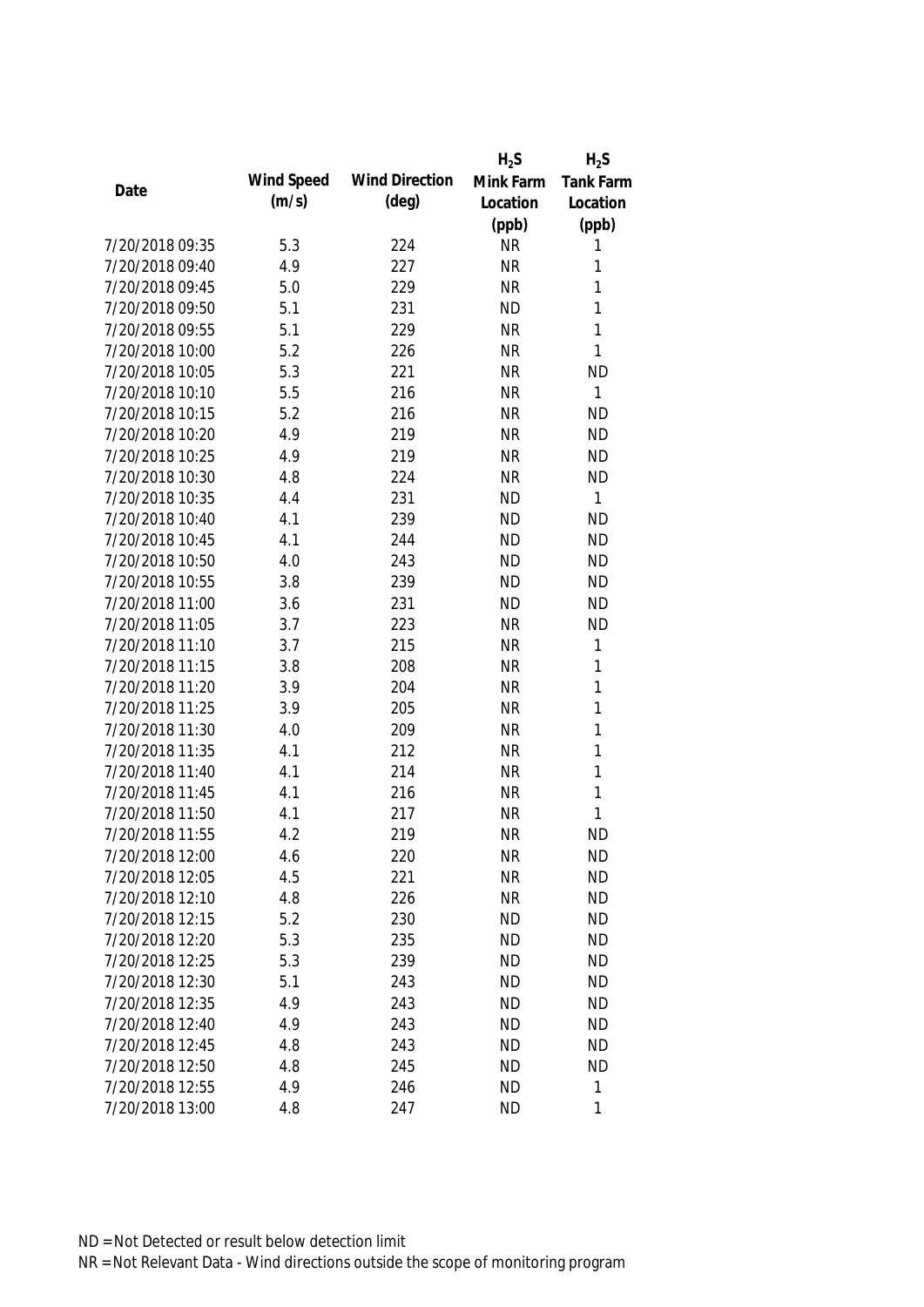|                 |            |                       | $H_2S$    | $H_2S$           |
|-----------------|------------|-----------------------|-----------|------------------|
|                 | Wind Speed | <b>Wind Direction</b> | Mink Farm | <b>Tank Farm</b> |
| Date            | (m/s)      | $(\text{deg})$        | Location  | Location         |
|                 |            |                       | (ppb)     | (ppb)            |
| 7/20/2018 13:05 | 4.6        | 246                   | <b>ND</b> | 1                |
| 7/20/2018 13:10 | 4.5        | 241                   | <b>ND</b> | 1                |
| 7/20/2018 13:15 | 4.2        | 235                   | <b>ND</b> | 1                |
| 7/20/2018 13:20 | 4.1        | 228                   | <b>NR</b> | 1                |
| 7/20/2018 13:25 | 4.0        | 220                   | <b>NR</b> | 1                |
| 7/20/2018 13:30 | 4.0        | 215                   | <b>NR</b> | $\mathbf{1}$     |
| 7/20/2018 13:35 | 4.2        | 217                   | <b>NR</b> | <b>ND</b>        |
| 7/20/2018 13:40 | 4.2        | 221                   | <b>NR</b> | <b>ND</b>        |
| 7/20/2018 13:45 | 4.4        | 229                   | <b>NR</b> | <b>ND</b>        |
| 7/20/2018 13:50 | 4.5        | 235                   | <b>ND</b> | <b>ND</b>        |
| 7/20/2018 13:55 | 4.7        | 242                   | <b>ND</b> | <b>ND</b>        |
| 7/20/2018 14:00 | 4.7        | 249                   | <b>ND</b> | <b>ND</b>        |
| 7/20/2018 14:05 | 4.8        | 253                   | <b>ND</b> | <b>ND</b>        |
| 7/20/2018 14:10 | 4.8        | 255                   | <b>ND</b> | <b>ND</b>        |
| 7/20/2018 14:15 | 4.7        | 255                   | <b>ND</b> | <b>ND</b>        |
| 7/20/2018 14:20 | 4.5        | 257                   | <b>ND</b> | 1                |
| 7/20/2018 14:25 | 4.1        | 258                   | <b>ND</b> | 1                |
| 7/20/2018 14:30 | 4.0        | 249                   | <b>ND</b> | 1                |
| 7/20/2018 14:35 | 4.2        | 246                   | <b>ND</b> | 1                |
| 7/20/2018 14:40 | 4.4        | 245                   | <b>ND</b> | 1                |
| 7/20/2018 14:45 | 4.4        | 244                   | <b>ND</b> | 1                |
| 7/20/2018 14:50 | 4.6        | 241                   | <b>ND</b> | 1                |
| 7/20/2018 14:55 | 4.8        | 239                   | <b>ND</b> | 1                |
| 7/20/2018 15:00 | 4.8        | 244                   | <b>ND</b> | 1                |
| 7/20/2018 15:05 | 4.5        | 244                   | <b>ND</b> | 1                |
| 7/20/2018 15:10 | 4.2        | 248                   | <b>ND</b> | 1                |
| 7/20/2018 15:15 | 3.8        | 253                   | <b>ND</b> | 1                |
| 7/20/2018 15:20 | 3.5        | 256                   | <b>ND</b> | 1                |
| 7/20/2018 15:25 | 3.3        | 262                   | <b>ND</b> | 1                |
| 7/20/2018 15:30 | 3.3        | 272                   | <b>ND</b> | 1                |
| 7/20/2018 15:35 | 3.1        | 279                   | <b>ND</b> | <b>NR</b>        |
| 7/20/2018 15:40 | 3.2        | 282                   | <b>ND</b> | <b>NR</b>        |
| 7/20/2018 15:45 | 3.6        | 286                   | <b>ND</b> | <b>NR</b>        |
| 7/20/2018 15:50 | 3.8        | 291                   | <b>ND</b> | <b>NR</b>        |
| 7/20/2018 15:55 | 3.9        | 295                   | <b>ND</b> | <b>NR</b>        |
| 7/20/2018 16:00 | 4.2        | 294                   | <b>ND</b> | <b>NR</b>        |
| 7/20/2018 16:05 | 4.7        | 295                   | <b>ND</b> | <b>NR</b>        |
| 7/20/2018 16:10 | 5.0        | 296                   | <b>ND</b> | <b>NR</b>        |
| 7/20/2018 16:15 | 4.7        | 298                   | <b>ND</b> | <b>NR</b>        |
| 7/20/2018 16:20 | 4.7        | 300                   | <b>ND</b> | <b>NR</b>        |
| 7/20/2018 16:25 | 4.6        | 300                   | <b>ND</b> | <b>NR</b>        |
| 7/20/2018 16:30 | 4.4        | 303                   | <b>ND</b> | <b>NR</b>        |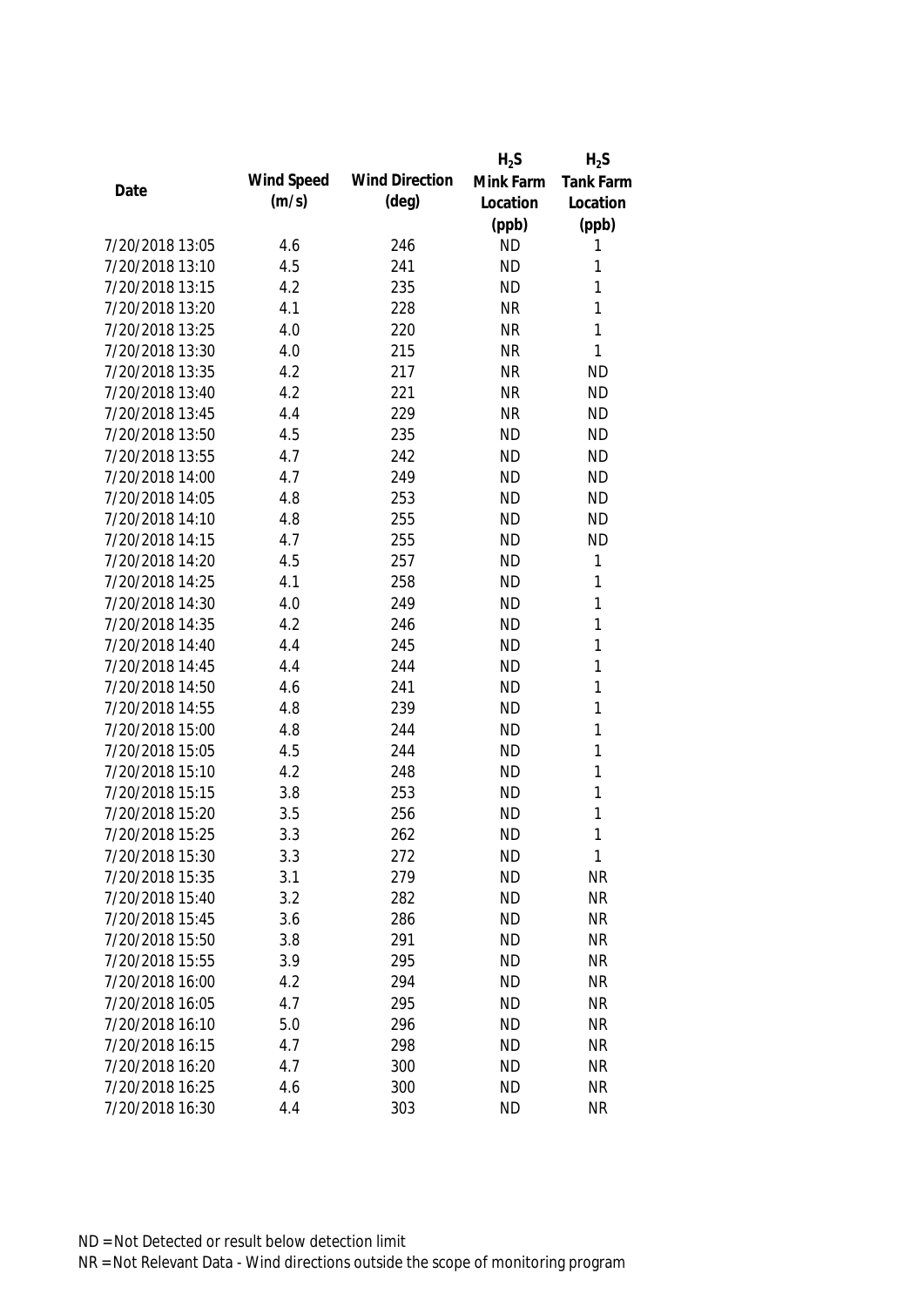|                 |            |                       | $H_2S$    | $H_2S$           |
|-----------------|------------|-----------------------|-----------|------------------|
|                 | Wind Speed | <b>Wind Direction</b> | Mink Farm | <b>Tank Farm</b> |
| Date            | (m/s)      | $(\text{deg})$        | Location  | Location         |
|                 |            |                       | (ppb)     | (ppb)            |
| 7/20/2018 16:35 | 3.9        | 304                   | <b>ND</b> | <b>NR</b>        |
| 7/20/2018 16:40 | 3.5        | 301                   | <b>ND</b> | <b>NR</b>        |
| 7/20/2018 16:45 | 3.3        | 296                   | <b>ND</b> | <b>NR</b>        |
| 7/20/2018 16:50 | 3.1        | 291                   | <b>ND</b> | <b>NR</b>        |
| 7/20/2018 16:55 | 3.0        | 287                   | <b>ND</b> | <b>NR</b>        |
| 7/20/2018 17:00 | 2.9        | 282                   | <b>ND</b> | <b>NR</b>        |
| 7/20/2018 17:05 | 3.2        | 280                   | <b>ND</b> | <b>NR</b>        |
| 7/20/2018 17:10 | 3.5        | 277                   | 1         | <b>NR</b>        |
| 7/20/2018 17:15 | 4.0        | 279                   | <b>ND</b> | <b>NR</b>        |
| 7/20/2018 17:20 | 4.3        | 280                   | 1         | <b>NR</b>        |
| 7/20/2018 17:25 | 4.4        | 280                   | 1         | <b>NR</b>        |
| 7/20/2018 17:30 | 4.3        | 280                   | 1         | <b>NR</b>        |
| 7/20/2018 17:35 | 4.2        | 280                   | 1         | <b>NR</b>        |
| 7/20/2018 17:40 | 4.3        | 280                   | <b>ND</b> | <b>NR</b>        |
| 7/20/2018 17:45 | 4.1        | 278                   | <b>ND</b> | <b>NR</b>        |
| 7/20/2018 17:50 | 4.1        | 274                   | <b>ND</b> | $\mathbf{1}$     |
| 7/20/2018 17:55 | 4.2        | 271                   | <b>ND</b> | $\mathbf{1}$     |
| 7/20/2018 18:00 | 4.4        | 271                   | <b>ND</b> | $\mathbf{1}$     |
| 7/20/2018 18:05 | 4.3        | 268                   | <b>ND</b> | <b>ND</b>        |
| 7/20/2018 18:10 | 4.1        | 265                   | <b>ND</b> | <b>ND</b>        |
| 7/20/2018 18:15 | 4.0        | 264                   | <b>ND</b> | <b>ND</b>        |
| 7/20/2018 18:20 | 3.8        | 264                   | <b>ND</b> | <b>ND</b>        |
| 7/20/2018 18:25 | 3.8        | 263                   | <b>ND</b> | <b>ND</b>        |
| 7/20/2018 18:30 | 3.8        | 261                   | <b>ND</b> | <b>ND</b>        |
| 7/20/2018 18:35 | 3.8        | 261                   | <b>ND</b> | <b>ND</b>        |
| 7/20/2018 18:40 | 3.8        | 262                   | <b>ND</b> | <b>ND</b>        |
| 7/20/2018 18:45 | 3.6        | 264                   | <b>ND</b> | <b>ND</b>        |
| 7/20/2018 18:50 | 3.4        | 262                   | <b>ND</b> | <b>ND</b>        |
| 7/20/2018 18:55 | 3.1        | 265                   | <b>ND</b> | $\mathbf{1}$     |
| 7/20/2018 19:00 | 2.8        | 270                   | <b>ND</b> | $\mathbf{1}$     |
| 7/20/2018 19:05 | 2.6        | 282                   | <b>ND</b> | <b>NR</b>        |
| 7/20/2018 19:10 | 2.5        | 292                   | <b>ND</b> | <b>NR</b>        |
| 7/20/2018 19:15 | 2.6        | 302                   | <b>ND</b> | <b>NR</b>        |
| 7/20/2018 19:20 |            |                       |           |                  |
|                 | 2.9        | 311                   | <b>ND</b> | <b>NR</b>        |
| 7/20/2018 19:25 | 3.0        | 314                   | <b>ND</b> | <b>NR</b>        |
| 7/20/2018 19:30 | 2.9        | 312                   | <b>ND</b> | <b>NR</b>        |
| 7/20/2018 19:35 | 2.8        | 301                   | <b>ND</b> | <b>NR</b>        |
| 7/20/2018 19:40 | 2.7        | 293                   | <b>ND</b> | <b>NR</b>        |
| 7/20/2018 19:45 | 2.5        | 286                   | <b>ND</b> | <b>NR</b>        |
| 7/20/2018 19:50 | 2.3        | 276                   | <b>ND</b> | <b>NR</b>        |
| 7/20/2018 19:55 | 2.4        | 268                   | <b>ND</b> | $\mathbf{1}$     |
| 7/20/2018 20:00 | 2.6        | 263                   | <b>ND</b> | 1                |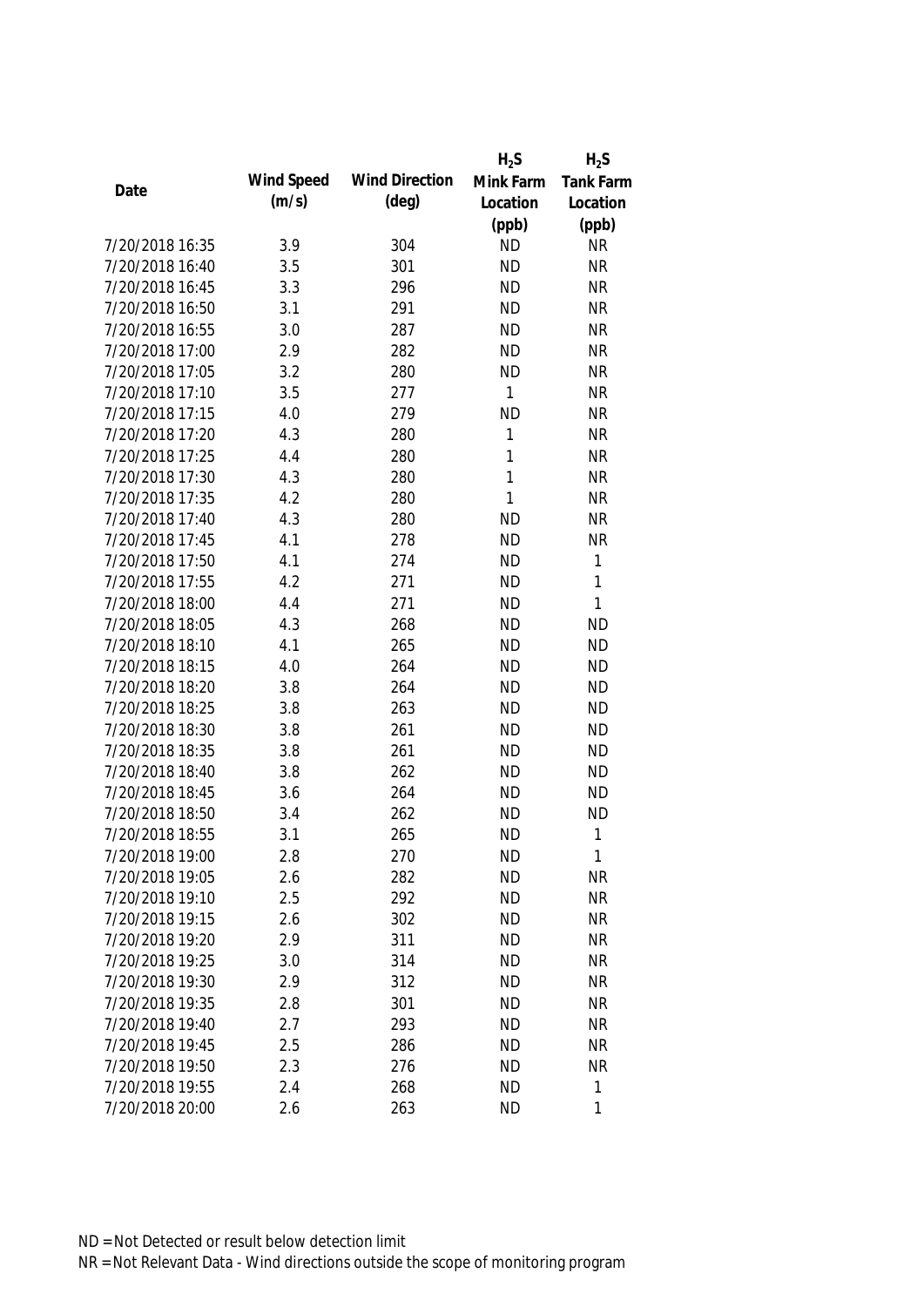|                 |            |                       | $H_2S$    | $H_2S$           |
|-----------------|------------|-----------------------|-----------|------------------|
|                 | Wind Speed | <b>Wind Direction</b> | Mink Farm | <b>Tank Farm</b> |
| Date            | (m/s)      | $(\text{deg})$        | Location  | Location         |
|                 |            |                       | (ppb)     | (ppb)            |
| 7/20/2018 20:05 | 2.9        | 260                   | <b>ND</b> | 1                |
| 7/20/2018 20:10 | 3.3        | 257                   | <b>ND</b> | 1                |
| 7/20/2018 20:15 | 3.7        | 254                   | <b>ND</b> | <b>ND</b>        |
| 7/20/2018 20:20 | 3.8        | 257                   | <b>ND</b> | <b>ND</b>        |
| 7/20/2018 20:25 | 3.9        | 262                   | <b>ND</b> | 1                |
| 7/20/2018 20:30 | 3.9        | 264                   | <b>ND</b> | 1                |
| 7/20/2018 20:35 | 3.8        | 264                   | <b>ND</b> | 1                |
| 7/20/2018 20:40 | 3.6        | 263                   | <b>ND</b> | 1                |
| 7/20/2018 20:45 | 3.6        | 262                   | <b>ND</b> | $\mathbf{1}$     |
| 7/20/2018 20:50 | 3.8        | 257                   | <b>ND</b> | $\mathbf{1}$     |
| 7/20/2018 20:55 | 3.8        | 253                   | <b>ND</b> | <b>ND</b>        |
| 7/20/2018 21:00 | 3.9        | 252                   | <b>ND</b> | <b>ND</b>        |
| 7/20/2018 21:05 | 4.0        | 254                   | <b>ND</b> | <b>ND</b>        |
| 7/20/2018 21:10 | 4.1        | 258                   | <b>ND</b> | <b>ND</b>        |
| 7/20/2018 21:15 | 4.1        | 263                   | <b>ND</b> | <b>ND</b>        |
| 7/20/2018 21:20 | 4.0        | 267                   | <b>ND</b> | <b>ND</b>        |
| 7/20/2018 21:25 | 4.0        | 271                   | <b>ND</b> | 1                |
| 7/20/2018 21:30 | 4.0        | 273                   | <b>ND</b> | 1                |
| 7/20/2018 21:35 | 3.8        | 273                   | <b>ND</b> | <b>ND</b>        |
| 7/20/2018 21:40 | 3.9        | 272                   | <b>ND</b> | 1                |
| 7/20/2018 21:45 | 3.9        | 271                   | 1         | 1                |
| 7/20/2018 21:50 | 3.8        | 271                   | <b>ND</b> | 1                |
| 7/20/2018 21:55 | 3.7        | 270                   | <b>ND</b> | 1                |
| 7/20/2018 22:00 | 3.6        | 268                   | <b>ND</b> | <b>ND</b>        |
| 7/20/2018 22:05 | 3.6        | 267                   | <b>ND</b> | 1                |
| 7/20/2018 22:10 | 3.6        | 265                   | <b>ND</b> | 1                |
| 7/20/2018 22:15 | 3.6        | 263                   | <b>ND</b> | 1                |
| 7/20/2018 22:20 | 3.6        | 261                   | <b>ND</b> | 1                |
| 7/20/2018 22:25 | 3.7        | 261                   | <b>ND</b> | 1                |
| 7/20/2018 22:30 | 3.8        | 263                   | ND        | 1                |
| 7/20/2018 22:35 | 3.9        | 264                   | <b>ND</b> | 1                |
| 7/20/2018 22:40 | 3.9        | 266                   | <b>ND</b> | 1                |
| 7/20/2018 22:45 | 3.9        | 269                   | <b>ND</b> | 1                |
| 7/20/2018 22:50 | 3.9        | 272                   | <b>ND</b> | 1                |
| 7/20/2018 22:55 | 3.9        | 273                   | <b>ND</b> | 1                |
| 7/20/2018 23:00 | 3.9        | 274                   | 1         | <b>ND</b>        |
| 7/20/2018 23:05 | 3.8        | 274                   | <b>ND</b> | 1                |
| 7/20/2018 23:10 | 3.7        | 275                   | <b>ND</b> | $\mathbf{1}$     |
| 7/20/2018 23:15 | 3.5        | 278                   | <b>ND</b> | <b>NR</b>        |
| 7/20/2018 23:20 | 3.5        | 279                   | <b>ND</b> | <b>NR</b>        |
| 7/20/2018 23:25 | 3.3        | 280                   | <b>ND</b> | <b>NR</b>        |
| 7/20/2018 23:30 | 3.4        | 279                   | <b>ND</b> | <b>NR</b>        |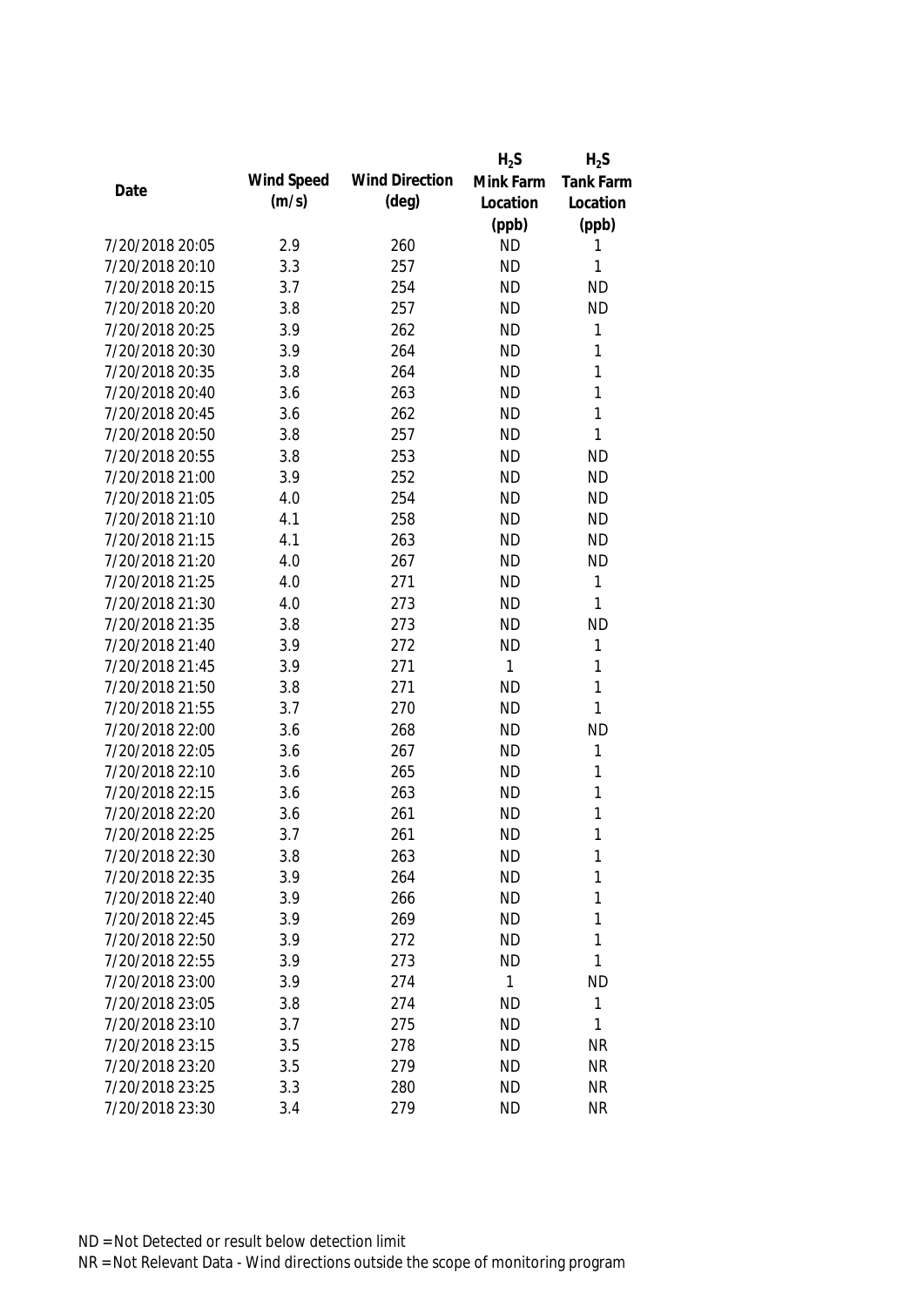|                 |            |                       | $H_2S$    | $H_2S$           |
|-----------------|------------|-----------------------|-----------|------------------|
| Date            | Wind Speed | <b>Wind Direction</b> | Mink Farm | <b>Tank Farm</b> |
|                 | (m/s)      | $(\text{deg})$        | Location  | Location         |
|                 |            |                       | (ppb)     | (ppb)            |
| 7/20/2018 23:35 | 3.5        | 279                   | 1         | <b>NR</b>        |
| 7/20/2018 23:40 | 3.5        | 280                   | 1         | <b>NR</b>        |
| 7/20/2018 23:45 | 3.5        | 279                   | 1         | <b>NR</b>        |
| 7/20/2018 23:50 | 3.5        | 279                   | 1         | <b>NR</b>        |
| 7/20/2018 23:55 | 3.6        | 281                   | 1         | <b>NR</b>        |
| 7/20/2018 24:00 | 3.6        | 286                   | 1         | <b>NR</b>        |
| 7/21/2018 00:05 | 3.4        | 287                   | 1         | <b>NR</b>        |
| 7/21/2018 00:10 | 3.4        | 286                   | 1         | <b>NR</b>        |
| 7/21/2018 00:15 | 3.4        | 288                   | 1         | <b>NR</b>        |
| 7/21/2018 00:20 | 3.4        | 290                   | 1         | <b>NR</b>        |
| 7/21/2018 00:25 | 3.3        | 288                   | 1         | <b>NR</b>        |
| 7/21/2018 00:30 | 3.3        | 284                   | 1         | <b>NR</b>        |
| 7/21/2018 00:35 | 3.3        | 287                   | 1         | <b>NR</b>        |
| 7/21/2018 00:40 | 3.3        | 287                   | 1         | <b>NR</b>        |
| 7/21/2018 00:45 | 3.3        | 286                   | 1         | <b>NR</b>        |
| 7/21/2018 00:50 | 3.4        | 285                   | 1         | <b>NR</b>        |
| 7/21/2018 00:55 | 3.3        | 286                   | 1         | <b>NR</b>        |
| 7/21/2018 01:00 | 3.3        | 288                   | 1         | <b>NR</b>        |
| 7/21/2018 01:05 | 3.5        | 291                   | 1         | <b>NR</b>        |
| 7/21/2018 01:10 | 3.5        | 295                   | 1         | <b>NR</b>        |
| 7/21/2018 01:15 | 3.7        | 298                   | 1         | <b>NR</b>        |
| 7/21/2018 01:20 | 3.8        | 300                   | 1         | <b>NR</b>        |
| 7/21/2018 01:25 | 4.0        | 303                   | 1         | <b>NR</b>        |
| 7/21/2018 01:30 | 4.1        | 306                   | <b>ND</b> | <b>NR</b>        |
| 7/21/2018 01:35 | 4.1        | 306                   | <b>ND</b> | <b>NR</b>        |
| 7/21/2018 01:40 | 4.1        | 306                   | <b>ND</b> | <b>NR</b>        |
| 7/21/2018 01:45 | 4.0        | 306                   | <b>ND</b> | <b>NR</b>        |
| 7/21/2018 01:50 | 3.8        | 307                   | <b>ND</b> | <b>NR</b>        |
| 7/21/2018 01:55 | 3.7        | 307                   | <b>ND</b> | <b>NR</b>        |
| 7/21/2018 02:00 | 3.6        | 306                   | 1         | <b>NR</b>        |
| 7/21/2018 02:05 | 3.5        | 306                   | 1         | <b>NR</b>        |
| 7/21/2018 02:10 | 3.4        | 306                   | <b>ND</b> | <b>NR</b>        |
| 7/21/2018 02:15 | 3.4        | 305                   | <b>ND</b> | <b>NR</b>        |
| 7/21/2018 02:20 | 3.3        | 304                   | <b>ND</b> | <b>NR</b>        |
| 7/21/2018 02:25 | 3.1        | 304                   | <b>ND</b> | <b>NR</b>        |
| 7/21/2018 02:30 | 3.1        | 303                   | <b>ND</b> | <b>NR</b>        |
| 7/21/2018 02:35 | 2.9        | 302                   | <b>ND</b> | <b>NR</b>        |
| 7/21/2018 02:40 | 2.8        | 301                   | <b>ND</b> | <b>NR</b>        |
| 7/21/2018 02:45 | 2.6        | 298                   | <b>ND</b> | <b>NR</b>        |
| 7/21/2018 02:50 | 2.5        | 298                   | <b>ND</b> | <b>NR</b>        |
| 7/21/2018 02:55 | 2.4        | 298                   | <b>ND</b> | <b>NR</b>        |
| 7/21/2018 03:00 | 2.2        | 298                   | <b>ND</b> | <b>NR</b>        |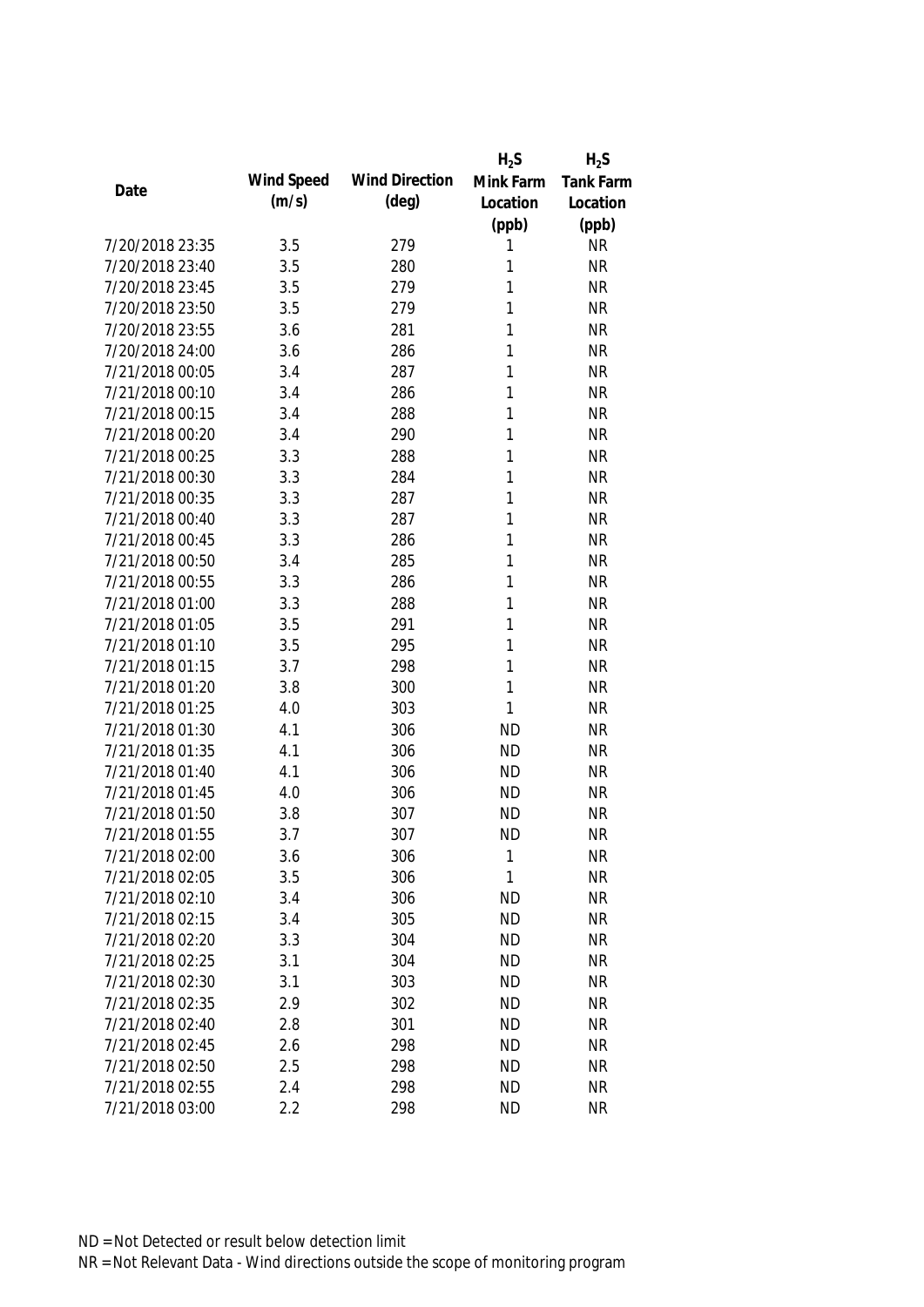|                 |            |                       | $H_2S$    | $H_2S$           |
|-----------------|------------|-----------------------|-----------|------------------|
|                 | Wind Speed | <b>Wind Direction</b> | Mink Farm | <b>Tank Farm</b> |
| Date            | (m/s)      | $(\text{deg})$        | Location  | Location         |
|                 |            |                       | (ppb)     | (ppb)            |
| 7/21/2018 03:05 | 2.1        | 298                   | <b>ND</b> | <b>NR</b>        |
| 7/21/2018 03:10 | 2.1        | 298                   | <b>ND</b> | <b>NR</b>        |
| 7/21/2018 03:15 | 2.2        | 300                   | <b>ND</b> | <b>NR</b>        |
| 7/21/2018 03:20 | 2.2        | 301                   | <b>ND</b> | <b>NR</b>        |
| 7/21/2018 03:25 | 2.4        | 302                   | <b>ND</b> | <b>NR</b>        |
| 7/21/2018 03:30 | 2.6        | 302                   | <b>ND</b> | <b>NR</b>        |
| 7/21/2018 03:35 | 2.7        | 302                   | <b>ND</b> | <b>NR</b>        |
| 7/21/2018 03:40 | 2.8        | 303                   | <b>ND</b> | <b>NR</b>        |
| 7/21/2018 03:45 | 3.0        | 303                   | <b>ND</b> | <b>NR</b>        |
| 7/21/2018 03:50 | 3.1        | 303                   | <b>ND</b> | <b>NR</b>        |
| 7/21/2018 03:55 | 3.1        | 301                   | <b>ND</b> | <b>NR</b>        |
| 7/21/2018 04:00 | 3.3        | 301                   | <b>ND</b> | <b>NR</b>        |
| 7/21/2018 04:05 | 3.4        | 301                   | <b>ND</b> | <b>NR</b>        |
| 7/21/2018 04:10 | 3.6        | 302                   | <b>ND</b> | <b>NR</b>        |
| 7/21/2018 04:15 | 3.5        | 303                   | <b>ND</b> | <b>NR</b>        |
| 7/21/2018 04:20 | 3.6        | 304                   | <b>ND</b> | <b>NR</b>        |
| 7/21/2018 04:25 | 3.6        | 305                   | <b>ND</b> | <b>NR</b>        |
| 7/21/2018 04:30 | 3.4        | 307                   | <b>ND</b> | <b>NR</b>        |
| 7/21/2018 04:35 | 3.3        | 309                   | <b>ND</b> | <b>NR</b>        |
| 7/21/2018 04:40 | 3.2        | 310                   | <b>ND</b> | <b>NR</b>        |
| 7/21/2018 04:45 | 3.2        | 312                   | <b>ND</b> | <b>NR</b>        |
| 7/21/2018 04:50 | 3.1        | 312                   | <b>ND</b> | <b>NR</b>        |
| 7/21/2018 04:55 | 3.2        | 315                   | <b>ND</b> | <b>NR</b>        |
| 7/21/2018 05:00 | 3.2        | 317                   | <b>ND</b> | <b>NR</b>        |
| 7/21/2018 05:05 | 3.3        | 319                   | <b>ND</b> | <b>NR</b>        |
| 7/21/2018 05:10 | 3.4        | 321                   | <b>ND</b> | <b>NR</b>        |
| 7/21/2018 05:15 | 3.6        | 323                   | <b>ND</b> | <b>NR</b>        |
| 7/21/2018 05:20 | 3.6        | 325                   | <b>ND</b> | <b>NR</b>        |
| 7/21/2018 05:25 | 3.6        | 327                   | <b>ND</b> | <b>NR</b>        |
| 7/21/2018 05:30 | 3.6        | 327                   | <b>ND</b> | <b>NR</b>        |
| 7/21/2018 05:35 | 3.6        | 327                   | <b>ND</b> | <b>NR</b>        |
| 7/21/2018 05:40 | 3.6        | 328                   | <b>ND</b> | <b>NR</b>        |
| 7/21/2018 05:45 | 3.4        | 327                   | <b>ND</b> | <b>NR</b>        |
| 7/21/2018 05:50 | 3.5        | 327                   | <b>ND</b> | <b>NR</b>        |
| 7/21/2018 05:55 | 3.5        | 326                   | <b>ND</b> | <b>NR</b>        |
| 7/21/2018 06:00 | 3.5        | 327                   | <b>ND</b> | <b>NR</b>        |
| 7/21/2018 06:05 | 3.5        | 328                   | <b>ND</b> | <b>NR</b>        |
| 7/21/2018 06:10 | 3.4        | 328                   | <b>ND</b> | <b>NR</b>        |
| 7/21/2018 06:15 | 3.5        | 328                   | <b>ND</b> | <b>NR</b>        |
| 7/21/2018 06:20 | 3.2        | 329                   | <b>ND</b> | <b>NR</b>        |
| 7/21/2018 06:25 | 3.1        | 330                   | <b>ND</b> | <b>NR</b>        |
| 7/21/2018 06:30 | 3.0        | 330                   | <b>ND</b> | <b>NR</b>        |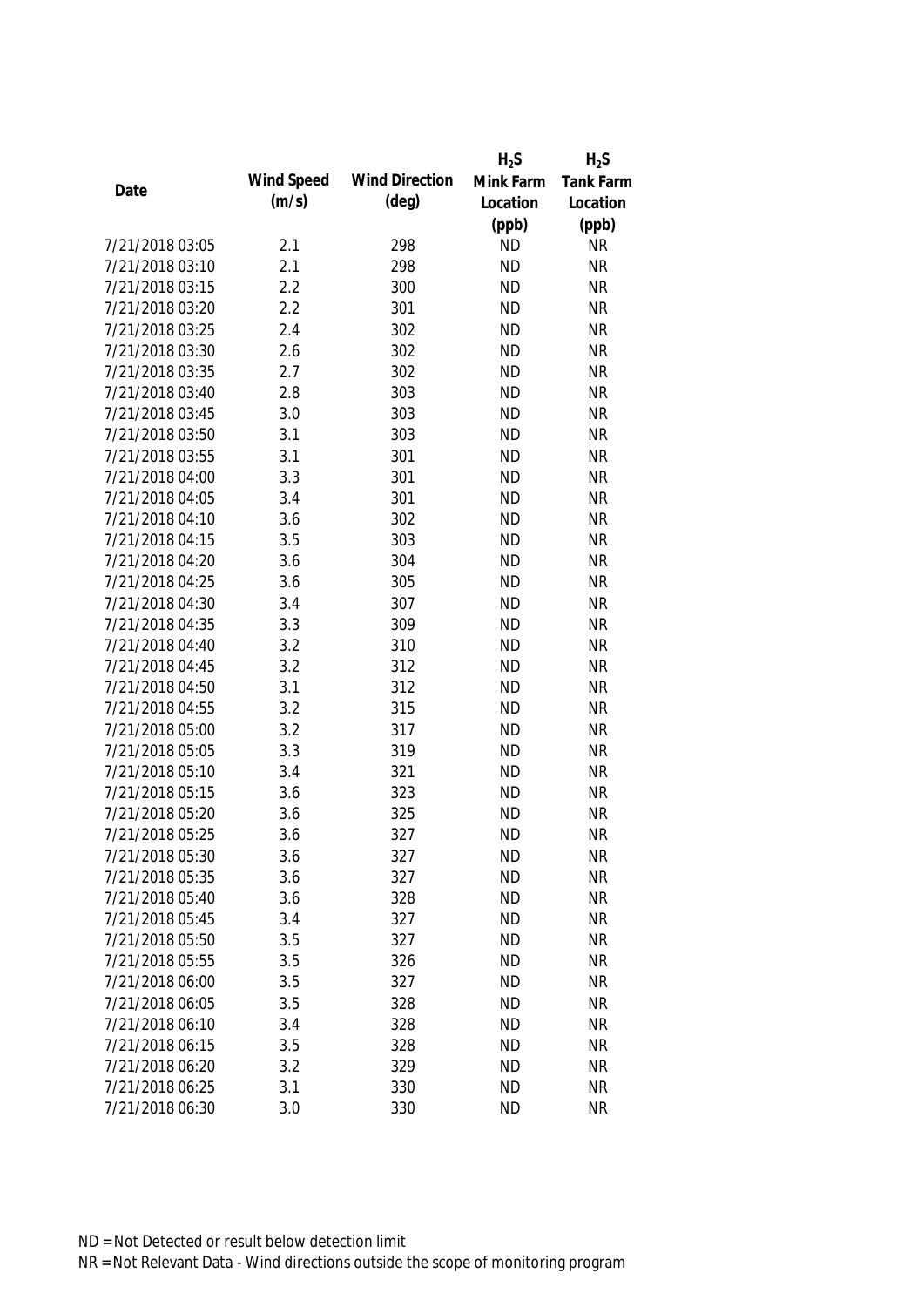|                 |            |                       | $H_2S$    | $H_2S$    |
|-----------------|------------|-----------------------|-----------|-----------|
|                 | Wind Speed | <b>Wind Direction</b> | Mink Farm | Tank Farm |
| Date            | (m/s)      | (deg)                 | Location  | Location  |
|                 |            |                       | (ppb)     | (ppb)     |
| 7/21/2018 06:35 | 2.9        | 330                   | <b>ND</b> | <b>NR</b> |
| 7/21/2018 06:40 | 3.0        | 330                   | <b>ND</b> | <b>NR</b> |
| 7/21/2018 06:45 | 2.9        | 331                   | 1         | <b>NR</b> |
| 7/21/2018 06:50 | 3.1        | 331                   | <b>ND</b> | <b>NR</b> |
| 7/21/2018 06:55 | 3.3        | 331                   | <b>ND</b> | <b>NR</b> |
| 7/21/2018 07:00 | 3.4        | 330                   | <b>ND</b> | <b>NR</b> |
| 7/21/2018 07:05 | 3.4        | 329                   | <b>ND</b> | <b>NR</b> |
| 7/21/2018 07:10 | 3.3        | 329                   | <b>ND</b> | <b>NR</b> |
| 7/21/2018 07:15 | 3.3        | 327                   | <b>ND</b> | <b>NR</b> |
| 7/21/2018 07:20 | 3.5        | 327                   | <b>ND</b> | <b>NR</b> |
| 7/21/2018 07:25 | 3.4        | 327                   | <b>ND</b> | <b>NR</b> |
| 7/21/2018 07:30 | 3.5        | 327                   | <b>ND</b> | <b>NR</b> |
| 7/21/2018 07:35 | 3.6        | 328                   | <b>ND</b> | <b>NR</b> |
| 7/21/2018 07:40 | 3.7        | 329                   | <b>ND</b> | <b>NR</b> |
| 7/21/2018 07:45 | 3.7        | 330                   | <b>ND</b> | <b>NR</b> |
| 7/21/2018 07:50 | 3.6        | 332                   | <b>ND</b> | <b>NR</b> |
| 7/21/2018 07:55 | 3.6        | 333                   | <b>ND</b> | <b>NR</b> |
| 7/21/2018 08:00 | 3.5        | 334                   | <b>ND</b> | <b>NR</b> |
| 7/21/2018 08:05 | 3.5        | 333                   | <b>ND</b> | <b>NR</b> |
| 7/21/2018 08:10 | 3.6        | 333                   | <b>ND</b> | <b>NR</b> |
| 7/21/2018 08:15 | 3.6        | 333                   | <b>ND</b> | <b>NR</b> |
| 7/21/2018 08:20 | 3.7        | 333                   | <b>ND</b> | <b>NR</b> |
| 7/21/2018 08:25 | 3.8        | 333                   | <b>ND</b> | <b>NR</b> |
| 7/21/2018 08:30 | 3.8        | 334                   | <b>ND</b> | <b>NR</b> |
| 7/21/2018 08:35 | 3.7        | 335                   | <b>ND</b> | <b>NR</b> |
| 7/21/2018 08:40 | 3.5        | 336                   | <b>ND</b> | <b>NR</b> |
| 7/21/2018 08:45 | 3.5        | 337                   | 1         | <b>NR</b> |
| 7/21/2018 08:50 | 3.5        | 338                   | 1         | <b>NR</b> |
| 7/21/2018 08:55 | 3.4        | 338                   | 1         | <b>NR</b> |
| 7/21/2018 09:00 | 3.7        | 337                   | 1         | <b>NR</b> |
| 7/21/2018 09:05 | 3.8        | 338                   | 1         | <b>NR</b> |
| 7/21/2018 09:10 | 3.8        | 337                   | 1         | <b>NR</b> |
| 7/21/2018 09:15 | 3.7        | 337                   | 1         | <b>NR</b> |
| 7/21/2018 09:20 | 3.9        | 338                   | 1         | <b>NR</b> |
| 7/21/2018 09:25 | 3.9        | 339                   | 1         | <b>NR</b> |
| 7/21/2018 09:30 | 3.7        | 340                   | 1         | <b>NR</b> |
| 7/21/2018 09:35 | 3.8        | 341                   | 1         | <b>NR</b> |
| 7/21/2018 09:40 | 3.9        | 342                   | 1         | <b>NR</b> |
| 7/21/2018 09:45 | 4.0        | 344                   | <b>ND</b> | <b>NR</b> |
| 7/21/2018 09:50 | 3.9        | 344                   | 1         | <b>NR</b> |
| 7/21/2018 09:55 | 3.9        | 348                   | 1         | <b>NR</b> |
| 7/21/2018 10:00 | 4.0        | 350                   | <b>ND</b> | <b>NR</b> |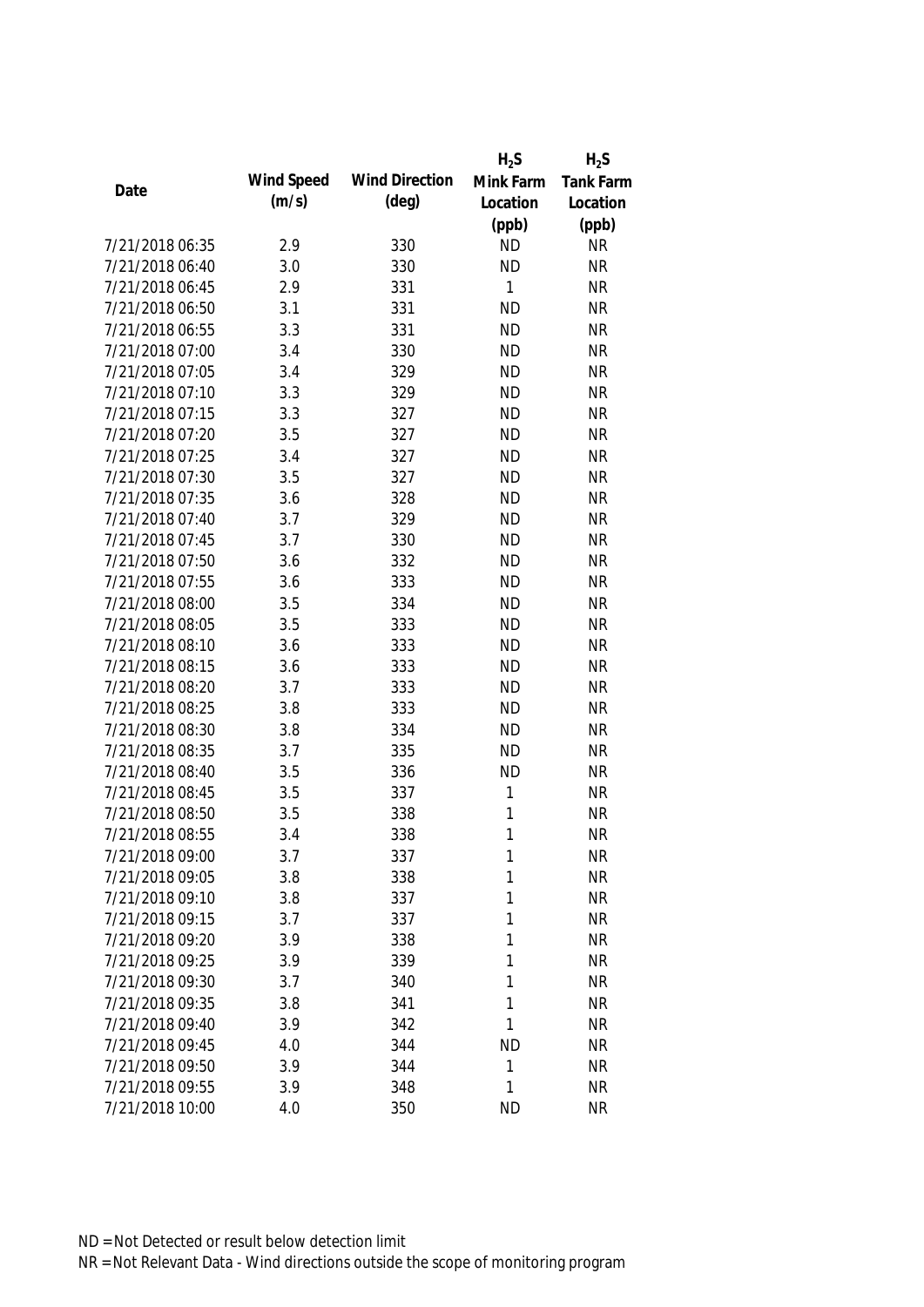|                 |            |                       | $H_2S$    | $H_2S$           |
|-----------------|------------|-----------------------|-----------|------------------|
| Date            | Wind Speed | <b>Wind Direction</b> | Mink Farm | <b>Tank Farm</b> |
|                 | (m/s)      | $(\text{deg})$        | Location  | Location         |
|                 |            |                       | (ppb)     | (ppb)            |
| 7/21/2018 10:05 | 3.9        | 351                   | <b>ND</b> | <b>NR</b>        |
| 7/21/2018 10:10 | 3.8        | 352                   | <b>ND</b> | <b>NR</b>        |
| 7/21/2018 10:15 | 3.8        | 353                   | <b>ND</b> | <b>NR</b>        |
| 7/21/2018 10:20 | 3.8        | 356                   | <b>ND</b> | <b>NR</b>        |
| 7/21/2018 10:25 | 3.6        | 353                   | <b>ND</b> | <b>NR</b>        |
| 7/21/2018 10:30 | 3.4        | 352                   | <b>ND</b> | <b>NR</b>        |
| 7/21/2018 10:35 | 3.3        | 352                   | <b>ND</b> | <b>NR</b>        |
| 7/21/2018 10:40 | 3.3        | 352                   | <b>ND</b> | <b>NR</b>        |
| 7/21/2018 10:45 | 3.2        | 351                   | <b>ND</b> | <b>NR</b>        |
| 7/21/2018 10:50 | 3.0        | 349                   | <b>ND</b> | <b>NR</b>        |
| 7/21/2018 10:55 | 3.0        | 348                   | <b>ND</b> | <b>NR</b>        |
| 7/21/2018 11:00 | 2.9        | 347                   | <b>ND</b> | <b>NR</b>        |
| 7/21/2018 11:05 | 2.9        | 345                   | <b>ND</b> | <b>NR</b>        |
| 7/21/2018 11:10 | 2.7        | 347                   | <b>ND</b> | <b>NR</b>        |
| 7/21/2018 11:15 | 2.6        | 347                   | <b>ND</b> | <b>NR</b>        |
| 7/21/2018 11:20 | 2.5        | 347                   | <b>ND</b> | <b>NR</b>        |
| 7/21/2018 11:25 | 2.4        | 349                   | <b>ND</b> | <b>NR</b>        |
| 7/21/2018 11:30 | 2.5        | 351                   | <b>ND</b> | <b>NR</b>        |
| 7/21/2018 11:35 | 2.6        | 353                   | <b>ND</b> | <b>NR</b>        |
| 7/21/2018 11:40 | 2.7        | 353                   | <b>ND</b> | <b>NR</b>        |
| 7/21/2018 11:45 | 2.9        | 355                   | <b>ND</b> | <b>NR</b>        |
| 7/21/2018 11:50 | 3.2        | 358                   | <b>ND</b> | <b>NR</b>        |
| 7/21/2018 11:55 | 3.4        | 360                   | <b>ND</b> | <b>NR</b>        |
| 7/21/2018 12:00 | 3.7        | $\overline{4}$        | <b>ND</b> | <b>NR</b>        |
| 7/21/2018 12:05 | 3.7        | 7                     | <b>ND</b> | <b>NR</b>        |
| 7/21/2018 12:10 | 3.7        | 10                    | <b>ND</b> | <b>NR</b>        |
| 7/21/2018 12:15 | 3.4        | 12                    | 1         | <b>NR</b>        |
| 7/21/2018 12:20 | 3.3        | 14                    | 1         | <b>NR</b>        |
| 7/21/2018 12:25 | 3.1        | 14                    | 1         | <b>NR</b>        |
| 7/21/2018 12:30 | 2.9        | 14                    | 1         | <b>NR</b>        |
| 7/21/2018 12:35 | 2.7        | 14                    | 1         | <b>NR</b>        |
| 7/21/2018 12:40 | 2.9        | 12                    | 1         | <b>NR</b>        |
| 7/21/2018 12:45 | 3.2        | 11                    | 1         | <b>NR</b>        |
| 7/21/2018 12:50 | 3.2        | 9                     | 1         | <b>NR</b>        |
| 7/21/2018 12:55 | 3.4        | 8                     | 1         | <b>NR</b>        |
| 7/21/2018 13:00 | 3.4        | 4                     | 1         | <b>NR</b>        |
| 7/21/2018 13:05 | 3.5        | 360                   | 1         | <b>NR</b>        |
| 7/21/2018 13:10 | 3.5        | 357                   | 1         | <b>NR</b>        |
| 7/21/2018 13:15 | 3.3        | 354                   | <b>ND</b> | <b>NR</b>        |
| 7/21/2018 13:20 | 3.2        | 352                   | <b>ND</b> | <b>NR</b>        |
| 7/21/2018 13:25 | 3.2        | 352                   | <b>ND</b> | <b>NR</b>        |
| 7/21/2018 13:30 | 3.1        | 352                   | <b>ND</b> | <b>NR</b>        |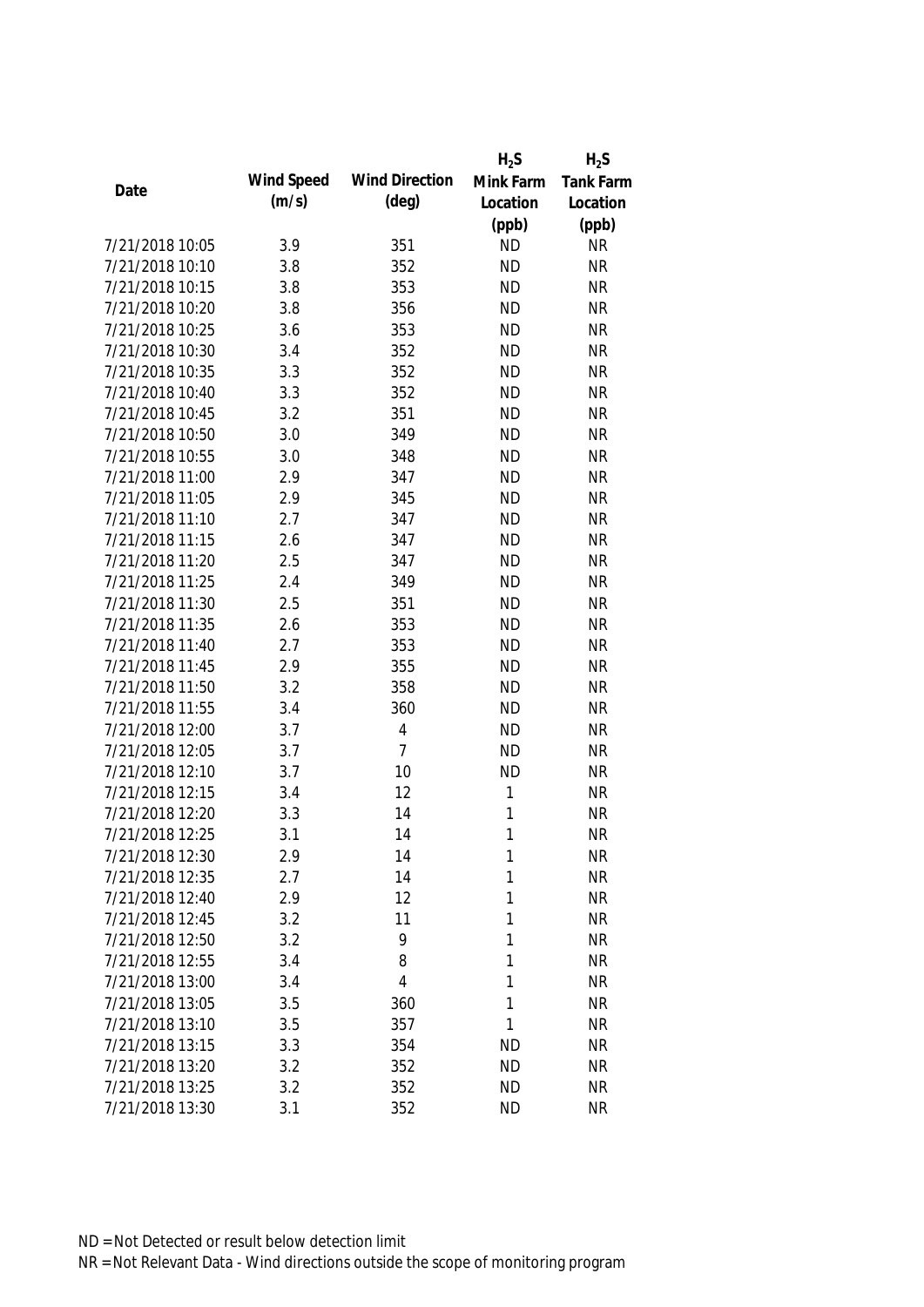|                 |            |                       | $H_2S$       | $H_2S$           |
|-----------------|------------|-----------------------|--------------|------------------|
|                 | Wind Speed | <b>Wind Direction</b> | Mink Farm    | <b>Tank Farm</b> |
| Date            | (m/s)      | $(\text{deg})$        | Location     | Location         |
|                 |            |                       | (ppb)        | (ppb)            |
| 7/21/2018 13:35 | 2.9        | 352                   | <b>ND</b>    | <b>NR</b>        |
| 7/21/2018 13:40 | 2.8        | 354                   | <b>ND</b>    | <b>NR</b>        |
| 7/21/2018 13:45 | 3.0        | 353                   | <b>ND</b>    | <b>NR</b>        |
| 7/21/2018 13:50 | 3.0        | 349                   | <b>ND</b>    | <b>NR</b>        |
| 7/21/2018 13:55 | 3.2        | 348                   | <b>ND</b>    | <b>NR</b>        |
| 7/21/2018 14:00 | 3.3        | 346                   | <b>ND</b>    | <b>NR</b>        |
| 7/21/2018 14:05 | 3.5        | 343                   | <b>ND</b>    | <b>NR</b>        |
| 7/21/2018 14:10 | 3.7        | 341                   | <b>ND</b>    | <b>NR</b>        |
| 7/21/2018 14:15 | 3.7        | 340                   | <b>ND</b>    | <b>NR</b>        |
| 7/21/2018 14:20 | 3.8        | 339                   | <b>ND</b>    | <b>NR</b>        |
| 7/21/2018 14:25 | 3.7        | 339                   | <b>ND</b>    | <b>NR</b>        |
| 7/21/2018 14:30 | 3.8        | 340                   | 1            | <b>NR</b>        |
| 7/21/2018 14:35 | 3.8        | 341                   | $\mathbf{1}$ | <b>NR</b>        |
| 7/21/2018 14:40 | 3.8        | 341                   | <b>ND</b>    | <b>NR</b>        |
| 7/21/2018 14:45 | 3.9        | 342                   | <b>ND</b>    | <b>NR</b>        |
| 7/21/2018 14:50 | 3.8        | 343                   | 1            | <b>NR</b>        |
| 7/21/2018 14:55 | 3.8        | 345                   | <b>ND</b>    | <b>NR</b>        |
| 7/21/2018 15:00 | 3.8        | 347                   | <b>ND</b>    | <b>NR</b>        |
| 7/21/2018 15:05 | 3.8        | 352                   | <b>ND</b>    | <b>NR</b>        |
| 7/21/2018 15:10 | 3.4        | 356                   | <b>ND</b>    | <b>NR</b>        |
| 7/21/2018 15:15 | 3.2        | 357                   | <b>ND</b>    | <b>NR</b>        |
| 7/21/2018 15:20 | 3.3        | 357                   | <b>ND</b>    | <b>NR</b>        |
| 7/21/2018 15:25 | 3.2        | 355                   | <b>ND</b>    | <b>NR</b>        |
| 7/21/2018 15:30 | 3.1        | 353                   | <b>ND</b>    | <b>NR</b>        |
| 7/21/2018 15:35 | 3.2        | 349                   | <b>ND</b>    | <b>NR</b>        |
| 7/21/2018 15:40 | 3.5        | 348                   | <b>ND</b>    | <b>NR</b>        |
| 7/21/2018 15:45 | 3.5        | 348                   | <b>ND</b>    | <b>NR</b>        |
| 7/21/2018 15:50 | 3.3        | 349                   | <b>ND</b>    | <b>NR</b>        |
| 7/21/2018 15:55 | 3.2        | 350                   | <b>ND</b>    | <b>NR</b>        |
| 7/21/2018 16:00 | 3.1        | 351                   | <b>ND</b>    | <b>NR</b>        |
| 7/21/2018 16:05 | 3.1        | 358                   | <b>ND</b>    | <b>NR</b>        |
| 7/21/2018 16:10 | 3.2        | 3                     | <b>ND</b>    | <b>NR</b>        |
| 7/21/2018 16:15 | 3.2        | $\overline{7}$        | <b>ND</b>    | <b>NR</b>        |
| 7/21/2018 16:20 | 3.2        | 15                    | <b>ND</b>    | <b>NR</b>        |
| 7/21/2018 16:25 | 3.2        | 22                    | <b>ND</b>    | <b>NR</b>        |
| 7/21/2018 16:30 | 3.1        | 26                    | <b>ND</b>    | <b>NR</b>        |
| 7/21/2018 16:35 | 2.7        | 28                    | <b>ND</b>    | <b>NR</b>        |
| 7/21/2018 16:40 | 2.4        | 31                    | <b>ND</b>    | <b>NR</b>        |
| 7/21/2018 16:45 | 2.2        | 33                    | <b>ND</b>    | <b>NR</b>        |
| 7/21/2018 16:50 | 2.1        | 31                    | <b>ND</b>    | <b>NR</b>        |
| 7/21/2018 16:55 | 2.2        | 30                    | <b>ND</b>    | <b>NR</b>        |
| 7/21/2018 17:00 | 2.1        | 28                    | <b>ND</b>    | <b>NR</b>        |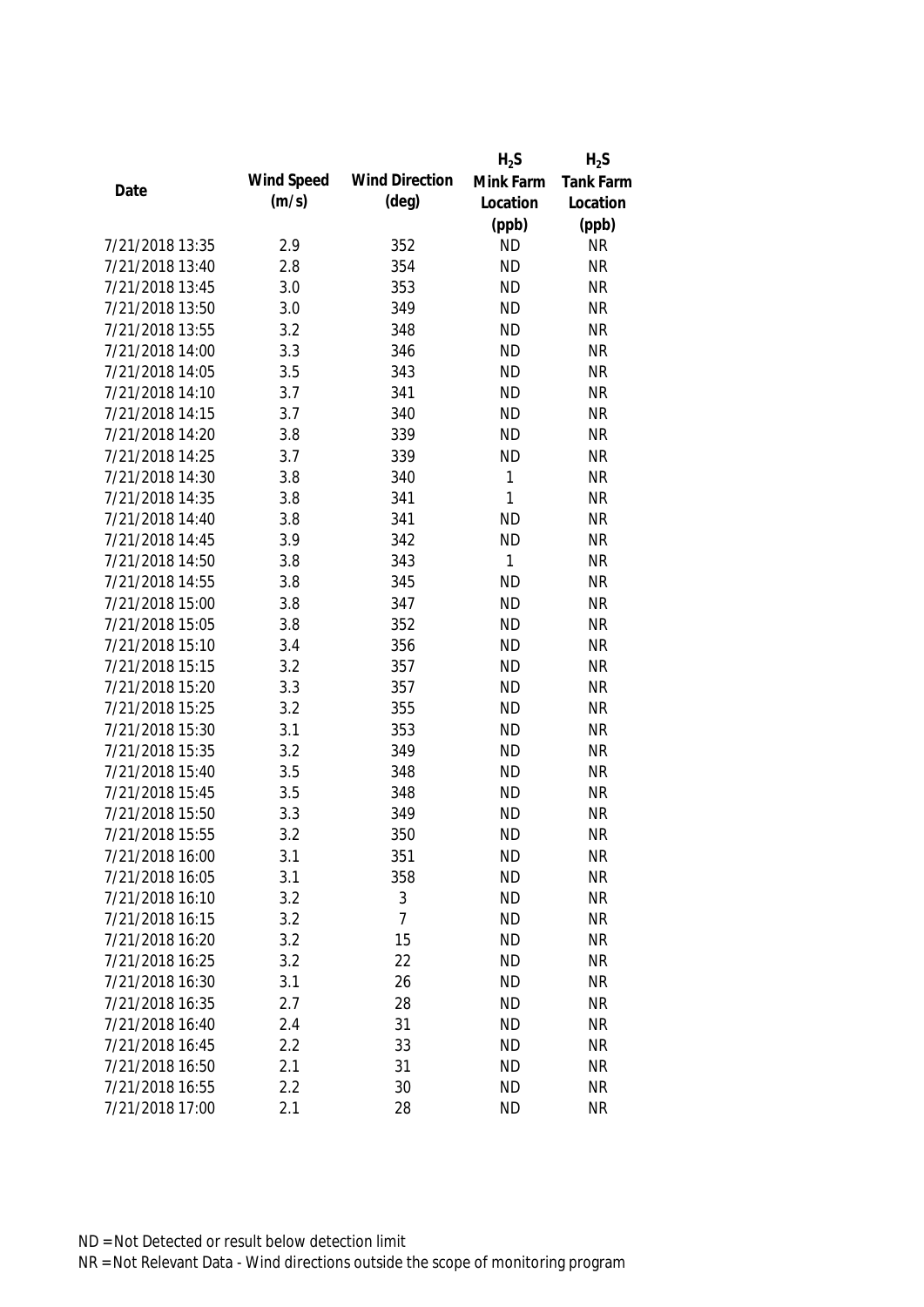|                 |            |                       | $H_2S$    | $H_2S$           |
|-----------------|------------|-----------------------|-----------|------------------|
| Date            | Wind Speed | <b>Wind Direction</b> | Mink Farm | <b>Tank Farm</b> |
|                 | (m/s)      | $(\text{deg})$        | Location  | Location         |
|                 |            |                       | (ppb)     | (ppb)            |
| 7/21/2018 17:05 | 2.2        | 24                    | <b>ND</b> | <b>NR</b>        |
| 7/21/2018 17:10 | 2.2        | 20                    | <b>ND</b> | <b>NR</b>        |
| 7/21/2018 17:15 | 2.2        | 18                    | <b>ND</b> | <b>NR</b>        |
| 7/21/2018 17:20 | 2.2        | 18                    | <b>ND</b> | <b>NR</b>        |
| 7/21/2018 17:25 | 2.1        | 14                    | <b>ND</b> | <b>NR</b>        |
| 7/21/2018 17:30 | 2.0        | 9                     | <b>ND</b> | <b>NR</b>        |
| 7/21/2018 17:35 | 2.1        | $\overline{7}$        | <b>ND</b> | <b>NR</b>        |
| 7/21/2018 17:40 | 2.2        | 5                     | <b>ND</b> | <b>NR</b>        |
| 7/21/2018 17:45 | 2.5        | 3                     | <b>ND</b> | <b>NR</b>        |
| 7/21/2018 17:50 | 2.7        | 357                   | <b>ND</b> | <b>NR</b>        |
| 7/21/2018 17:55 | 3.2        | 356                   | <b>ND</b> | <b>NR</b>        |
| 7/21/2018 18:00 | 3.5        | 356                   | <b>ND</b> | <b>NR</b>        |
| 7/21/2018 18:05 | 3.8        | 356                   | <b>ND</b> | <b>NR</b>        |
| 7/21/2018 18:10 | 3.9        | 354                   | <b>ND</b> | <b>NR</b>        |
| 7/21/2018 18:15 | 3.9        | 352                   | <b>ND</b> | <b>NR</b>        |
| 7/21/2018 18:20 | 3.8        | 353                   | <b>ND</b> | <b>NR</b>        |
| 7/21/2018 18:25 | 3.4        | 352                   | <b>ND</b> | <b>NR</b>        |
| 7/21/2018 18:30 | 3.3        | 350                   | <b>ND</b> | <b>NR</b>        |
| 7/21/2018 18:35 | 3.3        | 350                   | <b>ND</b> | <b>NR</b>        |
| 7/21/2018 18:40 | 3.2        | 350                   | <b>ND</b> | <b>NR</b>        |
| 7/21/2018 18:45 | 3.1        | 349                   | <b>ND</b> | <b>NR</b>        |
| 7/21/2018 18:50 | 3.3        | 349                   | <b>ND</b> | <b>NR</b>        |
| 7/21/2018 18:55 | 3.7        | 351                   | <b>ND</b> | <b>NR</b>        |
| 7/21/2018 19:00 | 3.7        | 353                   | <b>ND</b> | <b>NR</b>        |
| 7/21/2018 19:05 | 3.8        | 353                   | <b>ND</b> | <b>NR</b>        |
| 7/21/2018 19:10 | 3.8        | 355                   | <b>ND</b> | <b>NR</b>        |
| 7/21/2018 19:15 | 3.8        | 357                   | <b>ND</b> | <b>NR</b>        |
| 7/21/2018 19:20 | 3.6        | 355                   | <b>ND</b> | <b>NR</b>        |
| 7/21/2018 19:25 | 3.3        | 355                   | <b>ND</b> | <b>NR</b>        |
| 7/21/2018 19:30 | 3.1        | 353                   | <b>ND</b> | <b>NR</b>        |
| 7/21/2018 19:35 | 3.0        | 351                   | <b>ND</b> | <b>NR</b>        |
| 7/21/2018 19:40 | 3.0        | 350                   | <b>ND</b> | <b>NR</b>        |
| 7/21/2018 19:45 | 3.0        | 352                   | <b>ND</b> | <b>NR</b>        |
| 7/21/2018 19:50 | 3.2        | 355                   | <b>ND</b> | <b>NR</b>        |
| 7/21/2018 19:55 | 3.3        | 355                   | <b>ND</b> | <b>NR</b>        |
| 7/21/2018 20:00 | 3.5        | 358                   | <b>ND</b> | <b>NR</b>        |
| 7/21/2018 20:05 | 3.5        | 360                   | <b>ND</b> | <b>NR</b>        |
| 7/21/2018 20:10 | 3.6        | 360                   | <b>ND</b> | <b>NR</b>        |
| 7/21/2018 20:15 | 3.7        | 356                   | <b>ND</b> | <b>NR</b>        |
| 7/21/2018 20:20 | 3.7        | 352                   | <b>ND</b> | <b>NR</b>        |
| 7/21/2018 20:25 | 3.8        | 351                   | <b>ND</b> | <b>NR</b>        |
| 7/21/2018 20:30 | 3.8        | 349                   | <b>ND</b> | <b>NR</b>        |
|                 |            |                       |           |                  |